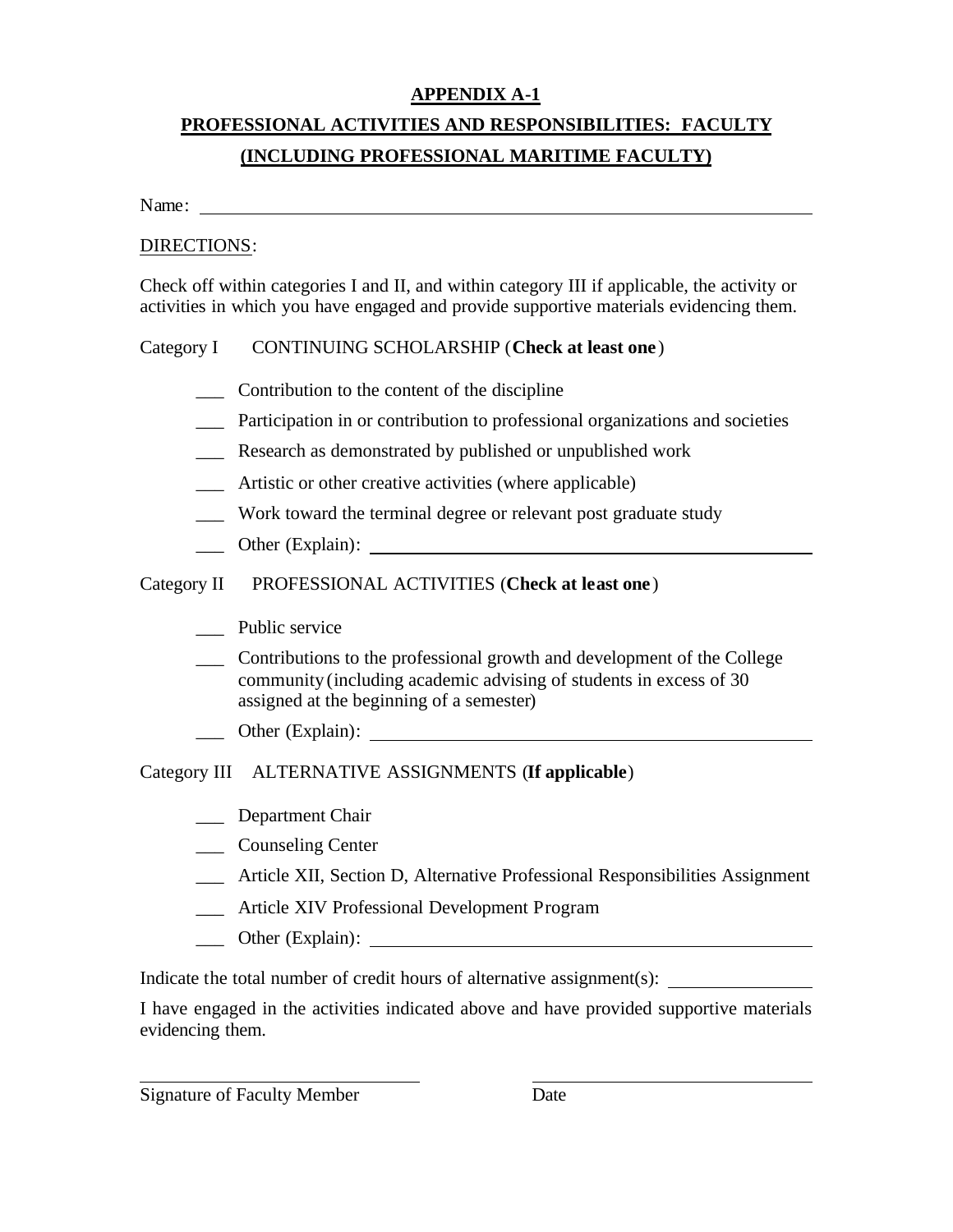### **APPENDIX A-2**

#### **PROFESSIONAL ACTIVITIES AND RESPONSIBILITIES: LIBRARIAN**

Name:

#### DIRECTIONS:

Check off within categories I and II, and within category III if applicable, the activity or activities in which you have engaged and provide supportive materials evidencing them.

#### Category I CONTINUING SCHOLARSHIP (**Check at least one** )

- \_\_\_ Contribution to the content and pedagogy of the discipline through the development of library programs or library services
- \_\_\_ Participation in or contribution to professional organizations and societies
- \_\_\_ Research as demonstrated by published or unpublished work
- Artistic or other creative activities (where applicable)
- Work toward the terminal degree or relevant post graduate study
- \_\_\_ Other (Explain):

Category II PROFESSIONAL ACTIVITIES (**Check at least one** )

- Public service
- \_\_\_ Contributions to the professional growth and development of the College community
- \_\_\_ Other (Explain):

Category III ALTERNATIVE ASSIGNMENTS (**If applicable**)

- \_\_\_ Article XII, Section D, Alternative Professional Responsibilities Assignment
- \_\_\_ Article XIV Professional Development Program
- \_\_\_ Other (Explain):

I have engaged in the activities indicated above and have provided supportive materials evidencing them.

Signature of Librarian Date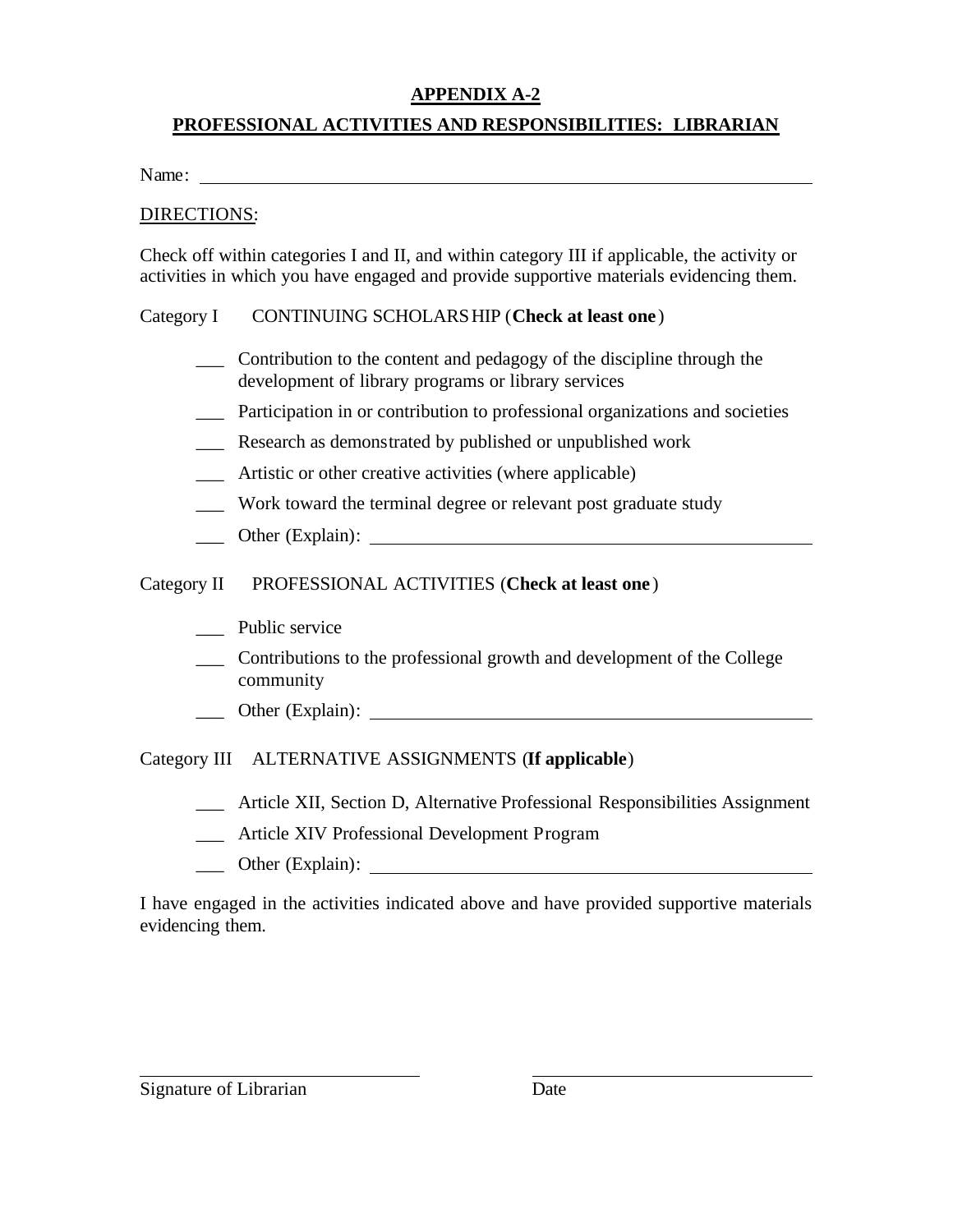## **APPENDIX B-1 COMPREHENSIVE RESUME**

This form is used in connection with all personnel actions (including post-tenure review) and must be attached to an updated comprehensive resume.

| <b>Faculty Member:</b> | College: |
|------------------------|----------|
| Librarian:             | Date:    |

Use this checklist to indicate items that are included with this resume.

- 1. Official transcripts of additional course work completed since the last evaluation.
- 2. Progress reports from authorities supervising or directing advanced study (when appropriate).
- 3. Bibliography of published works.
- 4. Documentation of other professional activities. $\overline{\phantom{a}}$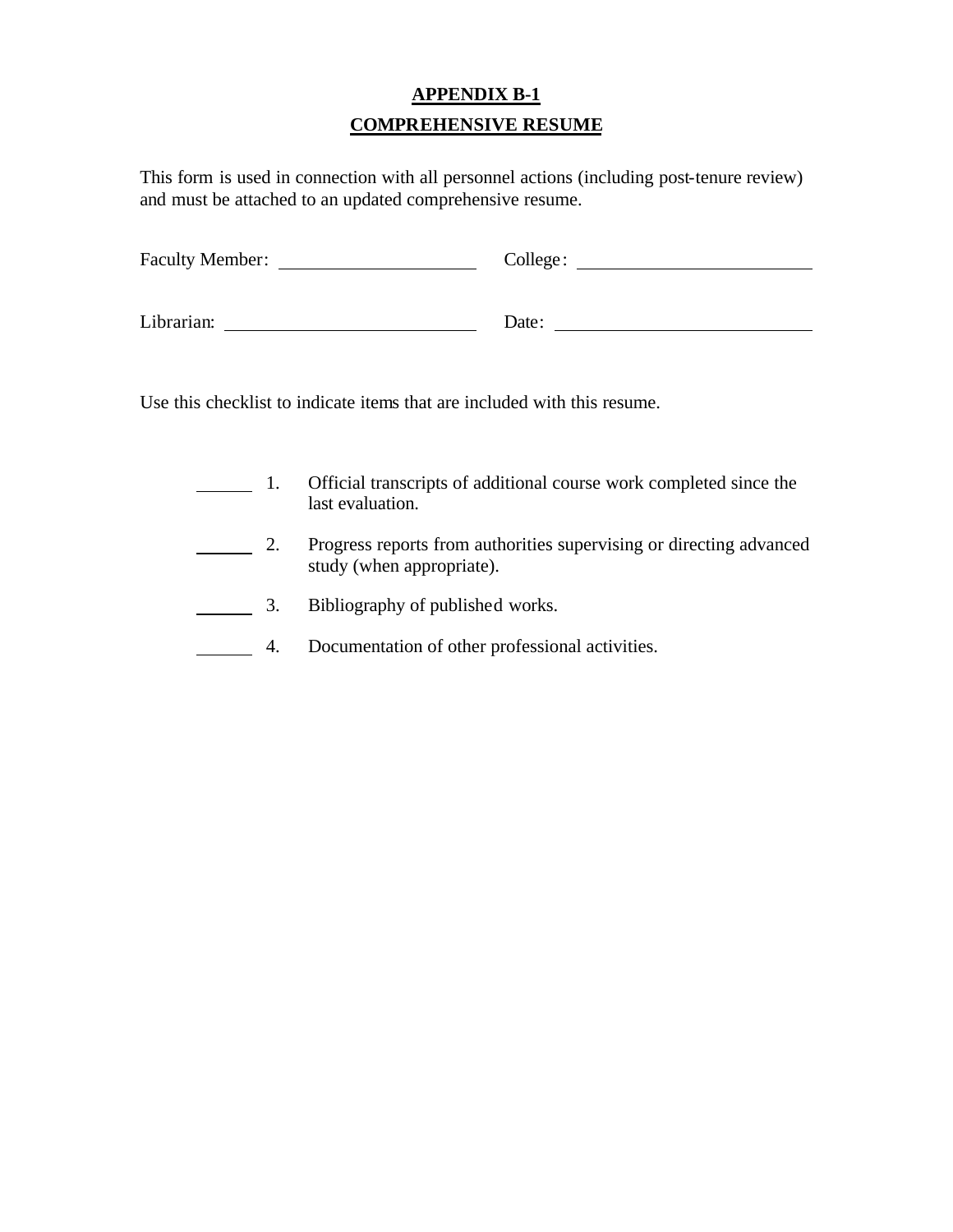## **APPENDIX C-1 STUDENT EVALUATIONS: PROCEDURES**

As provided in Article VIII, Sections D(l)(a) and D(2)(a), the Department Chair shall obtain student evaluations of all courses before the end of each academic semester. Such evaluations shall include all sections of every type of course for all non-tenured unit members and one section of each type of course for tenured unit members (unless the tenured unit member, the Department Chair or the Vice President has required that additional courses or sections taught by such tenured unit member be evaluated).

The following procedures shall be followed in administering the evaluation form for purposes of obtaining student evaluations:

- a. No unit member shall administer forms to his/her own classes. They shall be administered by the Department Chair or his/her designee at a time arranged with the unit member concerned.
- b. The person administering the evaluation forms shall distribute the forms to the students, explain their use, indicate that written comments are not appropriate, and collect them when the forms are returned. The unit member shall not see them until grades have been submitted.
- c. The person administering the evaluation forms shall, at the time of their administration, note (1) the class enrollment and (2) the number of evaluation forms returned to him/her by students.
- d. The unit member whose class is being evaluated shall not be present during the evaluation process.
- e. The person administering the evaluation forms shall deliver them to the Department Chair, who shall transmit them to the Vice President. They shall not be made available to the unit member until after he or she has submitted final grades for his/her classes.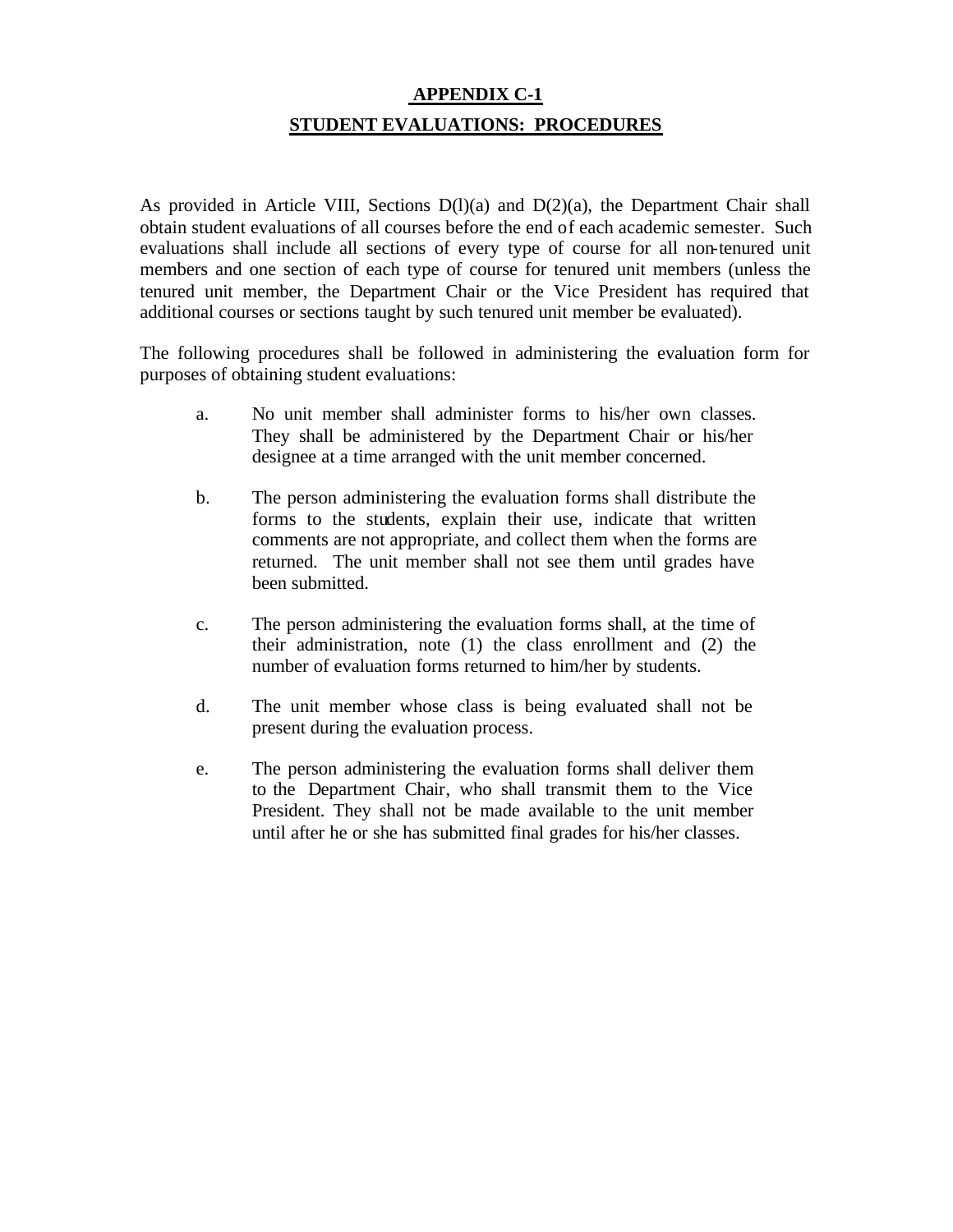#### **APPENDIX C-4**

## **STUDENT INSTRUCTIONAL RATING FORM FOR NON-LECTURE AND NON-LABORATORY COURSES**

**This is your opportunity to evaluate this course and its instructor. Please bear in mind that this is a serious matter which gives each of you a chance to express a thoughtful opinion. The results of the questionnaire will become a part of the total evaluation process for the faculty of your college and will be placed in the personnel file of this faculty member. Your fair-minded response will be appreciated. Individual written student comments are prohibited on student evaluation forms.** 

This section of the evaluation is to be completed by students who are enrolled in nonlecture and non-laboratory courses. Indicate the category which applies to you.

- 1. \_\_\_\_ Student Teacher Supervision
- 2. Physical Education Activities Courses
- 3. \_\_\_ Studio (creative and performing arts)
- 4. \_\_\_ Shop
- 5. \_\_\_ Critique (only applies to Massachusetts College of Art and Design)
- 6. \_\_\_ Cooperative Education
- 7. \_\_\_ Field Work Supervision Internship Practicum
- 8. \_\_\_ Independent or Directed Study
- 9. \_\_\_ Nursing Clinical Supervision
- 10. \_\_\_ Other (Explain)

Using the form that is set out on pages 2 and 3, evaluate the performance of the faculty member who supervised the educational experience which you have checked above by answering the following questions. Respond by using the KEY at right. Mark you responses with a PENCIL.

#### KEY

SA – Strongly Agree  $A - \text{Agree}$ N – Neither Agree nor Disagree D – Disagree SD – Strongly Disagree NA – Not Applicable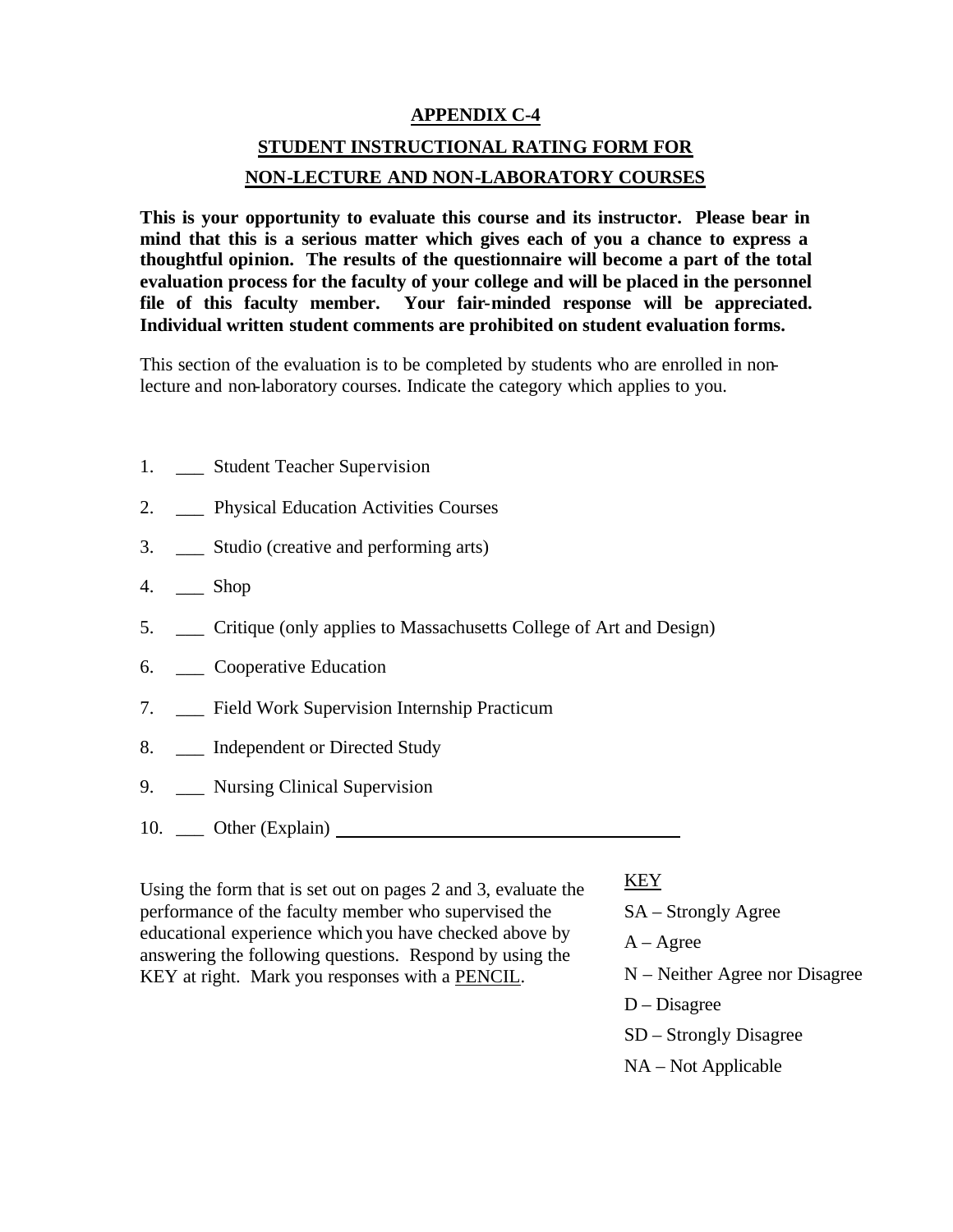#### APPENDIX C-4 Page 2

| A.  | <b>NON-LECTURE SUPERVISION</b>                                                                                           | <b>SA</b> | A | N | D | <b>SD</b> | <b>NA</b> |
|-----|--------------------------------------------------------------------------------------------------------------------------|-----------|---|---|---|-----------|-----------|
| 1.  | You may have become more competent in this area due to this experience.                                                  |           |   |   |   |           |           |
| 2.  | Your college supervisor was concerned with making your experience a successful one.                                      |           |   |   |   |           |           |
| 3.  | Your college supervisor was sensitive to your needs and problems.                                                        |           |   |   |   |           |           |
| 4.  | Suggestions made by your college supervisor were helpful and constructive.                                               |           |   |   |   |           |           |
| 5.  | Your college supervisor encouraged you to try a variety of methods and materials.                                        |           |   |   |   |           |           |
| 6.  | Your college supervisor made a sufficient number of visitations (when applicable).                                       |           |   |   |   |           |           |
| 7.  | Your college supervisor allowed sufficient time for meaningful conferences (when<br>applicable).                         |           |   |   |   |           |           |
| 8.  | Your college supervisor set up means whereby you could communicate directly with<br>him or her (when applicable).        |           |   |   |   |           |           |
| 9.  | Your college supervisor's communication and interaction with the host agency was<br>beneficial to you (when applicable). |           |   |   |   |           |           |
| 10. | The written assignments required by your college supervisor were helpful and relevant<br>(when applicable).              |           |   |   |   |           |           |
| 11. | Your college supervisor was helpful in providing general academic advice.                                                |           |   |   |   |           |           |

|     | <b>B. ACADEMIC ADVISING</b>                                                                                                                               | <b>SA</b> | A | N | D | SЕ | <b>NA</b> |
|-----|-----------------------------------------------------------------------------------------------------------------------------------------------------------|-----------|---|---|---|----|-----------|
| 12. | I saw or attempted to see the instructor during posted office hours. Yes ___ No ___<br>(if "yes" continue with question 13, if "no" skip to question 18). |           |   |   |   |    |           |
| 13. | The instructor was available for advising during posted hours.                                                                                            |           |   |   |   |    |           |
| 14. | The instructor expressed a willingness to schedule appointments for advising at other<br>than posted office hours.                                        |           |   |   |   |    |           |
| 15. | The instructor was helpful in clarifying material covered in this course during advising<br>sessions.                                                     |           |   |   |   |    |           |
| 16. | The instructor helped me deal with any special difficulties I may have had with the<br>material covered in this course.                                   |           |   |   |   |    |           |
| 17. | The instructor was helpful in providing general academic advice.                                                                                          |           |   |   |   |    |           |

| Your instructor may add up to five (5) questions in this space relative to the course. |  | SA<br>A | N | D | <b>SD</b> | NA |
|----------------------------------------------------------------------------------------|--|---------|---|---|-----------|----|
| 18.                                                                                    |  |         |   |   |           |    |
| 19.                                                                                    |  |         |   |   |           |    |
| 20.                                                                                    |  |         |   |   |           |    |
| 21.                                                                                    |  |         |   |   |           |    |
| 22                                                                                     |  |         |   |   |           |    |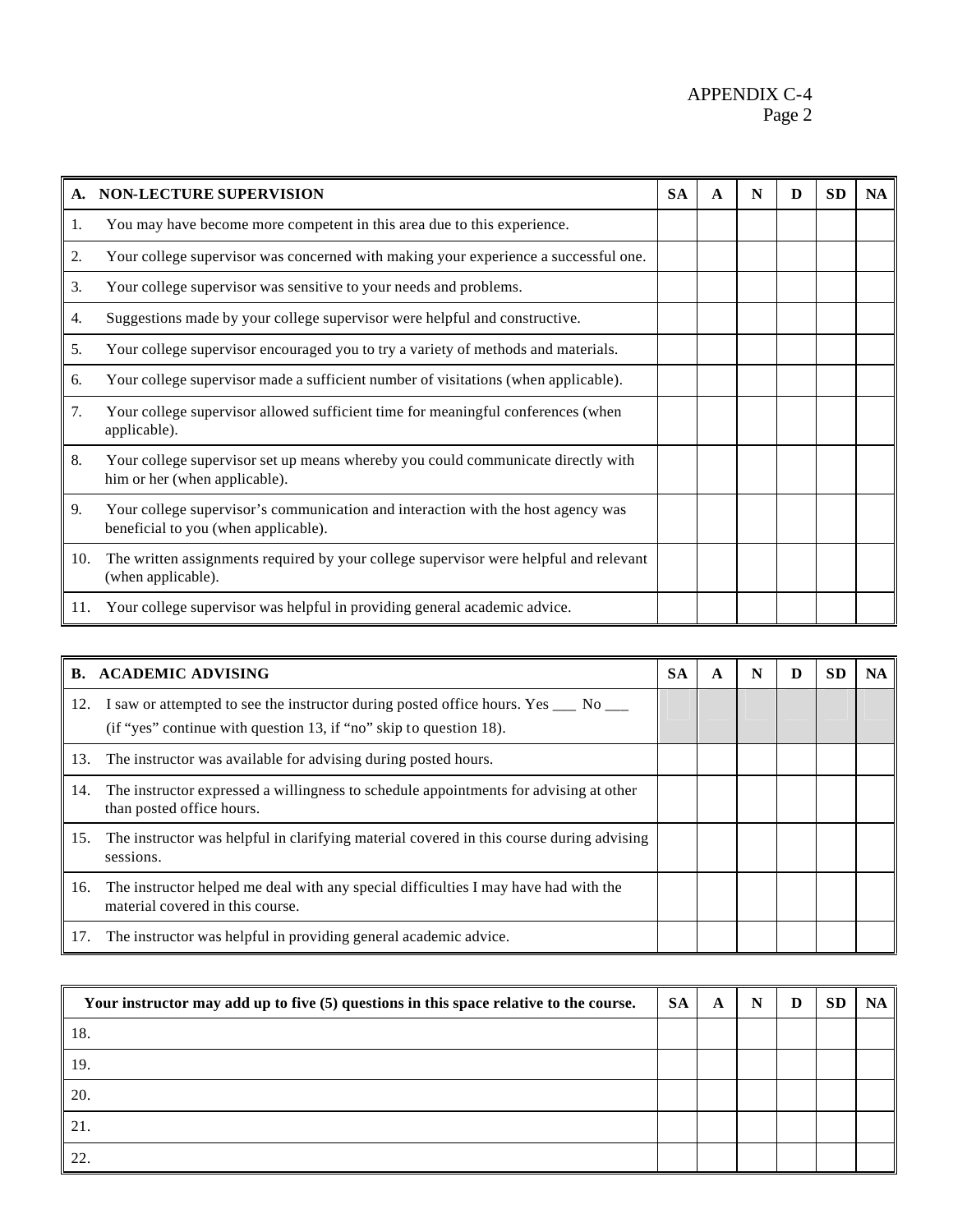# **APPENDIX D–1(a)**

## **CLASSROOM OBSERVATION FORM**

| Faculty Member's Name:                                                                                                  |                                                                                                                                    |
|-------------------------------------------------------------------------------------------------------------------------|------------------------------------------------------------------------------------------------------------------------------------|
|                                                                                                                         | $Dep.$ :                                                                                                                           |
| Date of Observation:                                                                                                    | Non-Tenured:<br>Tenured:                                                                                                           |
| For each item, respond by marking the space<br>under the appropriate category of the key.<br>Mark your response in INK. | KEY<br>$SA -$ Strongly Agree<br>$A - \text{Agree}$<br>$N -$ Neither Agree nor Disagree<br>$-$ Disagree<br>D<br>- Strongly Disagree |

NA – Not Applicable

|    |                                                                                          | <b>SA</b> | A | N | D | <b>SD</b> | NA. |
|----|------------------------------------------------------------------------------------------|-----------|---|---|---|-----------|-----|
| 1. | The instructor seemed to be concerned with<br>whether the students learned the material. |           |   |   |   |           |     |
| 2. | The instructor encouraged students to express<br>opinions.                               |           |   |   |   |           |     |
| 3. | The instructor appeared receptive to new ideas<br>and others' viewpoints.                |           |   |   |   |           |     |
| 4. | The student had an opportunity to ask questions.                                         |           |   |   |   |           |     |
| 5. | The instructor generally stimulated class<br>discussion.                                 |           |   |   |   |           |     |
| 6. | The instructor attempted to cover too much<br>material.                                  |           |   |   |   |           |     |
| 7. | The instructor appeared to relate the course<br>concepts in a systematic manner.         |           |   |   |   |           |     |
| 8. | The class was well organized.                                                            |           |   |   |   |           |     |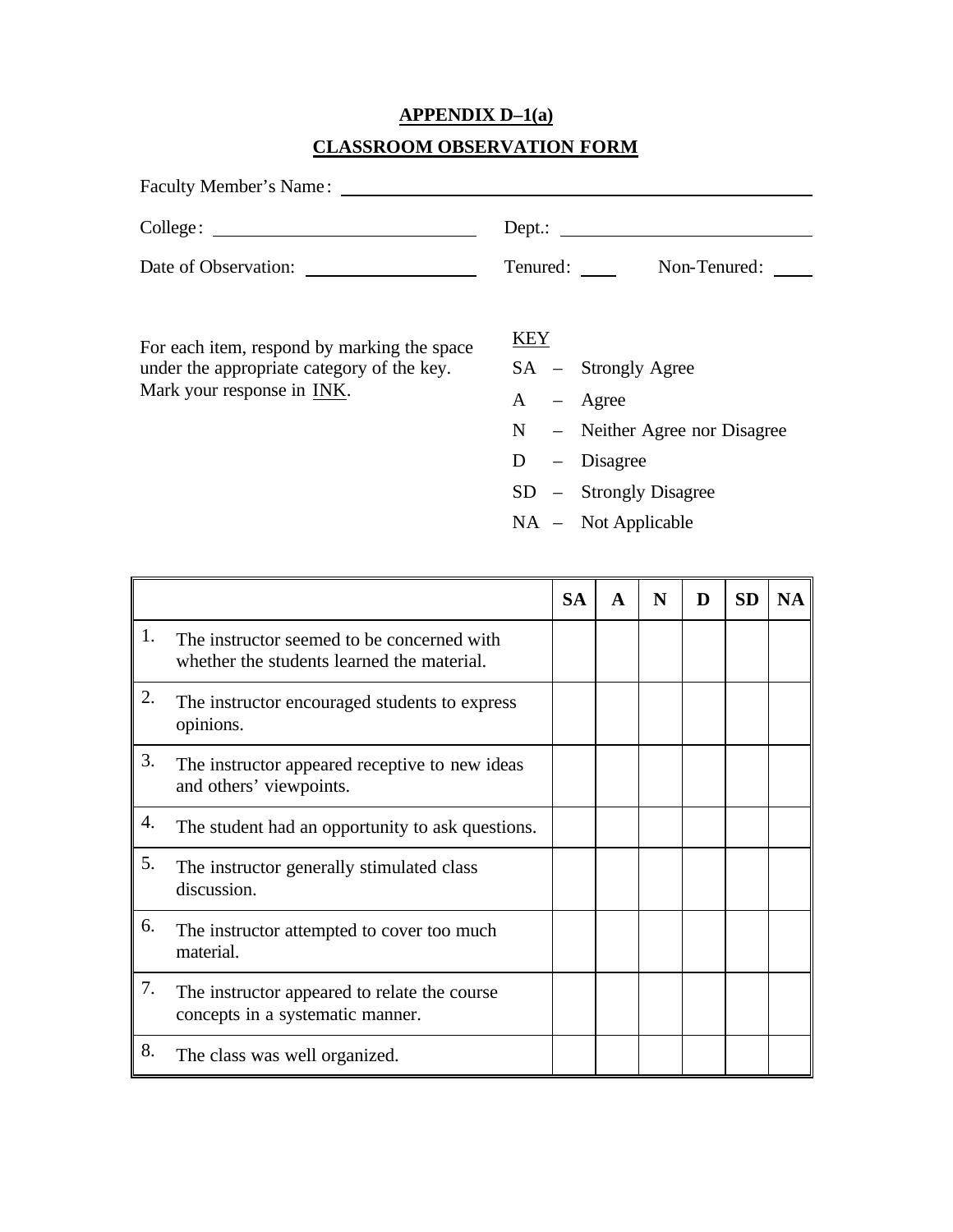### ADDITIONAL REMARKS (OPTIONAL)

Name of Evaluator Signature Date

This is to certify that I have read this document

Name of Faculty Member Signature Date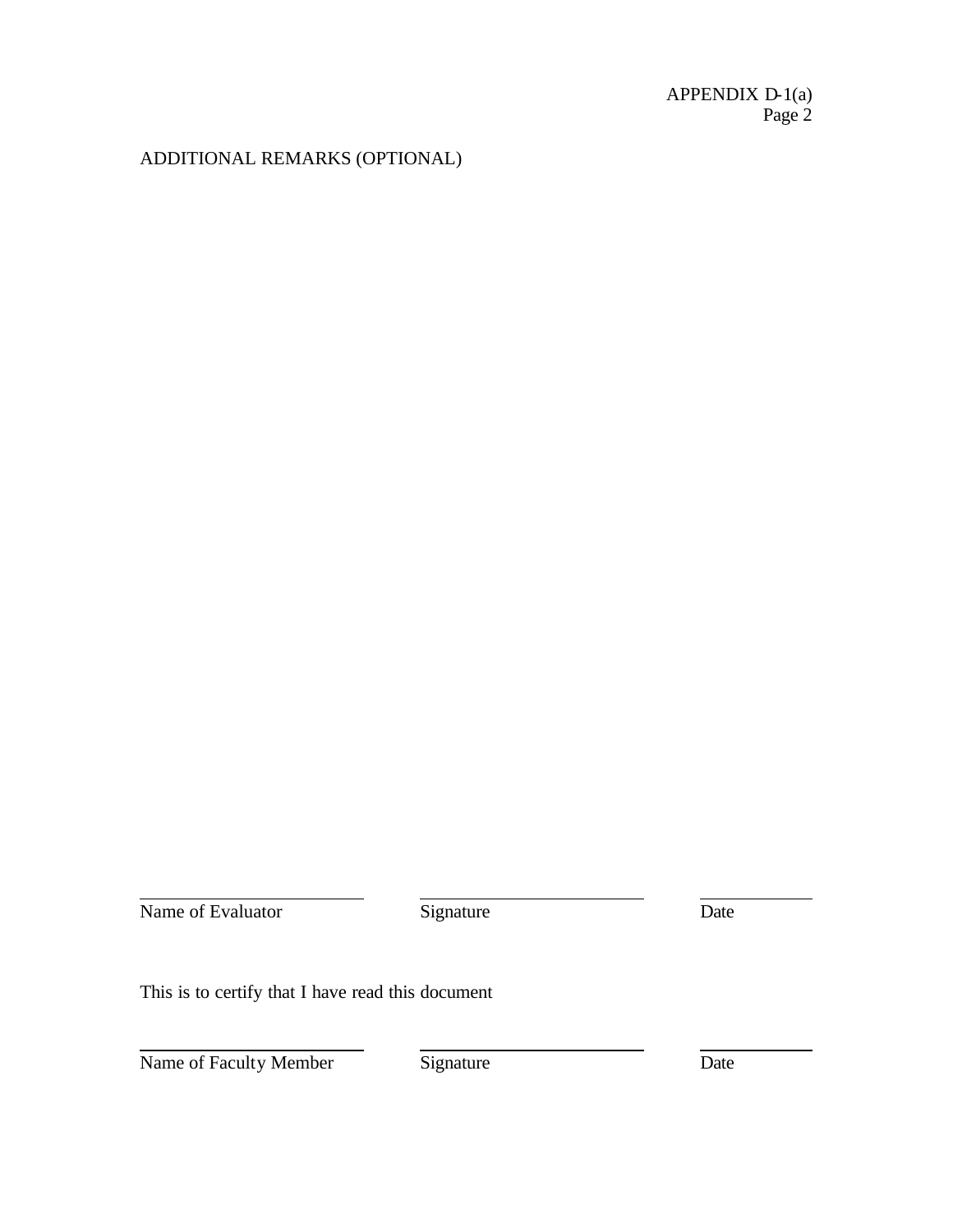## **APPENDIX D-1(b) DISTANCE EDUCATION INSTRUCTION OBSERVATION FORM**

| <b>Background Information:</b>                                                                                         |                                          |
|------------------------------------------------------------------------------------------------------------------------|------------------------------------------|
| <u> 1989 - Johann Stoff, deutscher Stoffen und der Stoffen und der Stoffen und der Stoffen und der Stoffen und der</u> |                                          |
|                                                                                                                        |                                          |
|                                                                                                                        |                                          |
| and the control of the control of the control of the control of the control of the control of the control of the       | Level of class: <u>_________________</u> |
| $Type(s)$ of technology used: $\_\_$                                                                                   |                                          |
| Did technology function properly? (This question is not about the instructor's<br>performance.)                        |                                          |
| Number of times the instructor has taught this course: _________________________                                       |                                          |
| What portion(s) of the course did you observe (e.g., instructor's content, student<br>discussion)?                     |                                          |
| Date of pre-observation conference and discussion: ______________________________                                      |                                          |
|                                                                                                                        |                                          |
| Observation:                                                                                                           |                                          |

The purposes of this observation are (1) to provide a database for more accurate and equitable decisions on reappointment, tenure and promotion and (2) to improve faculty performance.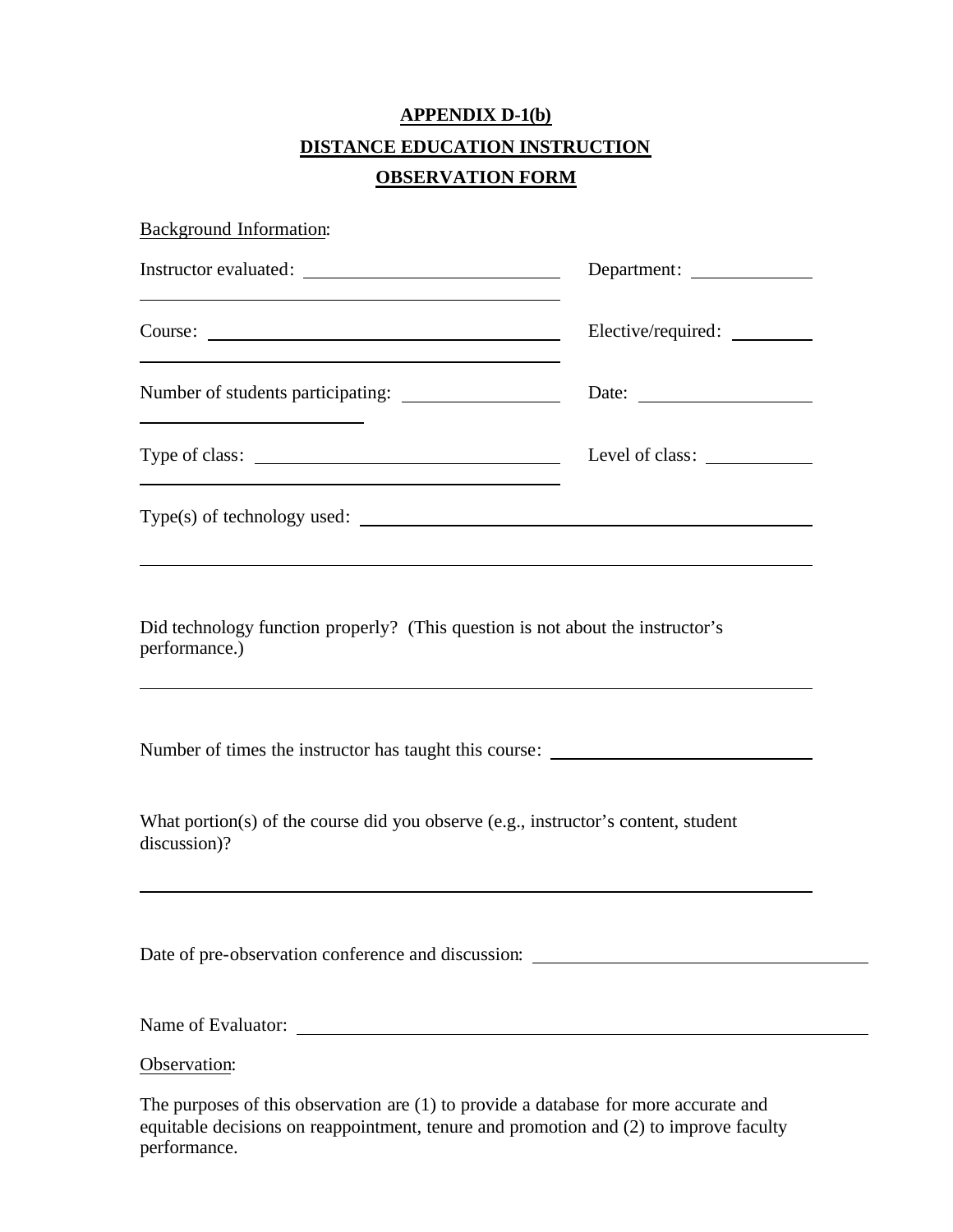Please consider each item carefully. Write the rating in ink for each item according to the scale below.

| <b>Highest</b> |  | <b>Satisfactory</b> | Lowest |  | <b>Not</b><br>Applicable | Unable<br>to Comment |  |  |
|----------------|--|---------------------|--------|--|--------------------------|----------------------|--|--|
|                |  |                     |        |  | NA                       |                      |  |  |

The Instructor:

- \_\_\_ 1. Organized materials and learning activities well.
- \_\_\_ 2. Encouraged relevant student participation.
- \_\_\_ 3. Related course concepts in a systematic manner.
- \_\_\_ 4. Demonstrated engagement with the subject matter.
- \_\_\_ 5. Communicated appropriately to all levels of students.
- \_\_\_ 6. Explained ideas clearly.
- \_\_\_ 7. Demonstrated command of subject matter.
- 8. Responded appropriately to student questions and comments.
- \_\_\_ 9. Encouraged student engagement with the material.
- \_\_\_ 10. Overall rating.

Additional comments:

Date of post-observation conference and discussion:

Signature of Evaluator Date

I certify that I have read this document.

Signature of Instructor Date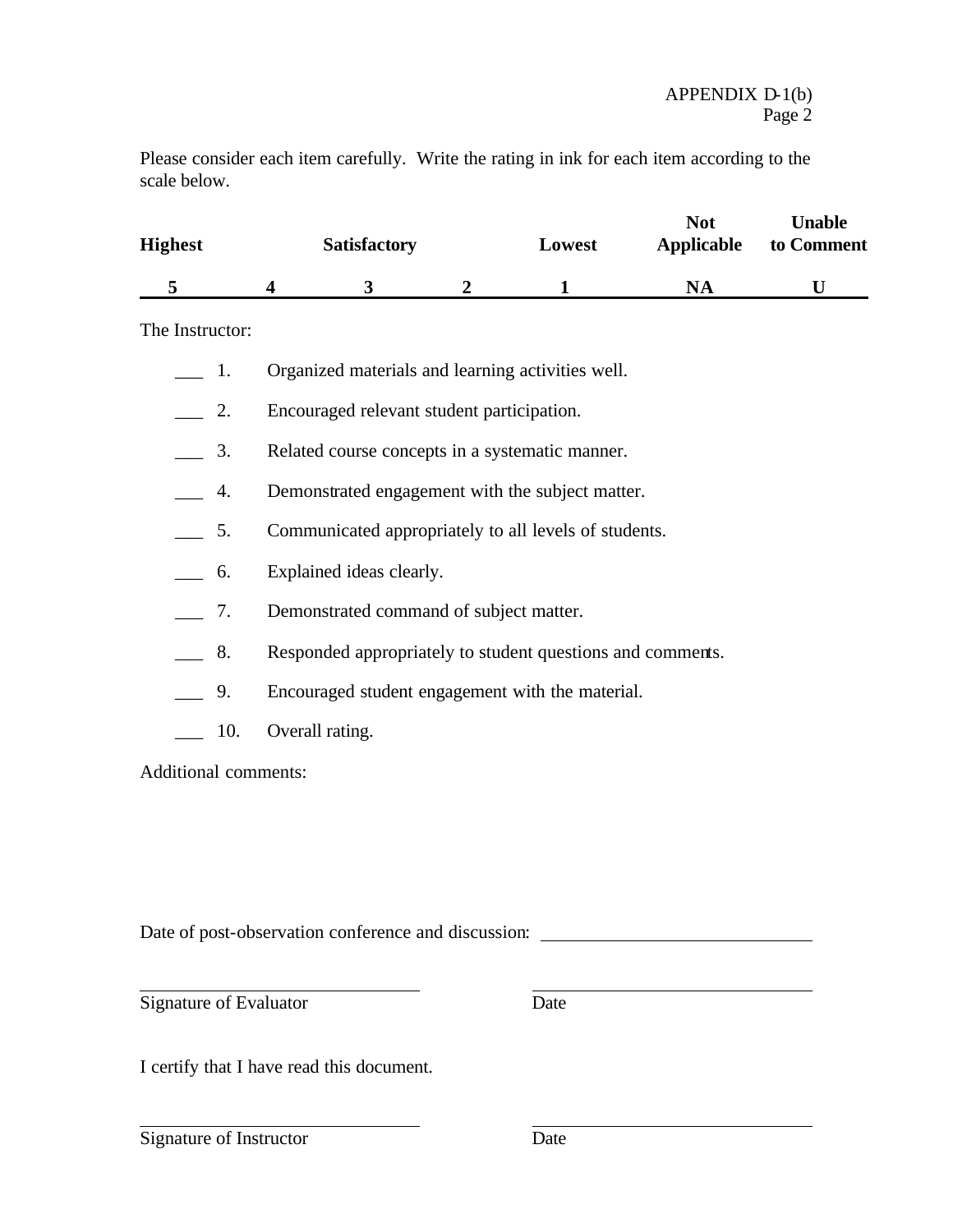## **APPENDIX D-2(a) DEPARTMENT CHAIR'S EVALUATION OF FULL-TIME FACULTY MEMBER**

|                    | Department: |
|--------------------|-------------|
|                    |             |
|                    |             |
|                    |             |
| <b>DIRECTIONS:</b> |             |

Evaluate each faculty member on items A through D (include E and F where applicable).

#### CRITERIA:

### A. Teaching Effectiveness (Article VIII,  $\S A(1)(a)(i)$ )

### B. Academic Advising (Article VIII,  $\S A(1)(a)(ii)$ ; and Article XII,  $\S A(3)$ )

### C. Continuing Scholarship (Article VIII,  $\S A(1)(b)(i)$ )

### D. Other Professional Activities (Article VIII,  $\S A(1)(b)(ii)$ )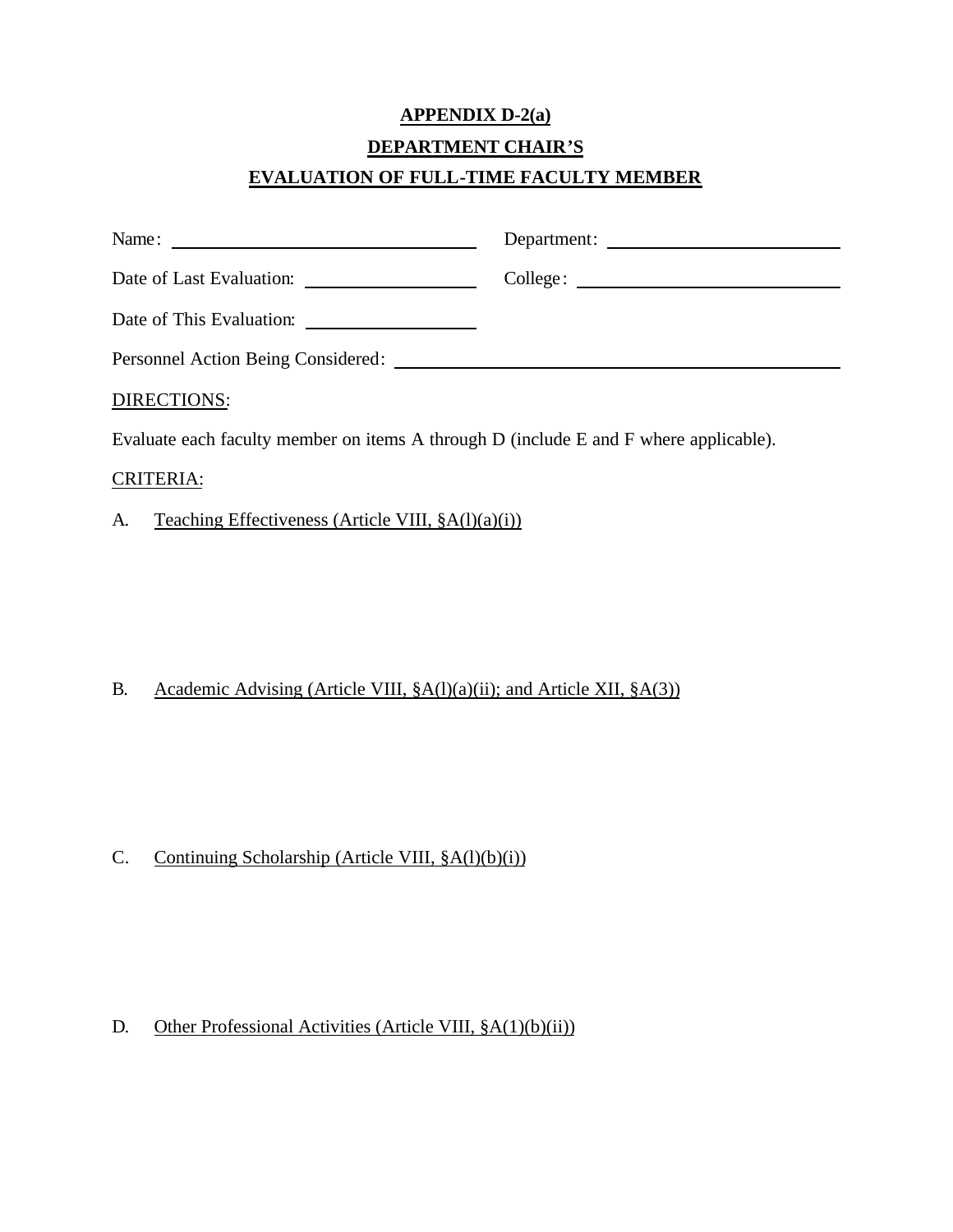E. Alternative Responsibilities (Article VIII, §A(1)(b)(iii); Article XII, §D; and Article XIV)

- F. Activities Required of Professional Maritime Faculty (Article VIII-A, §B; Article XII-A,  $§A(1))$ 
	- 1. Achievements in the individual's specialized field
	- 2. Maintenance of a proper uniform
	- 3. Contribution to maritime training and shipboard operations

\_\_\_\_\_\_\_\_\_\_\_\_\_\_\_\_\_\_\_\_\_\_\_\_\_\_\_\_\_\_\_\_\_\_\_\_\_\_\_\_\_\_\_\_\_\_\_\_\_\_\_\_\_\_\_\_\_\_\_\_\_\_\_\_\_\_\_\_\_\_\_\_

Recommendation concerning personnel action being considered:

Signature of Department Chair Date

This is to certify that I have read this evaluation

Signature of Faculty Member Date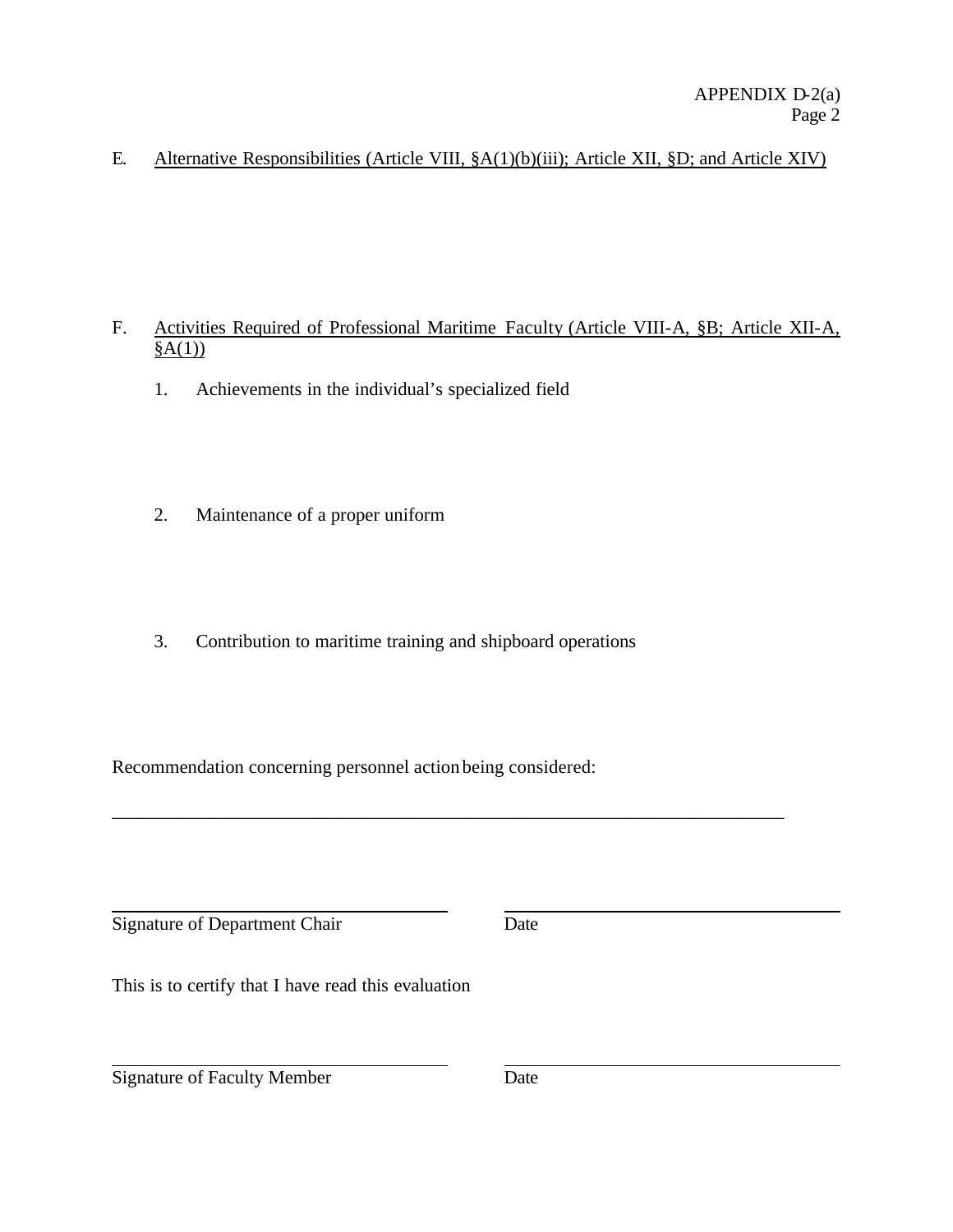## **APPENDIX D-2(b) PEER EVALUATION COMMITTEE'S EVALUATION OF FULL-TIME FACULTY MEMBER**

| Name: $\frac{1}{\sqrt{1-\frac{1}{2}} \cdot \frac{1}{2}}$                              | Department: |
|---------------------------------------------------------------------------------------|-------------|
|                                                                                       |             |
|                                                                                       |             |
|                                                                                       |             |
| DIRECTIONS:                                                                           |             |
| Evaluate each faculty member on items A through D (include E and F where applicable). |             |
| <b>CRITERIA:</b>                                                                      |             |

A. Teaching Effectiveness (Article VIII,  $\S A(1)(a)(i)$ )

### B. Academic Advising (Article VIII,  $\S A(1)(a)(ii)$ ; and Article XII,  $\S A(3)$ )

### C. Continuing Scholarship (Article VIII,  $\S A(1)(b)(i)$ )

#### D. Other Professional Activities (Article VIII,  $\S A(1)(b)(ii)$ )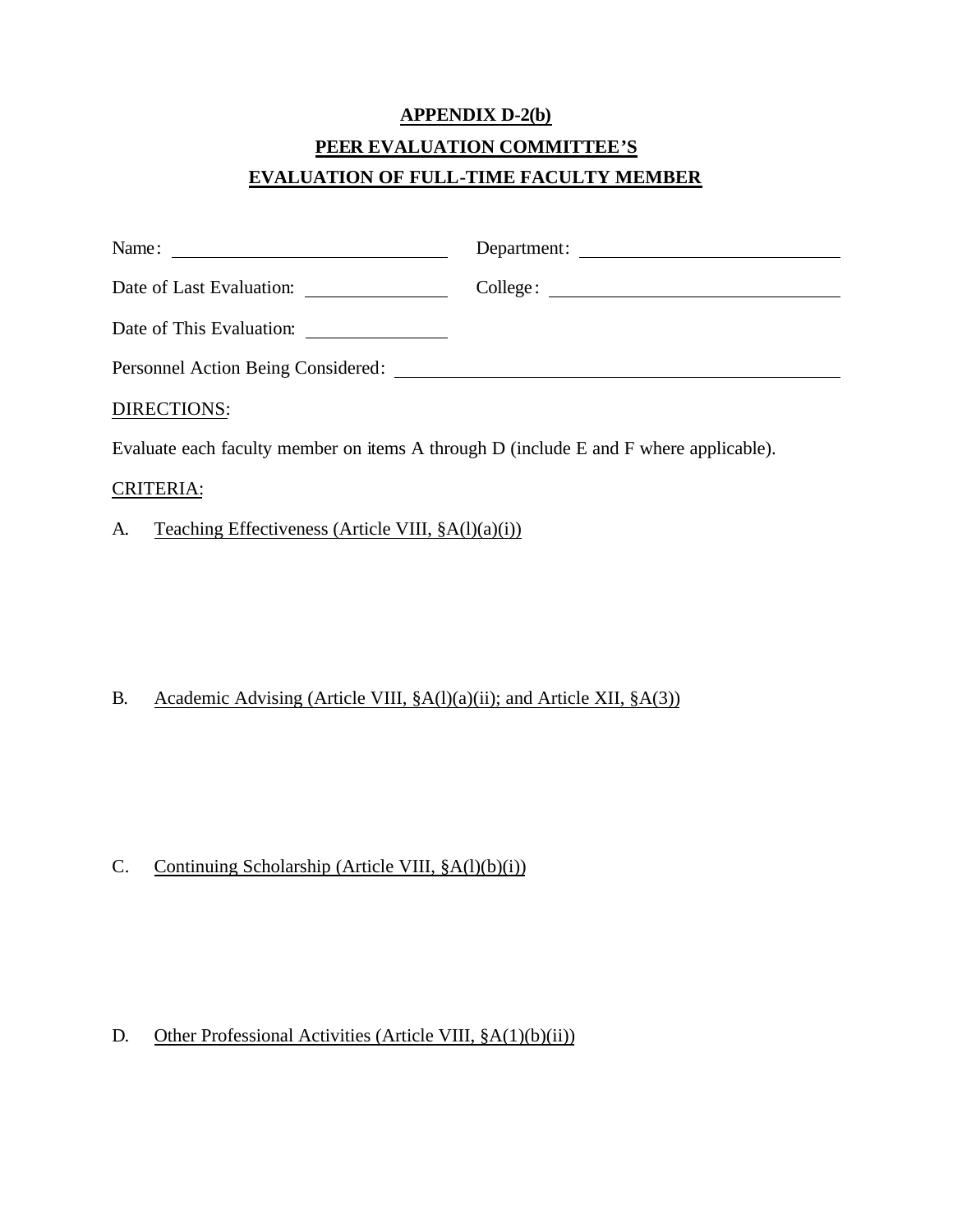#### E. Alternative Responsibilities (Article VIII, §A(1)(b)(iii); Article XII, §D; and Article XIV)

#### F. Activities Required of Professional Maritime Faculty (Article VIII-A, §B; and Article XII- $A, §A(1)$

- 1. Achievements in the individual's specialized field
- 2. Maintenance of a proper uniform
- 3. Contribution to maritime training and shipboard operations

Recommendation concerning personnel action being considered:

\_\_\_\_\_\_\_\_\_\_\_\_\_\_\_\_\_\_\_\_\_\_\_\_\_\_\_\_\_\_\_\_\_\_\_\_\_\_\_\_\_\_\_\_\_\_\_\_

\_\_\_\_\_\_\_\_\_\_\_\_\_\_\_\_\_\_\_\_\_\_\_\_\_\_\_\_\_\_\_\_\_\_\_\_\_\_\_\_\_\_\_\_\_\_\_\_

\_\_\_\_\_\_\_\_\_\_\_\_\_\_\_\_\_\_\_\_\_\_\_\_\_\_\_\_\_\_\_\_\_\_\_\_\_\_\_\_\_\_\_\_\_\_\_\_

List the names of the committee members (to be filled in by the chair of the committee):

Record of votes cast (to be filled in by the chair of the committee):

(For) VOTE (Against) Date of Vote

Signature of Committee Chair Date

This is to certify that I have read this evaluation.

Signature of Faculty Member Date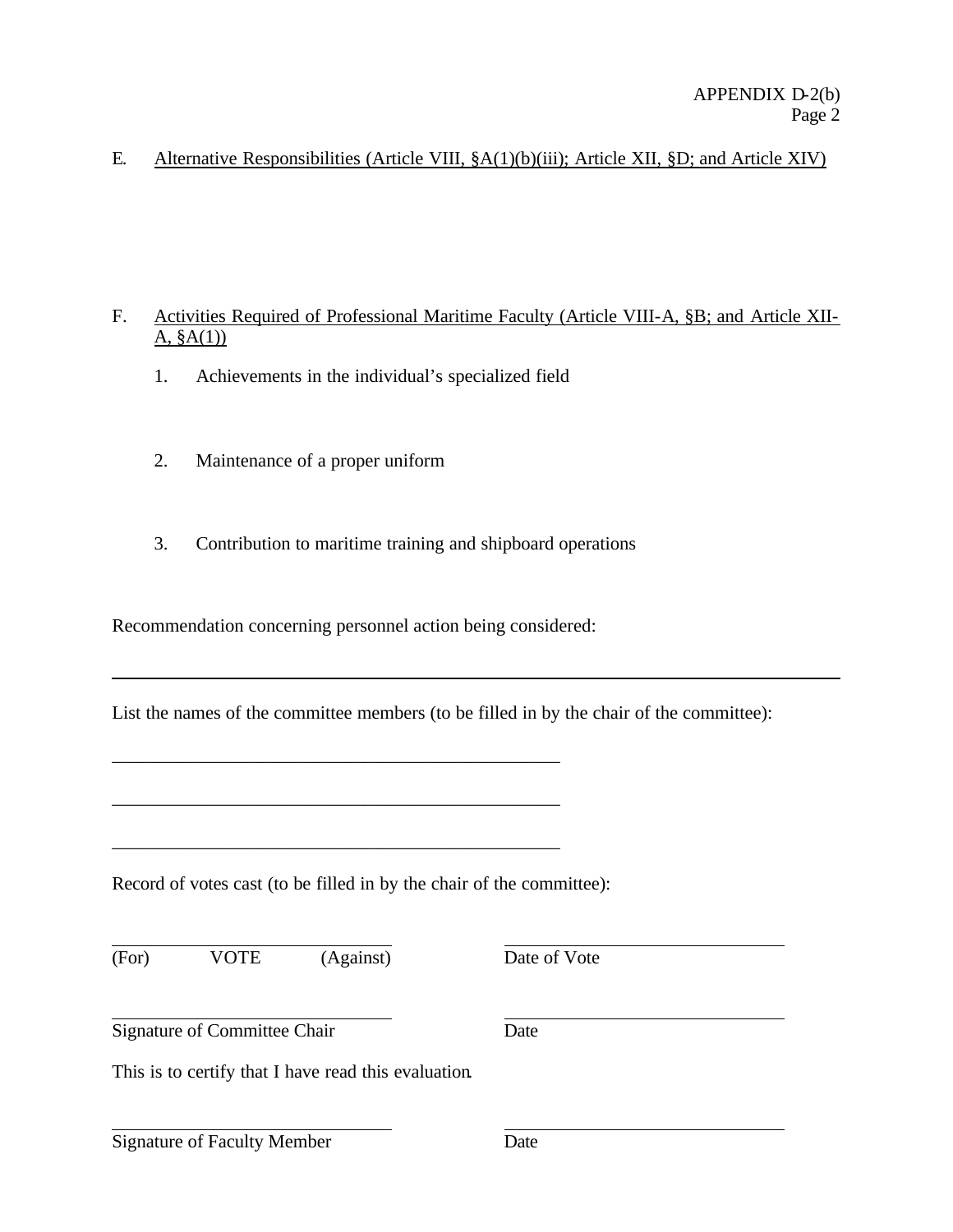## **APPENDIX D-2(c)**

#### **DEPARTMENT CHAIR'S**

### **EVALUATION OF PART-TIME FACULTY MEMBER**

| Name:                                                       |  |
|-------------------------------------------------------------|--|
| Date of Last Evaluation:<br><u> Liston de la componenta</u> |  |
| Date of This Evaluation:                                    |  |
| DIRECTIONS:                                                 |  |
| Evaluate each faculty member on items A through C.          |  |
|                                                             |  |

#### CRITERIA:

A. Teaching Effectiveness (Article VIII,  $\S A(2)(a)$ )

### B. Academic Advising (Article VIII, §A(2)(b))

## C. Fulfillment of Other Obligations (Article VIII, §A(2)(c); and Article XII, §A(1)(b))

Signature of Department Chair Date

This is to certify that I have read this evaluation.

Signature of Faculty Member Date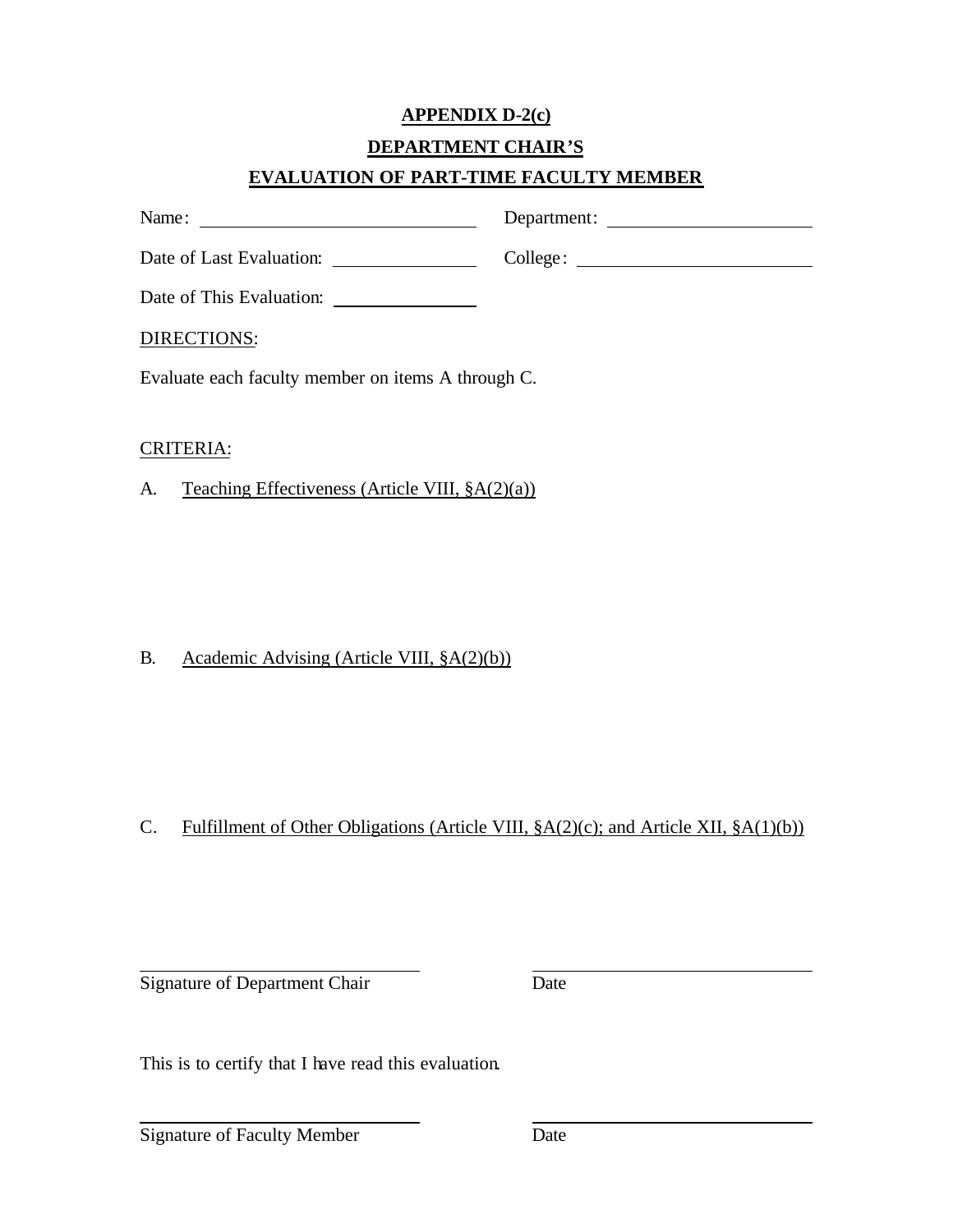## **APPENDIX D-3**

This Appendix D-3 is intentionally left blank.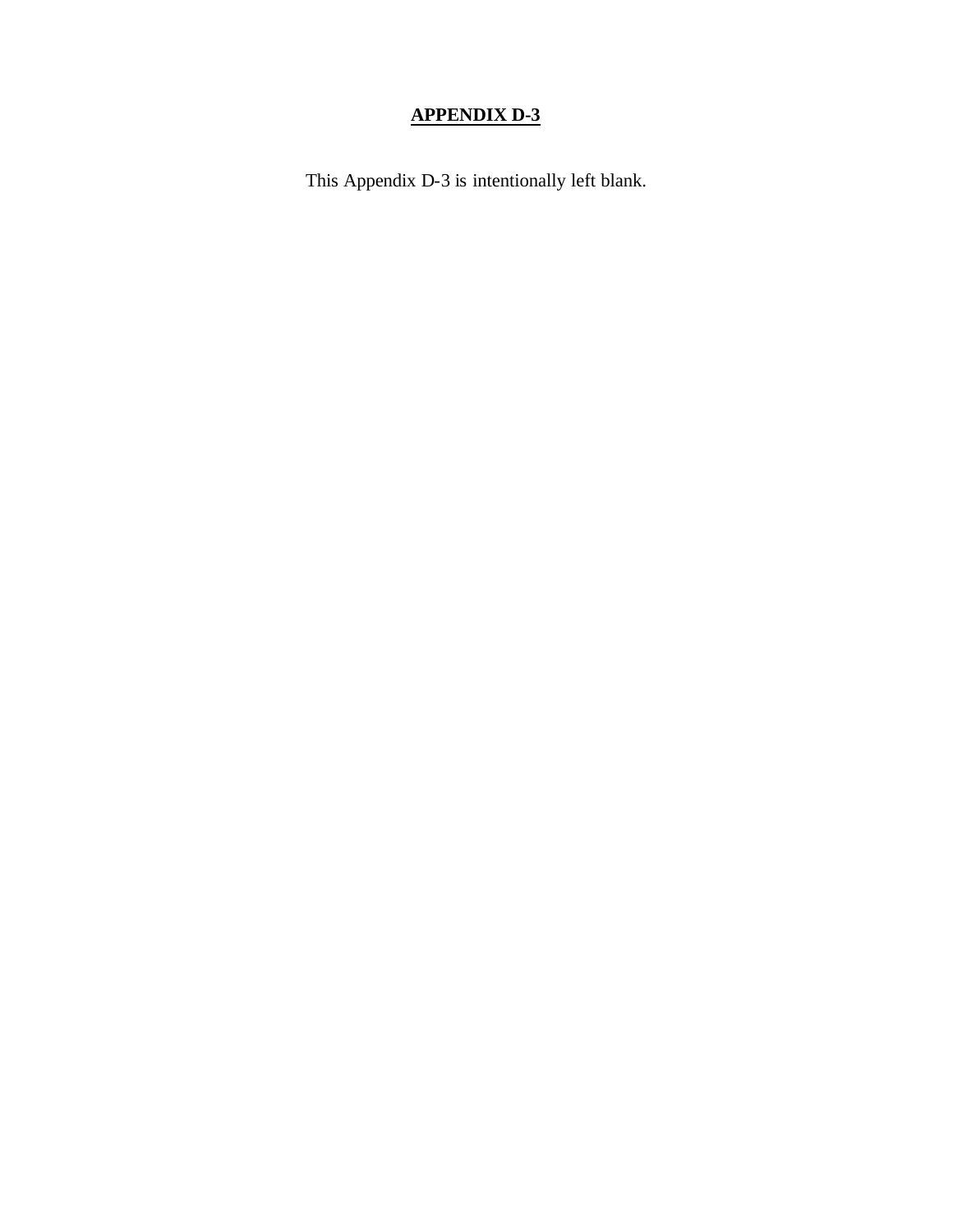#### **APPENDIX D–4**

## **PEER EVALUATION COMMITTEE'S**

### **EVALUATION OF DEPARTMENT CHAIR**

Chair's Name: Date of Evaluation:

Department:

Legend:

**S – Superior A – Adequate IA – Inadequate NA – Not Applicable**

| <b>Evaluate the Department Chair's responsibilities (reference</b><br>Article VI, Section A) with regard to:                            | S | A | IA | <b>NA</b> |
|-----------------------------------------------------------------------------------------------------------------------------------------|---|---|----|-----------|
| 1. Providing for scheduling of courses and classes.                                                                                     |   |   |    |           |
| 2. Providing for arranging of faculty schedules.                                                                                        |   |   |    |           |
| 3. Providing for independent, intra-departmental learning program<br>(where applicable).                                                |   |   |    |           |
| 4. Providing for Student Practica (where applicable).                                                                                   |   |   |    |           |
| 5. Providing for fieldwork and internships (where applicable).                                                                          |   |   |    |           |
| 6. Providing for faculty research.                                                                                                      |   |   |    |           |
| 7. Providing for other student and faculty activities.                                                                                  |   |   |    |           |
| 8. Making recommendations to the departmental curriculum structure.                                                                     |   |   |    |           |
| 9. Insuring student accessibility to department courses.                                                                                |   |   |    |           |
| 10. Assisting in the recruitment of faculty in the department.                                                                          |   |   |    |           |
| 11. Participation in the evaluation of faculty in accordance with the<br>provisions of Article VIII.                                    |   |   |    |           |
| 12. Submitting requests for supplies, equipment, library holdings, etc.                                                                 |   |   |    |           |
| 13. Maintaining communication with students, prospective students and<br>other faculty at the college relative to departmental matters. |   |   |    |           |
| 14. At the commencement of each academic semester, posting a list of all<br>registered majors within the department (where applicable). |   |   |    |           |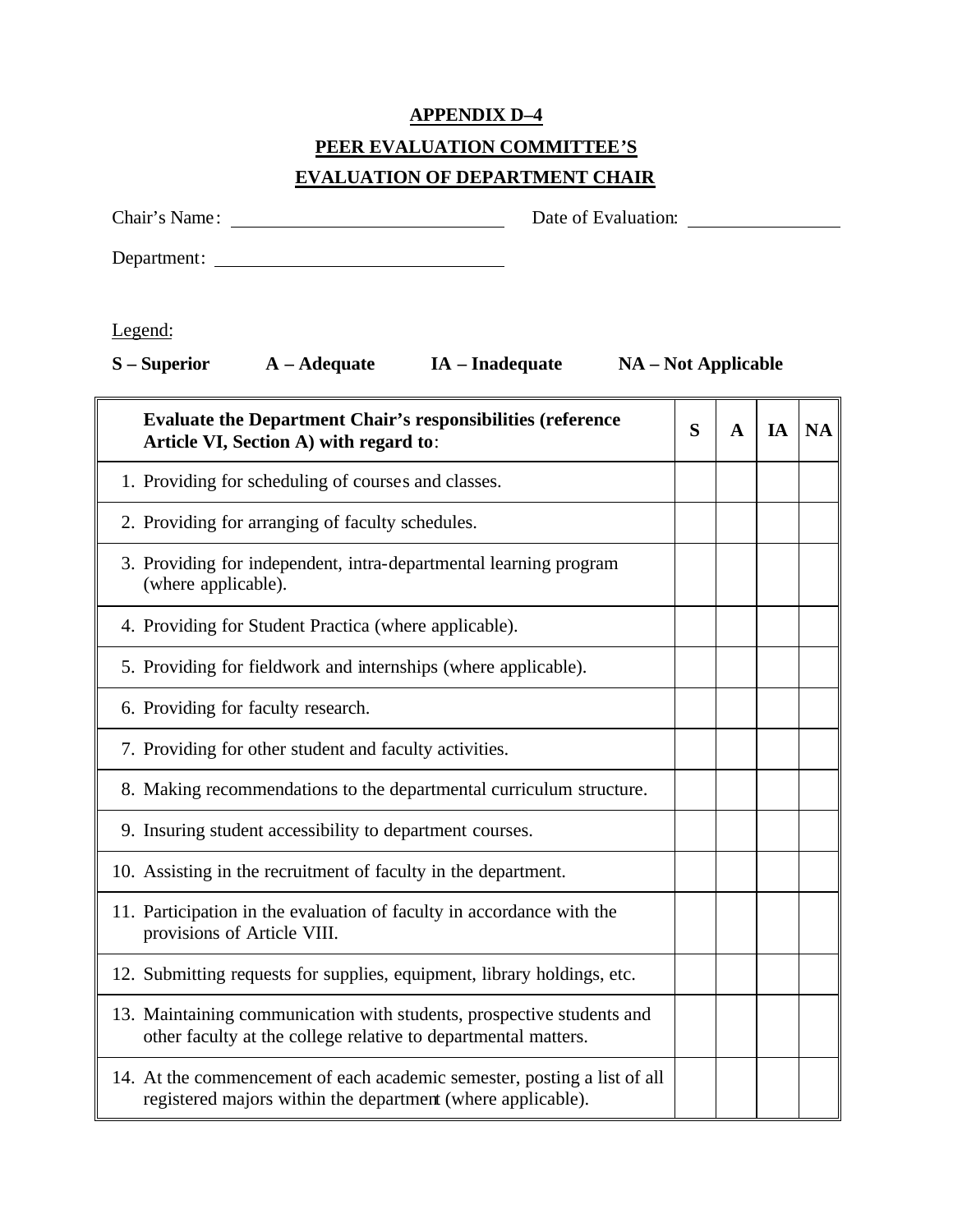| <b>Evaluate the Department Chair's responsibilities (reference</b><br>Article VI, Section A) with regard to:                                                                                                                                                                                                                                               | S | $\mathbf{A}$ | <b>IA</b> | <b>NA</b> |
|------------------------------------------------------------------------------------------------------------------------------------------------------------------------------------------------------------------------------------------------------------------------------------------------------------------------------------------------------------|---|--------------|-----------|-----------|
| 15. Posting a list of departmental minors at the commencement of each<br>academic semester (only if no major exists and where applicable).                                                                                                                                                                                                                 |   |              |           |           |
| 16. Meeting regularly with the Vice President or his designee and from<br>time to time with members of the department and with the<br>appropriate departmental committees in order to coordinate the<br>interaction of departmental programs and activities and to facilitate<br>the discharge of the responsibilities set forth in Article VI, Section A. |   |              |           |           |
| 17. Providing for academic advising activities within the department.                                                                                                                                                                                                                                                                                      |   |              |           |           |
| 18. Assigning student advisees to members of the department.                                                                                                                                                                                                                                                                                               |   |              |           |           |
| 19. Operating and monitoring the advising program of the department.                                                                                                                                                                                                                                                                                       |   |              |           |           |
| 20. Evaluating each member of the department with respect to the quality<br>of advising as it is rendered by that departmental member to students.                                                                                                                                                                                                         |   |              |           |           |
| 21. Serving on any boards and/or commissions (at the Massachusetts<br>Maritime Academy only)                                                                                                                                                                                                                                                               |   |              |           |           |
| 22. Advising faculty of the receipt of any substantial complaint by a<br>student or faculty member which may affect the employment status<br>of the faculty member.                                                                                                                                                                                        |   |              |           |           |

Additional remarks (Optional):

Signature of Committee Chair Date

This is to certify that I have read this evaluation.

Signature of Department Chair Date

List the names of the committee members (to be filled in by the chair of the committee):

Names of Committee Members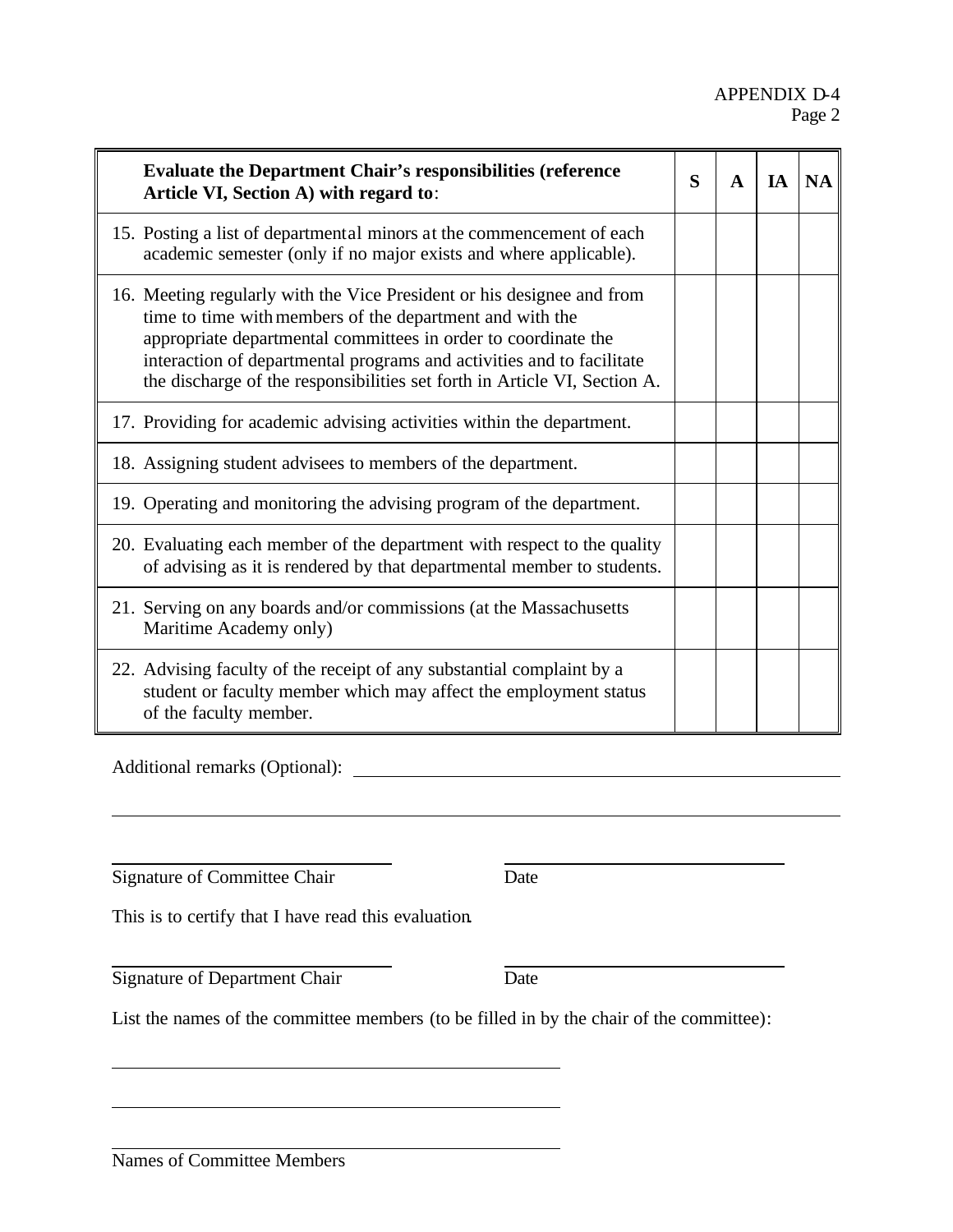## **APPENDIX E-1(a) LIBRARY DIRECTOR'S OR LIBRARY PROGRAM AREA CHAIR'S EVALUATION OF LIBRARIAN**

| Name of Librarian:                 |                                                                                                                                   |
|------------------------------------|-----------------------------------------------------------------------------------------------------------------------------------|
| Date of Last Evaluation:           | College:<br><u> 1980 - Jan Stein Bernstein, mars an der Stein Bernstein und der Stein Bernstein und der Stein Bernstein und d</u> |
| Date of This Evaluation:           |                                                                                                                                   |
| Personnel Action Being Considered: |                                                                                                                                   |

#### DIRECTIONS:

Evaluate each librarian on items A through D (include E where applicable).

#### CRITERIA:

A. Effectiveness in performing assigned responsibilities within the library (Article VIII,  $\S A(3)(a)(i)$ 

B. Effectiveness in rendering assistance to students, faculty and the academic community (Article VIII, §A(3)(a)(ii))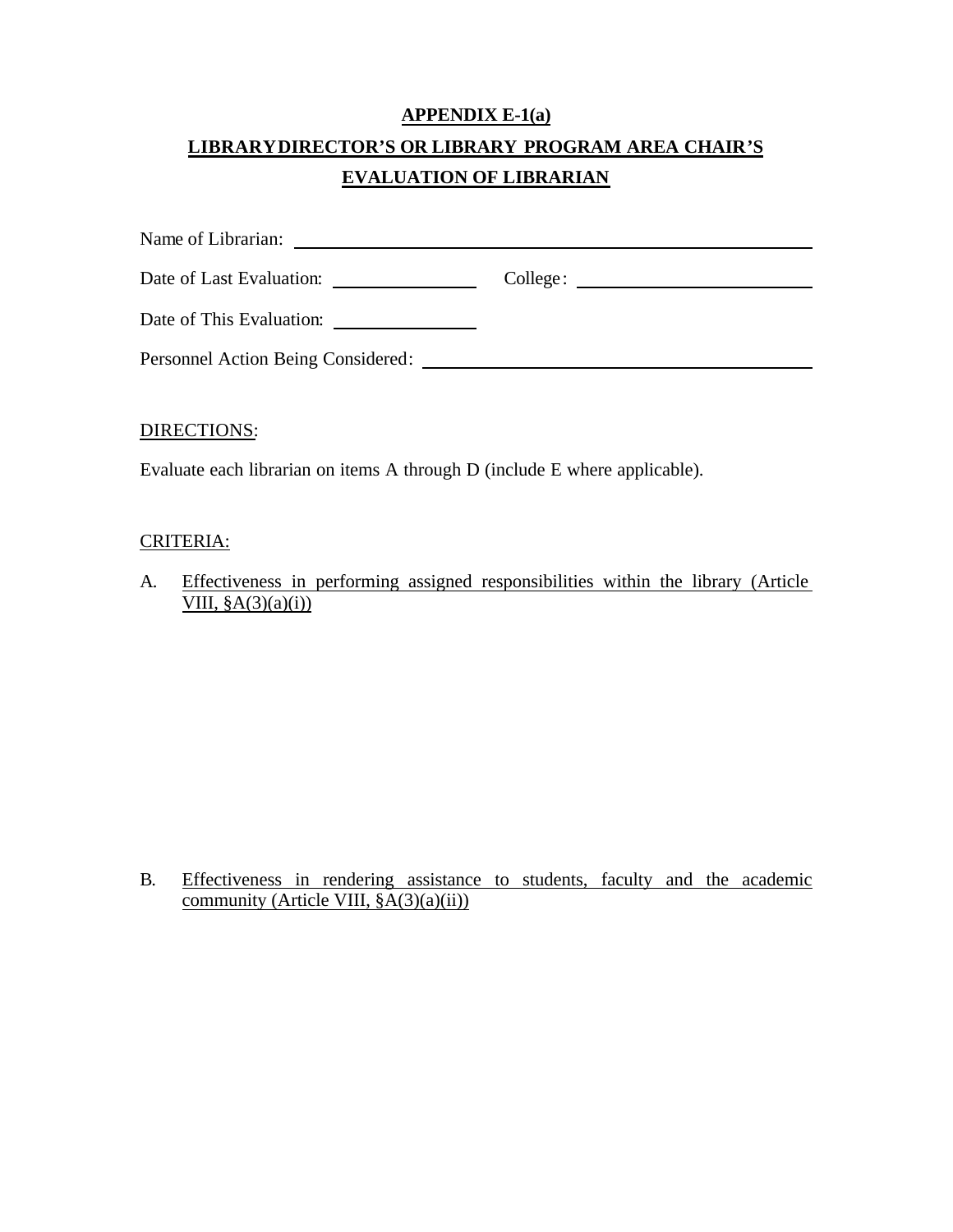### C. Continuing scholarship (Article VIII,  $\S A(3)(b)(i)$ )

#### D. Other professional activities (Article VIII,  $\S A(3)(b)(ii)$ )

#### E. Alternative responsibilities (Article VIII, §A(3)(b)(iii); Article XII, §D; and Article XIV)

Recommendation concerning personnel action being considered:

Signature of Evaluator Date

This is to certify that I have read this evaluation.

Signature of Librarian Date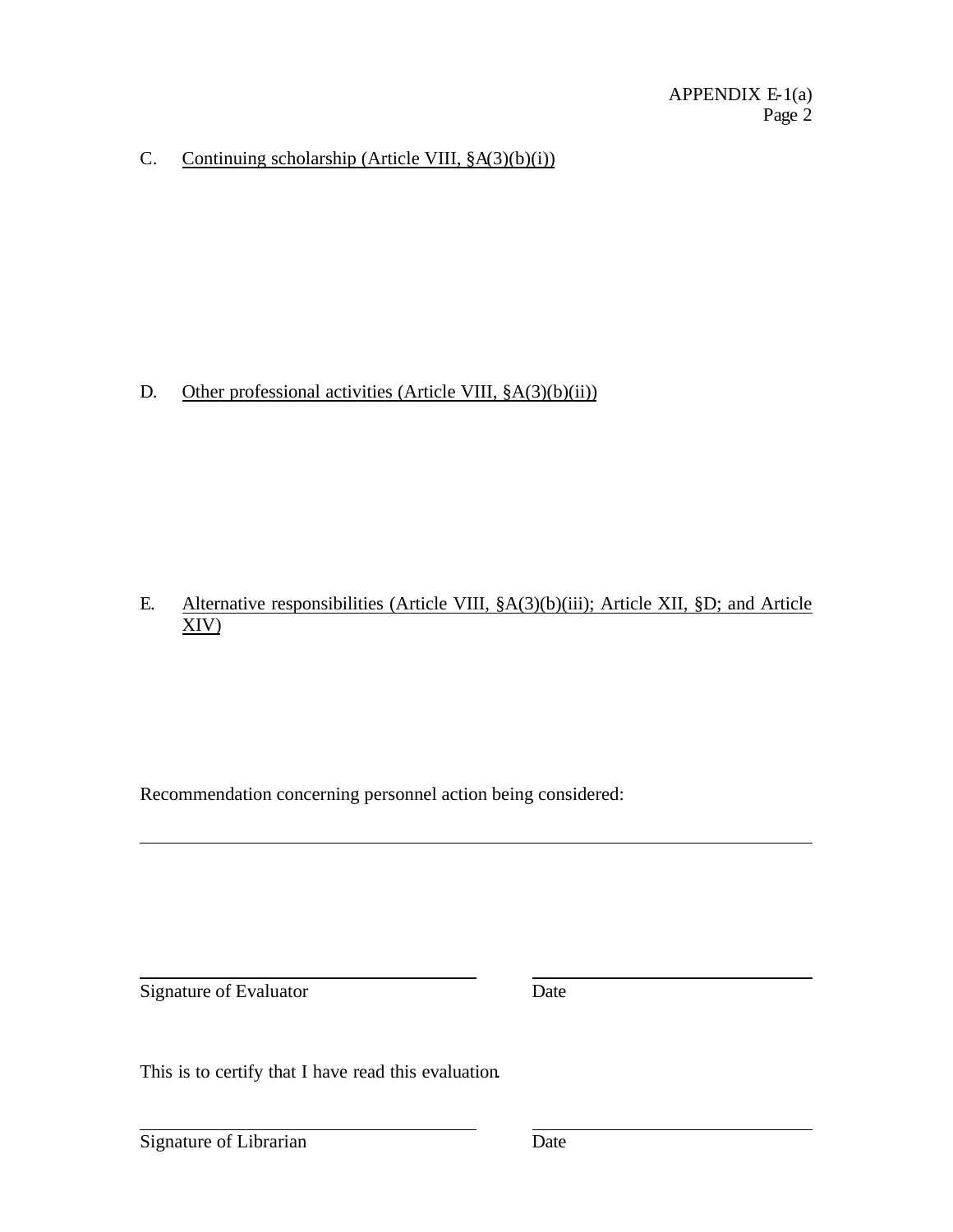## **APPENDIX E-1(b) PEER EVALUATION COMMITTEE'S EVALUATION OF LIBRARIAN**

Name:

| Date of Last Evaluation:           | College: |
|------------------------------------|----------|
| Date of This Evaluation:           |          |
| Personnel Action Being Considered: |          |
| DIRECTIONS:                        |          |

Evaluate each librarian on items A through D (include E where applicable).

#### CRITERIA:

A. Effectiveness in performing assigned responsibilities within the library (Article VIII,  $\frac{\S{A(3)}(a)(i)}{i}$ 

### B. Effectiveness in rendering assistance to students, faculty and the academic community  $(A$ rticle VIII,  $§A(3)(a)(ii))$

### C. Continuing scholarship (Article VIII,  $\S A(3)(b)(i)$ )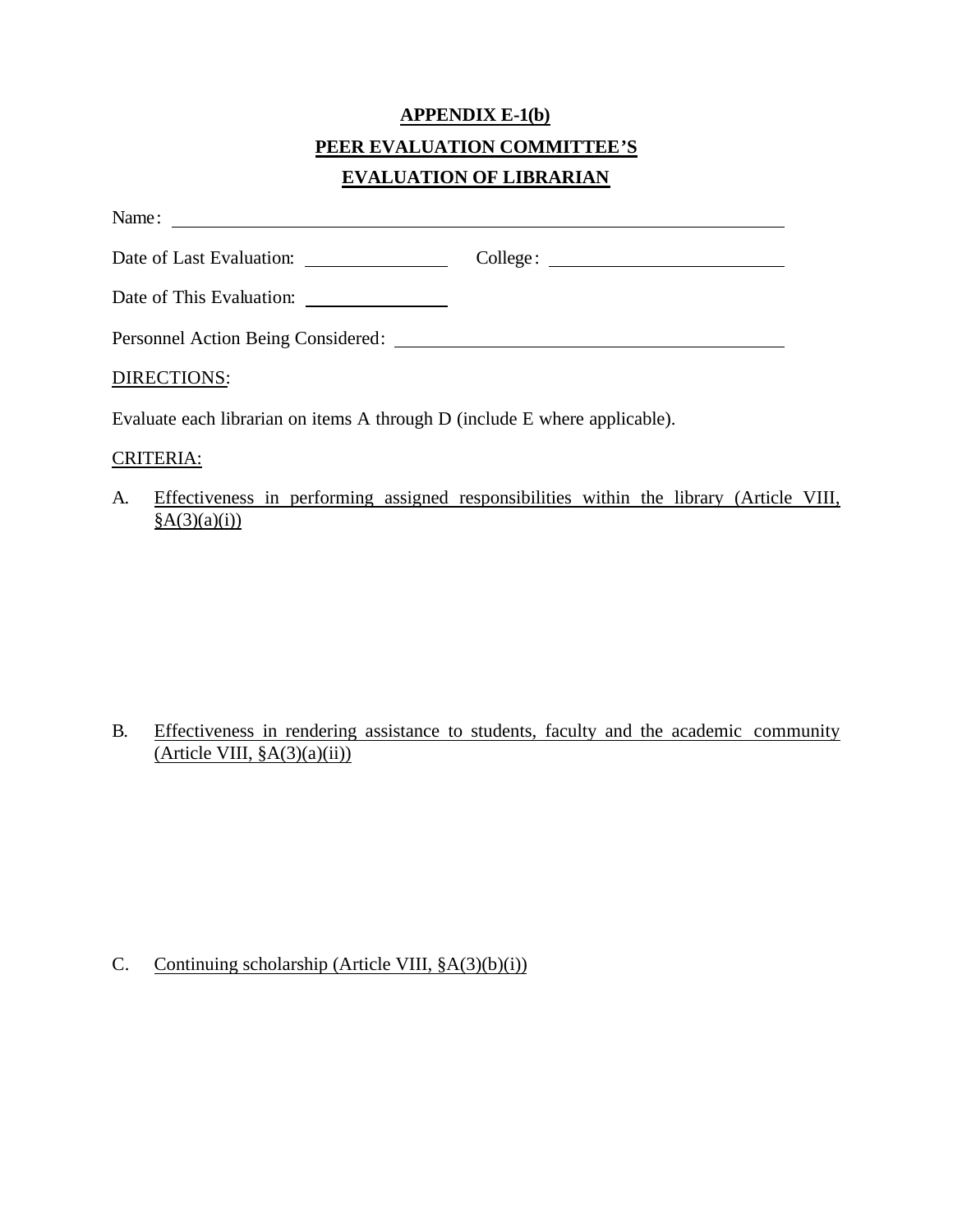#### D. Other professional activities (Article VIII,  $\S A(3)(b)(ii)$ )

#### E. Alternative responsibilities (Article VIII, §A(3)(b)(iii); Article XII, §D; and Article XIV)

Recommendation concerning personnel action being considered:

List the names of the Committee members (to be filled in by the chair of the committee):

Names of Committee Members

Record of votes cast (to be filled in by the chair of the committee):

(For) VOTE (Against) Date of Vote

Signature of Committee Chair Date

This is to certify that I have read this evaluation.

Signature of Librarian Date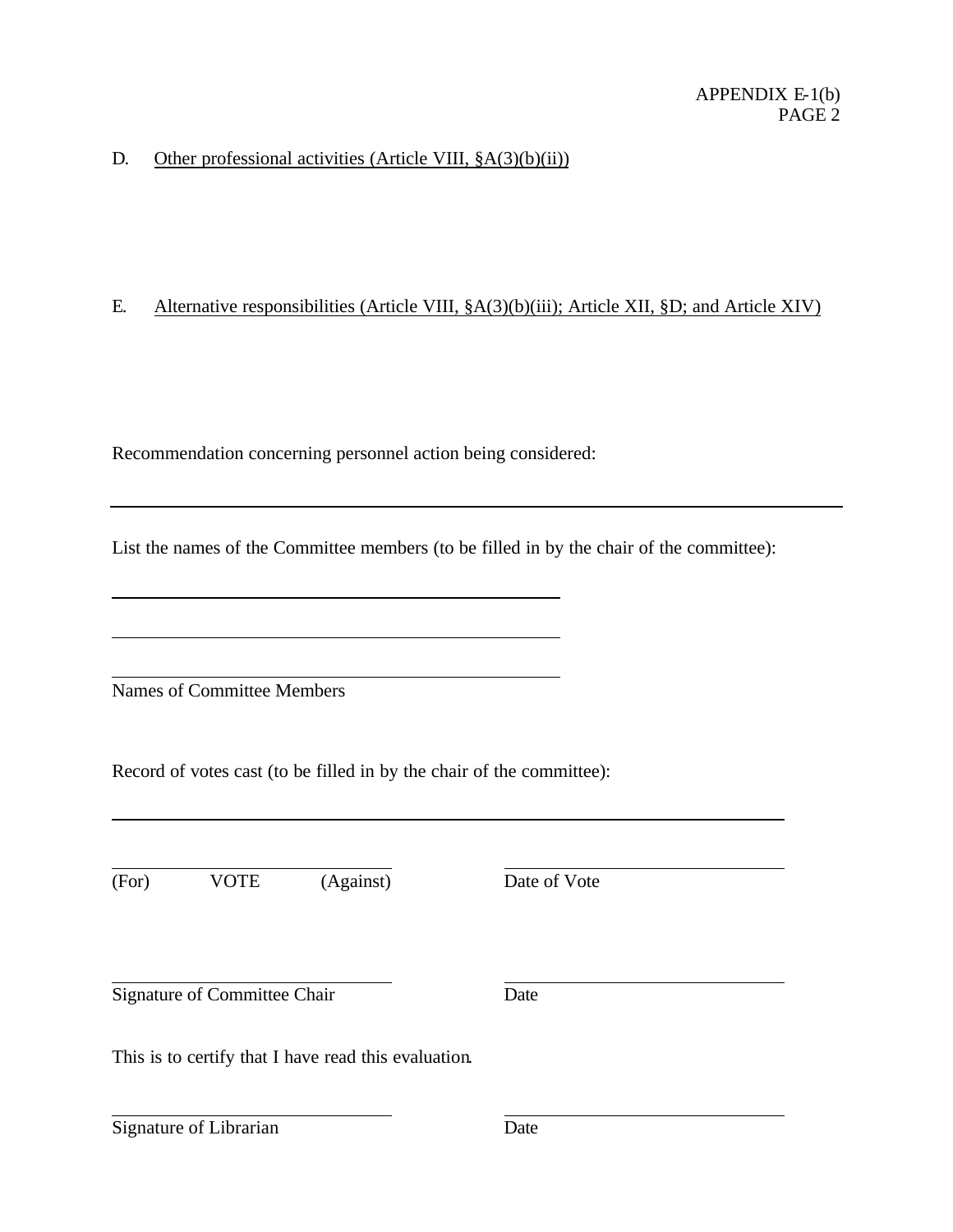## **APPENDIX F**

This Appendix F is intentionally left blank.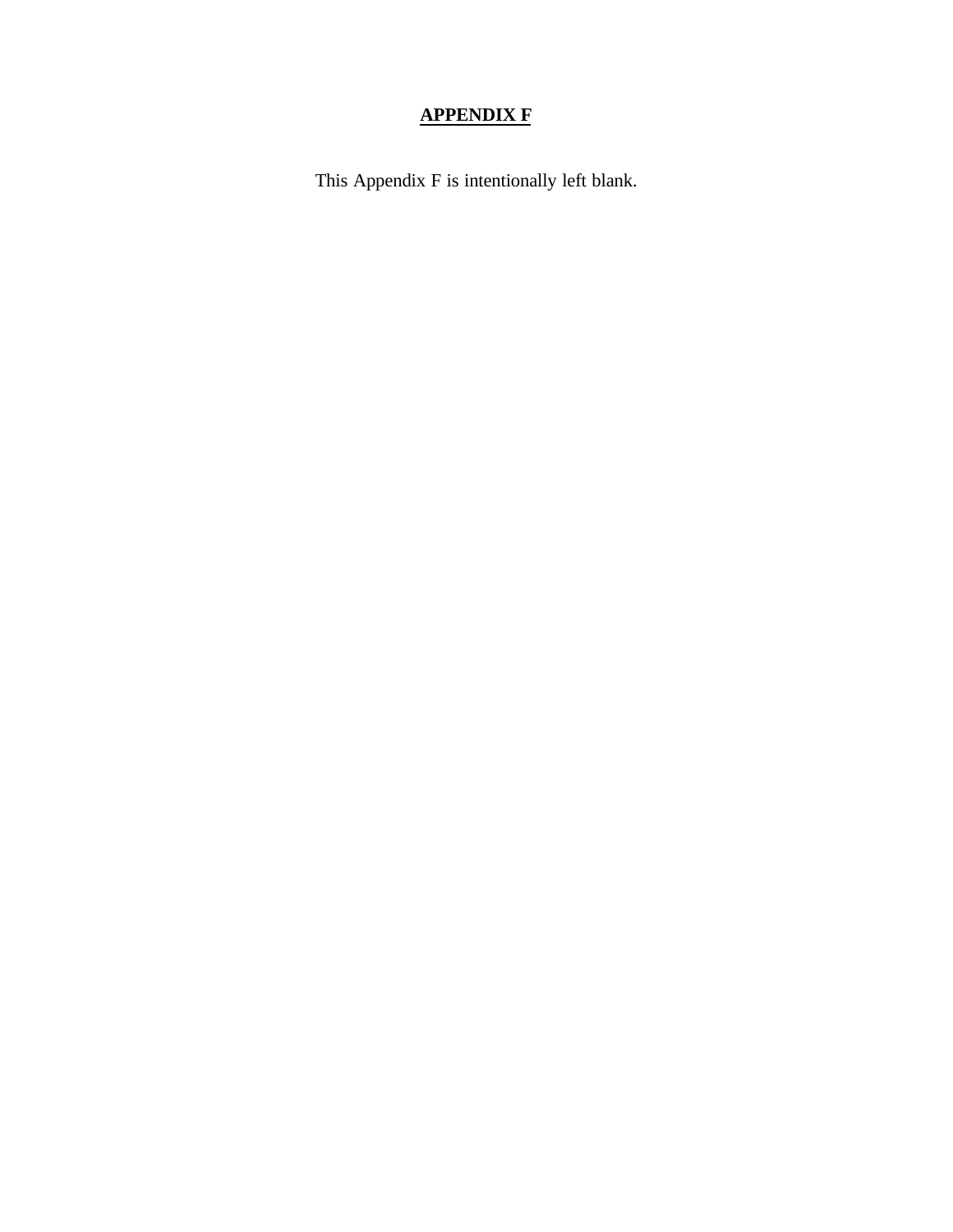### **APPENDIX G**

#### **VICE PRESIDENT'S**

### **EVALUATION AND RECOMMENDATION**

| <b>Faculty Member:</b>         | Depth: |
|--------------------------------|--------|
| Librarian:                     |        |
| Professional Maritime Faculty: | Depth: |

RECOMMENDATION:

Signature of Vice President Date

This is to certify that I have read this evaluation.

Signature of Unit Member Date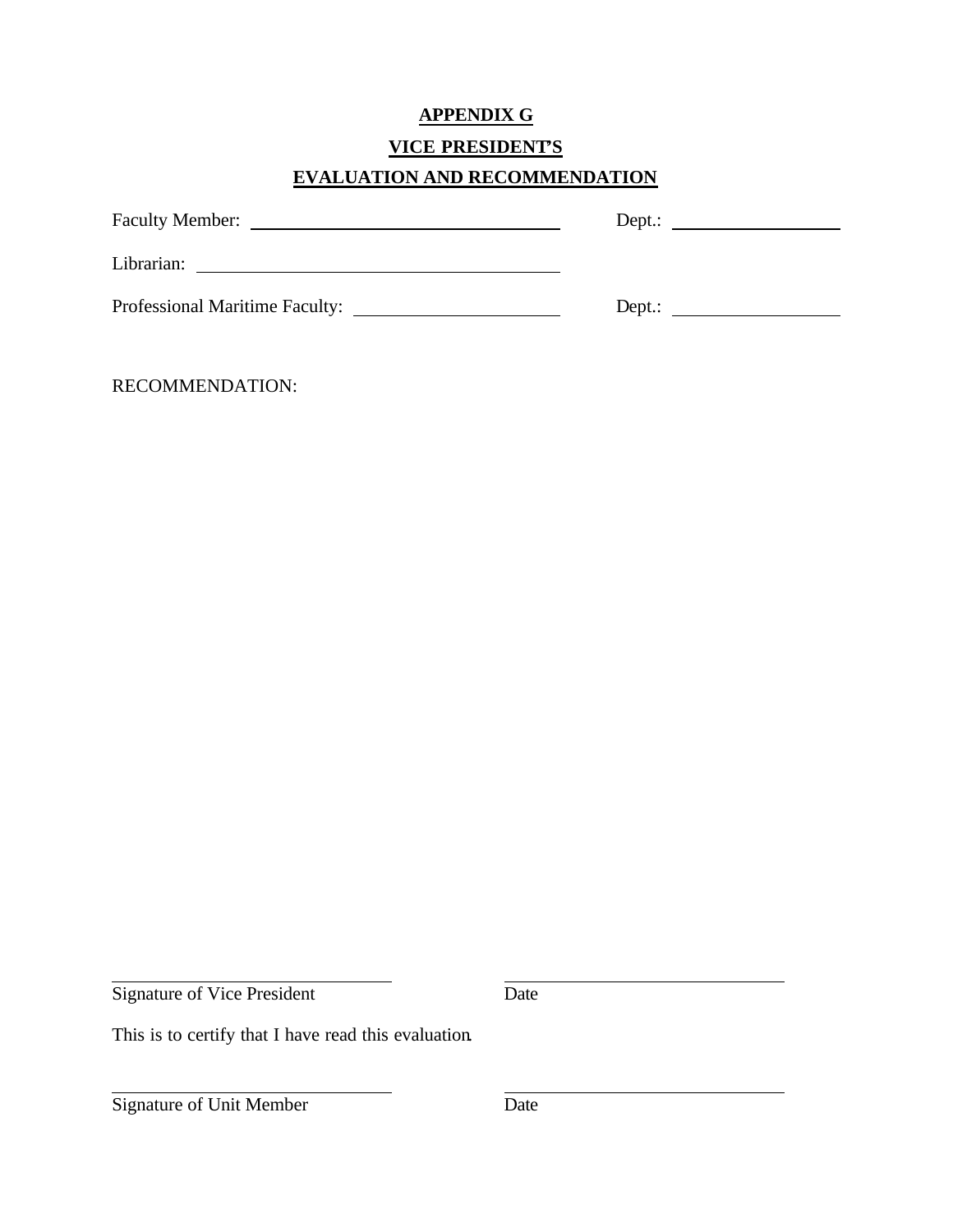#### **APPENDIX H**

## **STUDENT INFORMATIONAL QUESTIONNAIRE ON DEPARTMENTAL ACADEMIC ADVISING**

|                                                       |                                                                                                                                      |  |  |  |                  | 1. Class: Freshman _____ Sophomore ______ Junior ______ Senior ______ Graduate ___ |
|-------------------------------------------------------|--------------------------------------------------------------------------------------------------------------------------------------|--|--|--|------------------|------------------------------------------------------------------------------------|
|                                                       |                                                                                                                                      |  |  |  |                  |                                                                                    |
|                                                       | 3. How many advising sessions, including telephone and e-mail contacts, have you had<br>with your advisor during this academic year? |  |  |  |                  |                                                                                    |
|                                                       |                                                                                                                                      |  |  |  |                  | None <u>one</u> One Two Three–Five Six–Ten More than Ten __                        |
|                                                       | 4. How much time did you spend in those sessions on the average?                                                                     |  |  |  |                  |                                                                                    |
|                                                       | Less than $15$ minutes $\_\_$                                                                                                        |  |  |  | 15 to 30 minutes |                                                                                    |
|                                                       | 31 minutes to 1 hour                                                                                                                 |  |  |  | More than 1 hour |                                                                                    |
| Note: Do not state the name of your advisor/advisors. |                                                                                                                                      |  |  |  |                  |                                                                                    |

Specific reference to individual faculty by name will invalidate this form.

Please check the box on each of the following scales that most nearly describes your experience with your present advisor. Each scale has five boxes that represent the various levels between the two extremes. Please feel free to make any additional comments or suggestions about academic advising.

|    |                                                                                                  | Almost<br>Always |                             |               |                | Rarely        | NA |
|----|--------------------------------------------------------------------------------------------------|------------------|-----------------------------|---------------|----------------|---------------|----|
|    |                                                                                                  |                  | $\mathcal{D}_{\mathcal{L}}$ | $\mathcal{R}$ | $\overline{4}$ | 5             | 6  |
| 5. | I have been able to visit my advisor when<br>I needed to.                                        |                  |                             |               |                |               |    |
| 6. | I have been able to spend as much time<br>with my advisor as I needed.                           |                  |                             |               |                |               |    |
|    |                                                                                                  | Very<br>Much     |                             |               |                | Not at<br>All | NA |
| 7. | Information from my advisor has helped<br>me select courses.                                     |                  |                             |               |                |               |    |
| 8. | My advisor's information about programs<br>has helped me clarify my college plans.               |                  |                             |               |                |               |    |
| 9. | My advisor's information about career<br>opportunities has helped me clarify my<br>career goals. |                  |                             |               |                |               |    |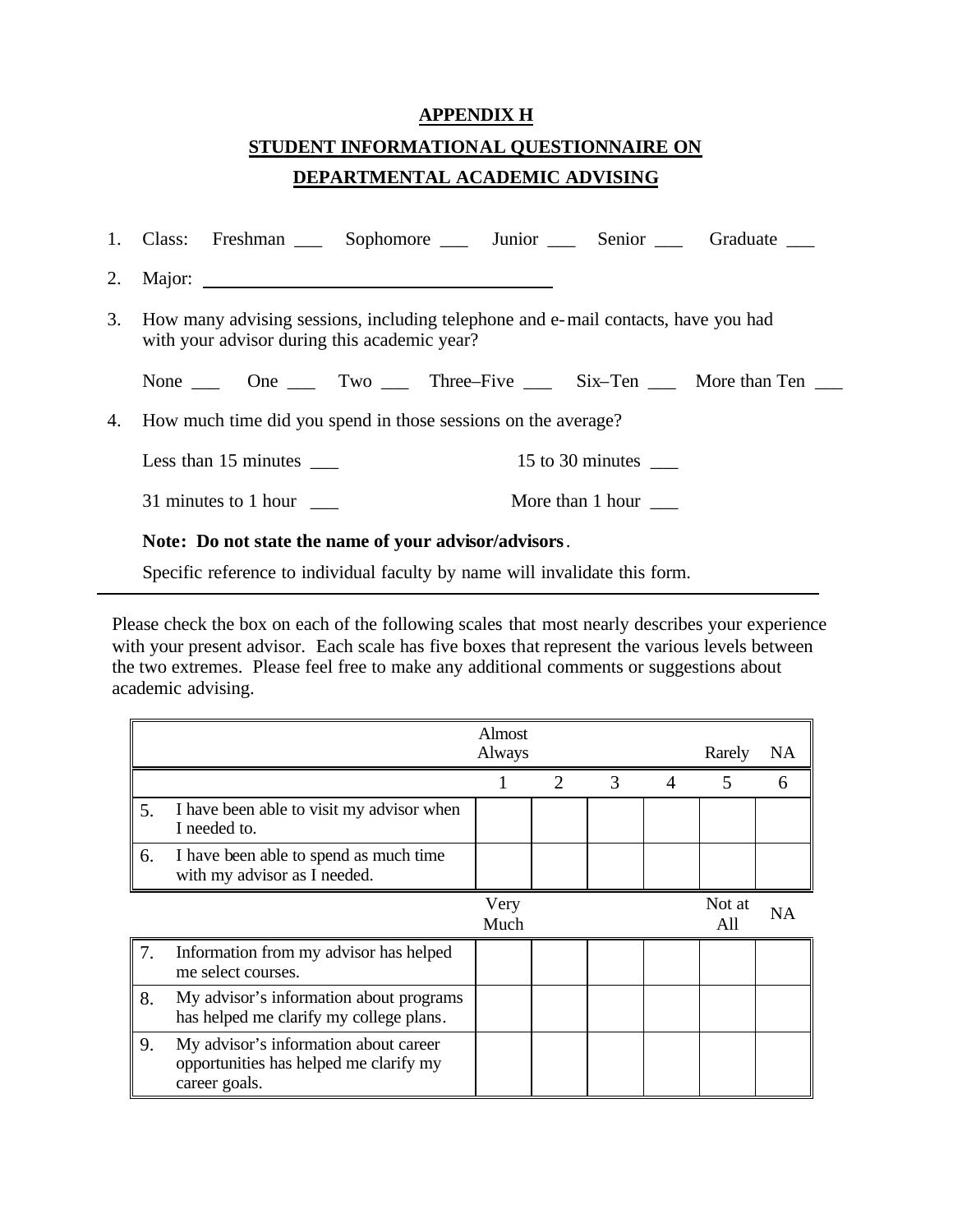|     |                                                                                                                                                                | Very<br>Much          |                       |   |          | Not at<br>All         | <b>NA</b> |
|-----|----------------------------------------------------------------------------------------------------------------------------------------------------------------|-----------------------|-----------------------|---|----------|-----------------------|-----------|
|     |                                                                                                                                                                |                       | $\mathcal{D}_{\cdot}$ | 3 | $\Delta$ | 5                     | 6         |
| 10. | Information from my advisor has clarified<br>or simplified college requirements or<br>procedures (e.g., degree requirements,<br>drop/add, registration, etc.). |                       |                       |   |          |                       |           |
| 11. | I have obtained helpful information from<br>my advisor about resources and services<br>on campus (e.g., student services,<br>counseling, financial aid, etc.). |                       |                       |   |          |                       |           |
|     |                                                                                                                                                                | Strongly<br>Agree     |                       |   |          | Strongly<br>Disagree  |           |
| 12. | As appropriate, my advisor places final<br>responsibility for making decisions on me.                                                                          |                       |                       |   |          |                       |           |
|     |                                                                                                                                                                | Extremely<br>Positive |                       |   |          | Extremely<br>Negative | <b>NA</b> |
| 13. | How would you rate your overall advising<br>experience with your present advisor?                                                                              |                       |                       |   |          |                       |           |

- 14. Rank the three most important purposes you do or would like to use an advisor for; place a (1) before the most important, (2) before the second most important, etc.
	- a. \_\_\_ Discussing a course you are taking
	- b. \_\_\_ Career planning
	- c. \_\_\_ Selecting courses for your schedule
	- d. \_\_\_ Information about college requirements and/or procedures
	- e. \_\_\_ Choosing a major
	- $k.$   $\qquad \qquad$  Other (specify)  $\qquad \qquad$
- Up to five additional questions (if provided by the Department Chair). SA A N D SD NA 15. 16. 17. 18. 19.
- f. \_\_\_ Getting a signature
- g. \_\_\_ Personal concerns
- h. \_\_\_ Information about college services or resources
- i. \_\_\_ Discussing your grades or academic performance
- j. \_\_\_ Information about your skills, abilities, potential, etc.
-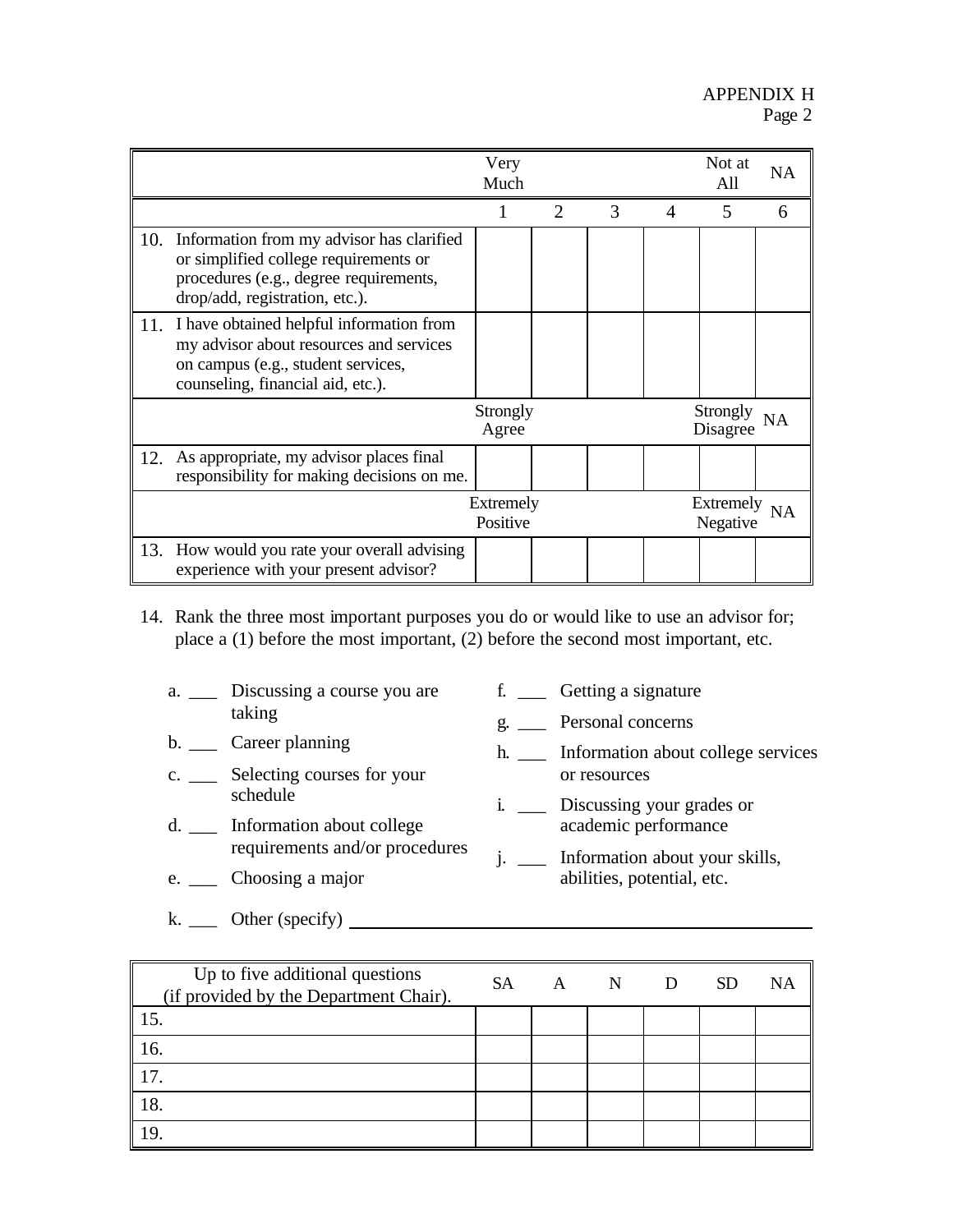## **APPENDIX I MSCA-BHE ARBITRATION PANEL**

Randi Hammer Abramsky, Esq. Gary D. Altman, Esq. Timothy Buckalew, Esq. Diane Zaar Cochran, Esq. James S. Cooper, Esq. John Van N. Dorr Philip J. Dunn, Esq. Sharon Henderson Ellis, Esq. Roberta L. Golick, Esq. Lawrence E. Katz, Esq. James M. Litton, Esq. Craig E. Overton, Ph.D. Nancy E. Peace Michael Stutz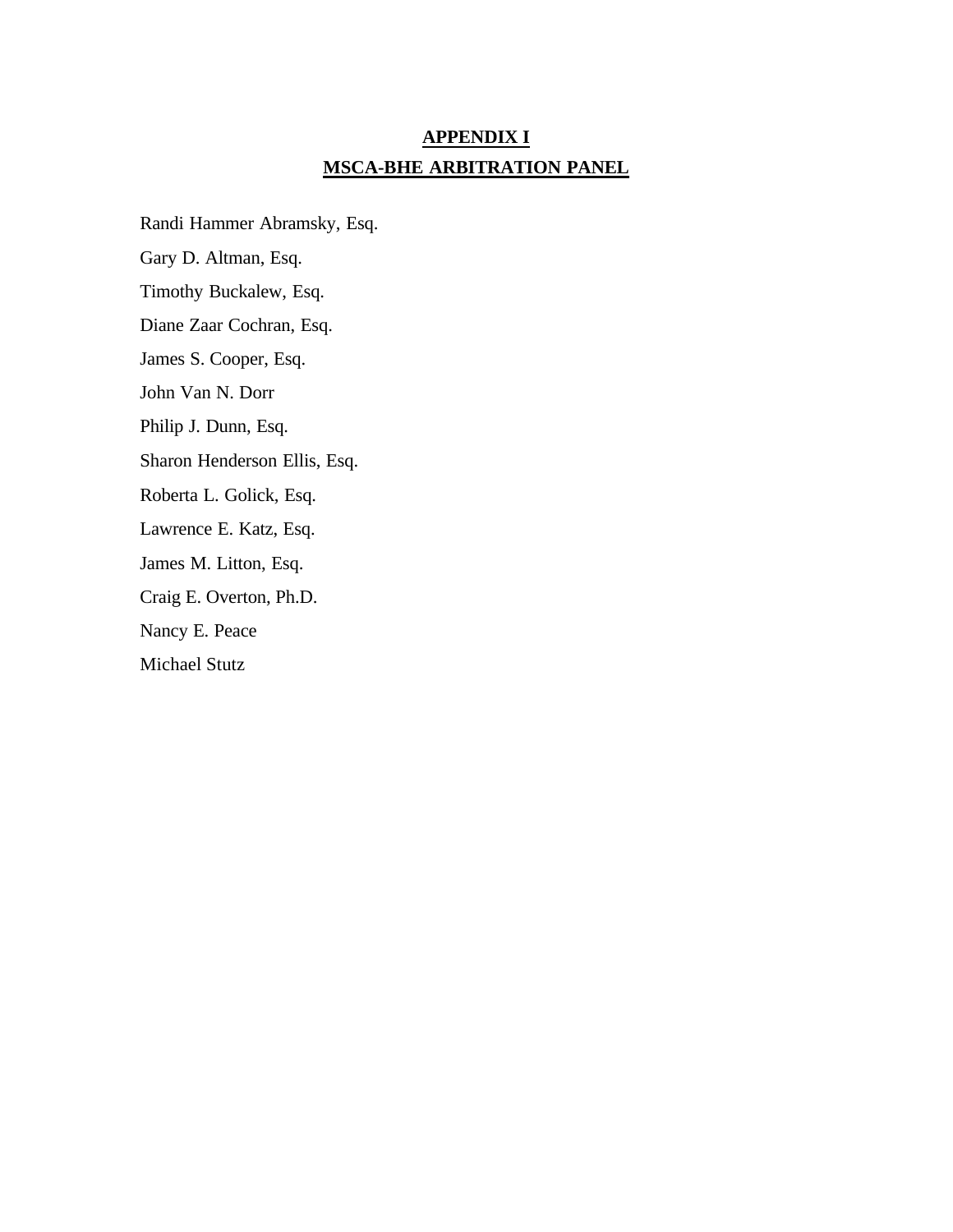## **APPENDIX J PAYROLL DUES DEDUCTION AUTHORIZATION**

To the Board of Higher Education:

I hereby authorize and direct the Board of Higher Education, through its officers, agents and employees, to deduct from the portion of my salary due me each month the amount certified by the Massachusetts Teachers Association/NEA as the current rate of dues. Such deduction is to start immediately after the date of this authorization.

I further authorize and direct you to transfer and pay the sum so deducted to the Treasurer of the Massachusetts Teachers Association/NEA or his or her designee.

In consideration of the above described service rendered by the Board of Higher Education, its members, officers, agents and employees, the undersigned hereby releases and discharges the Board of Higher Education, its members, agents and employees, of and from any and all liability whatsoever arising as a result of the authorization herein given.

This authorization is revocable by me, upon sixty (60) days' written notice, to the Massachusetts Teachers Association/NEA or its designee and the Board of Higher Education, and the revocation will become effective on the sixtieth (60th) day, or upon termination of my employment. It is understood that this service shall be limited to a deduction for one employee organization for any individual employee, and that no partial deduction will be made.

|                  |                   | <b>Employee Signature</b> |
|------------------|-------------------|---------------------------|
| PLEASE PRINT:    |                   |                           |
|                  | Date of Notice:   |                           |
|                  |                   |                           |
|                  |                   |                           |
|                  |                   |                           |
|                  |                   |                           |
|                  |                   |                           |
| <b>Last Name</b> | <b>First Name</b> | Middle Initial            |
| Address          |                   |                           |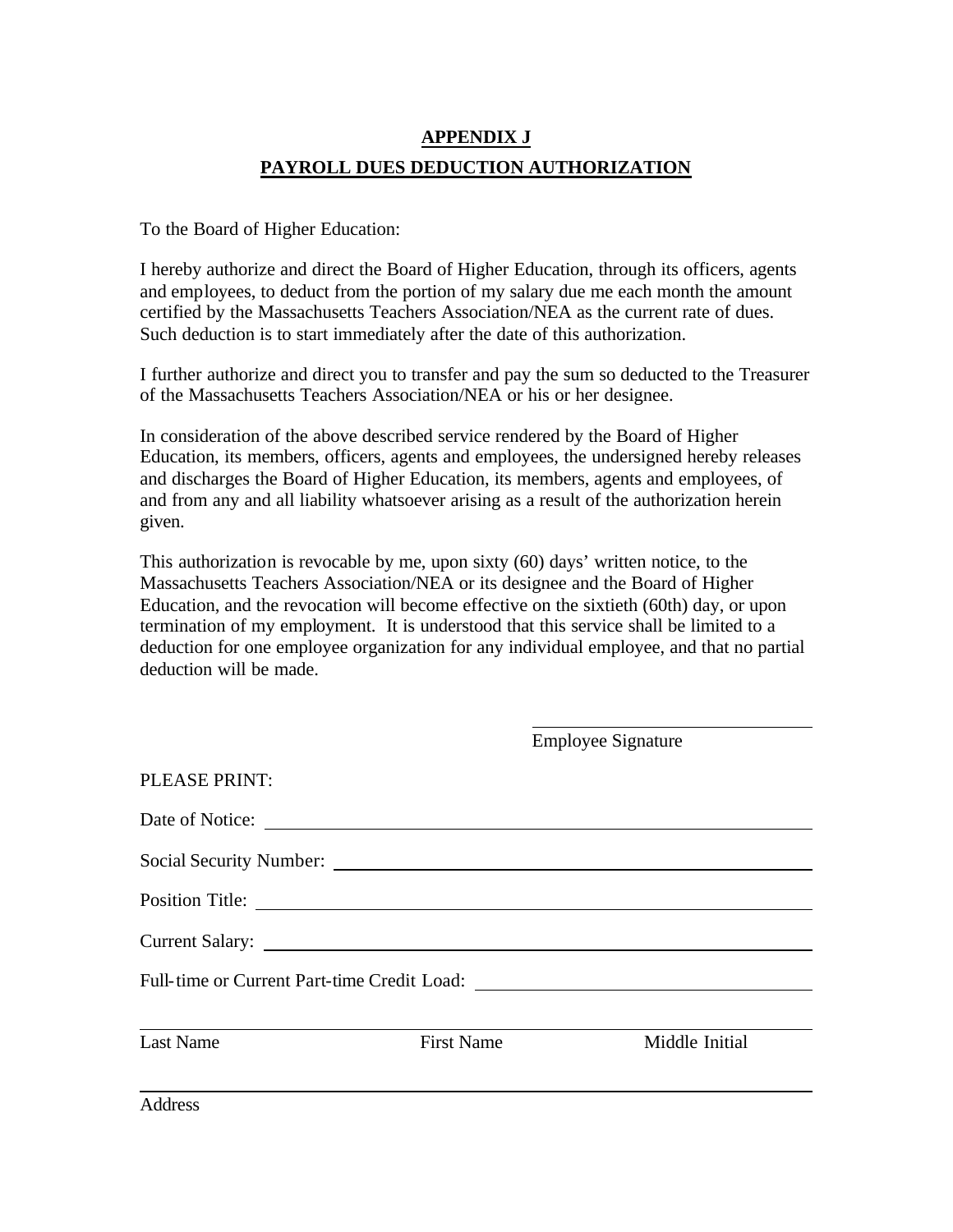## **APPENDIX K AGENCY SERVICE FEE DEDUCTION AUTHORIZATION**

To the Board of Higher Education:

I hereby authorize and direct the Board of Higher Education, through its officers, agents and employees, to deduct from the portion of my salary due me each month the amount certified by the Massachusetts Teachers Association/NEA as the current rate of agency service fee. Such deduction is to start immediately after the date of this authorization.

I further authorize and direct you to transfer and pay the sum so deducted to the Treasurer of the Massachusetts Teachers Association/NEA or his or her designee.

In consideration of the above described service rendered by the Board of Higher Education, its members, officers, agents and employees, the undersigned hereby releases and discharges the Board of Higher Education, its members, agents and employees, of and from any and all liability whatsoever arising as a result of the authorization herein given.

This authorization is revocable by me, upon sixty (60) days' written notice, to the Massachusetts Teachers Association/NEA or its designee and the Board of Higher Education, and the revocation will become effective on the sixtieth (60th) day, or upon termination of my employment. It is understood that this service shall be limited to a deduction for one employee organization for any individual employee, and that no partial deduction will be made.

|                  |                   | <b>Employee Signature</b> |
|------------------|-------------------|---------------------------|
| PLEASE PRINT:    |                   |                           |
| Date of Notice:  |                   |                           |
|                  |                   |                           |
| Position Title:  |                   |                           |
| Current Salary:  |                   |                           |
|                  |                   |                           |
|                  |                   |                           |
| <b>Last Name</b> | <b>First Name</b> | Middle Initial            |
| <b>Address</b>   |                   |                           |

**This form is null and void for any member of the Association**.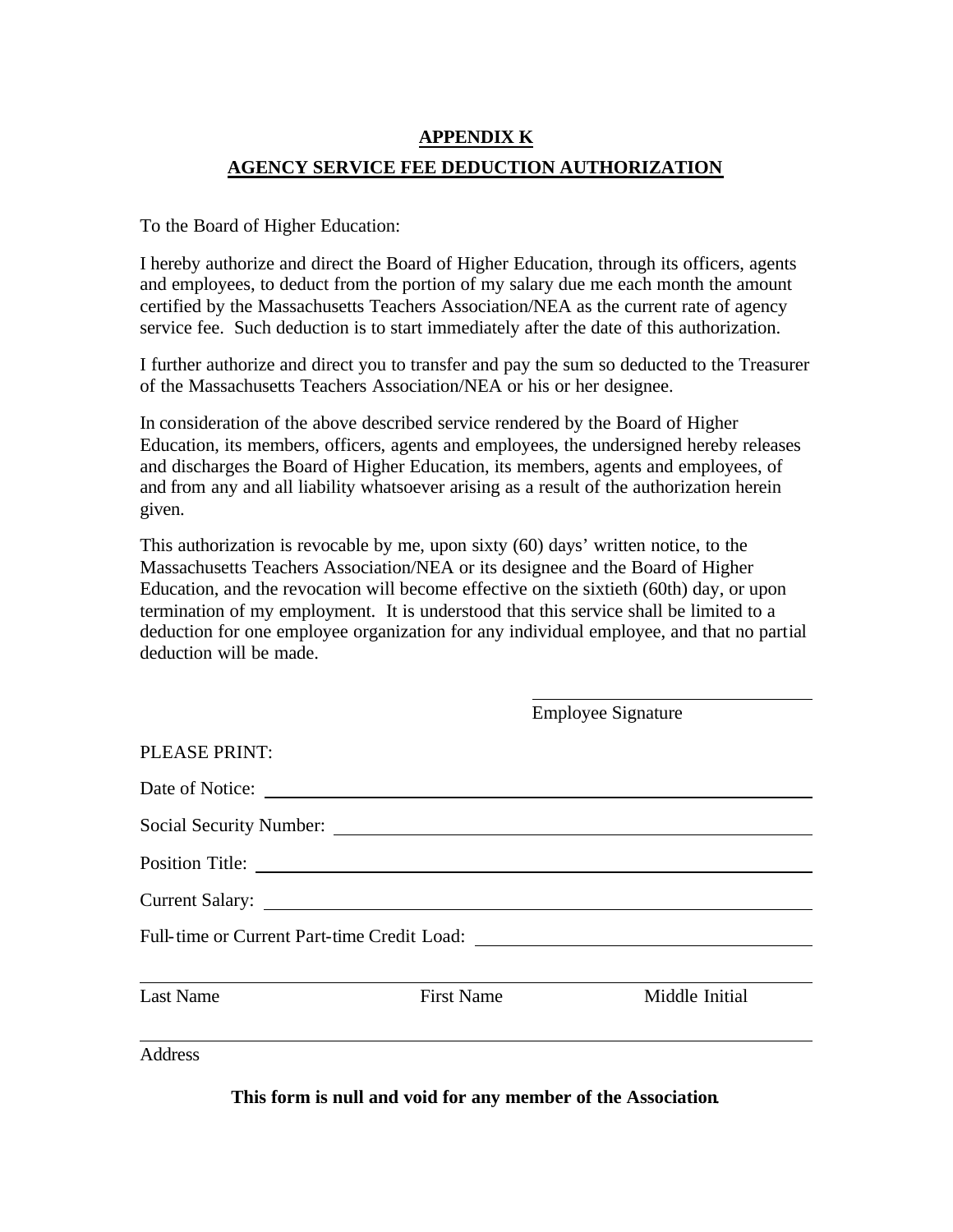## **APPENDIX L VOICE OF TEACHERS FOR EDUCATION PAYROLL DEDUCTION AUTHORIZATION**

To the Board of Higher Education:

I hereby authorize and direct the Board of Higher Education, through its officers, agents and employees, to deduct from the portion of my salary due me each month the amount listed below as the amount of the deduction from my wages each payroll period. Such deduction is to start immediately after the date of this authorization.

I further authorize and direct you to transfer and pay the sum so deducted to the Voice of Teachers for Education.

In consideration of the above described service rendered by the Board of Higher Education, its members, officers, agents and employees, the undersigned hereby releases and discharges the Board of Higher Education, its members, agents and employees, of and from any and all liability whatsoever arising as a result of the authorization herein given.

This authorization is revocable by me, upon sixty (60) days' written notice, to the Massachusetts Teachers Association/NEA or its designee and the Board of Higher Education, and the revocation will become effective on the sixtieth (60th) day, or upon termination of my employment.

I have authorized the Board of Higher Education to deduct \$\_\_\_\_\_\_\_\_\_\_ from my wages each payroll period. The deductions are to begin \_\_\_\_\_\_\_\_\_\_\_\_\_\_\_\_\_, 20\_\_\_\_.

PLEASE PRINT:

| <b>Last Name</b> | <b>First Name</b>             | Middle Initial |
|------------------|-------------------------------|----------------|
| Signature        | Date                          |                |
| Address          | <b>Social Security Number</b> |                |
| Position Title   |                               |                |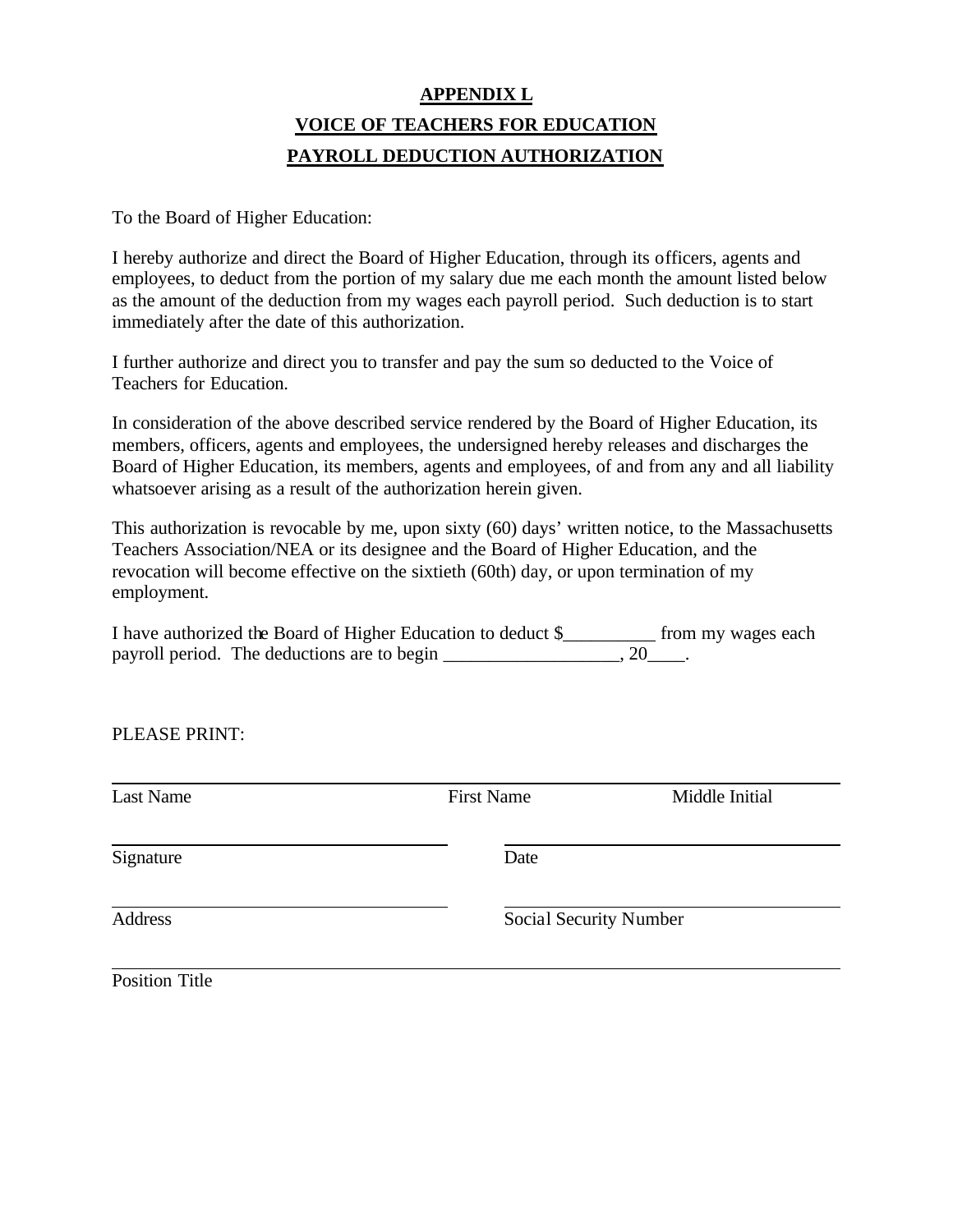## **APPENDIX N-1 UNIFORM LETTER OF APPOINTMENT: TENURE-TRACK FACULTY**

Dear  $\Box$ 

|              |           | I am pleased to offer you (*subject to the approval of the Board of Trustees) the position of |
|--------------|-----------|-----------------------------------------------------------------------------------------------|
| full-time    | in the    | Department at an annual                                                                       |
| salary of \$ | effective | Your work year will run from                                                                  |
|              | through   | Your pay year will run from                                                                   |
|              | through   |                                                                                               |

**[Special conditions, if any, for example, "this appointment is contingent upon completion of degree."]**

#### **[\*This offer of appointment is contingent upon satisfaction of any requirements imposed under Federal laws governing immigration and naturalization.]**

This is a tenure-track position and is governed, as are all conditions of employment, by a collective bargaining agreement between the Board of Higher Education and the Massachusetts State College Association (MSCA/MTA). One such condition is a requirement that all members of the bargaining unit pay dues to the Association or, in lieu of dues, an agency service fee. A copy of the collective bargaining agreement may be obtained in the MSCA/MTA office on campus.

If this offer of employment is acceptable to you, please sign, date, and return one copy of this letter to the Academic Affairs Office, \_\_\_\_\_\_\_\_\_\_\_\_\_\_\_\_\_, within five days. Please note that it is important for you to visit the Personnel Office on or before your first day of employment for the completion of several forms which will activate the payroll process.

All of us at \_\_\_\_\_\_\_\_\_\_\_\_\_\_\_\_\_\_\_\_ look forward to working with you.

Sincerely,

Vice President Academic Affairs

I accept the offer of employment specified above and I understand and agree to the conditions mentioned.

Date Signature

[<sup>\*</sup>if applicable]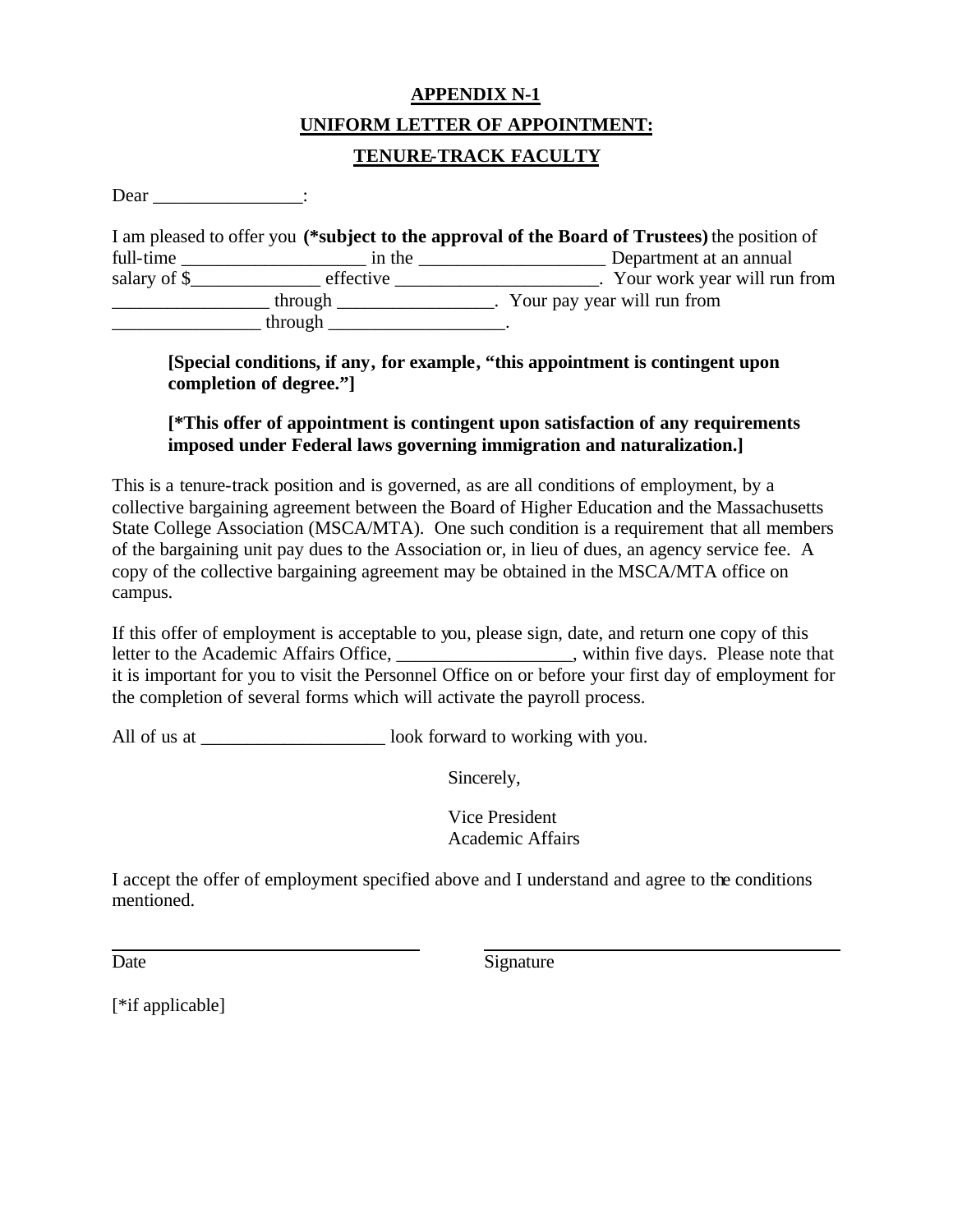## **APPENDIX N-2 UNIFORM LETTER OF APPOINTMENT: TEMPORARY FULL-TIME FACULTY**

Dear :

I am pleased to offer you **(\*subject to the approval of the Board of Trustees)** the position of temporary full-time  $\frac{1}{2}$  in the Department at an annual salary of \$\_\_\_\_\_\_\_\_\_\_\_\_. Your employment period will run from \_\_\_\_\_\_\_\_\_\_\_ through \_\_\_\_\_\_\_\_\_\_\_\_\_. As a full-time faculty member, you are governed in the conditions of your employment by the collective bargaining agreement between the Board of Higher Education and the Massachusetts State College Association (MSCA/MTA). One such condition is a requirement that all members of the bargaining unit pay dues to the Association or, in lieu of dues, an agency service fee. A copy of the collective bargaining agreement may be obtained in the MSCA/MTA office on campus.

#### **[Special conditions, if any, for example, "this appointment is contingent upon completion of degree."]**

#### **[\*This offer of appointment is contingent upon satisfaction of any requirements imposed under Federal laws governing immigration and naturalization.]**

This letter serves to let you know that this temporary appointment is of a limited duration to meet a special need in your department. The term of your appointment will conclude automatically on the date specified above, and this letter will serve as the only notice you will receive concerning the nature of your appointment. In the event any person serves for four consecutive seme sters as a temporary full-time member of the faculty, no further full-time temporary appointment can be granted for one full academic semester thereafter.

If this offer of employment is acceptable to you, please sign, date, and return one copy of this letter to the Academic Affairs Office, \_\_\_\_\_\_\_\_\_\_\_\_\_\_\_\_\_, within five days. Please note that it is important for you to visit the Personnel Office on or before your first day of employment for the completion of several forms which will activate the payroll process.

All of us at  $\qquad \qquad$  look forward to working with you.

Sincerely,

Vice President Academic Affairs

I fully understand the temporary nature of this appointment and accept this notice of the date of its termination.

Date Signature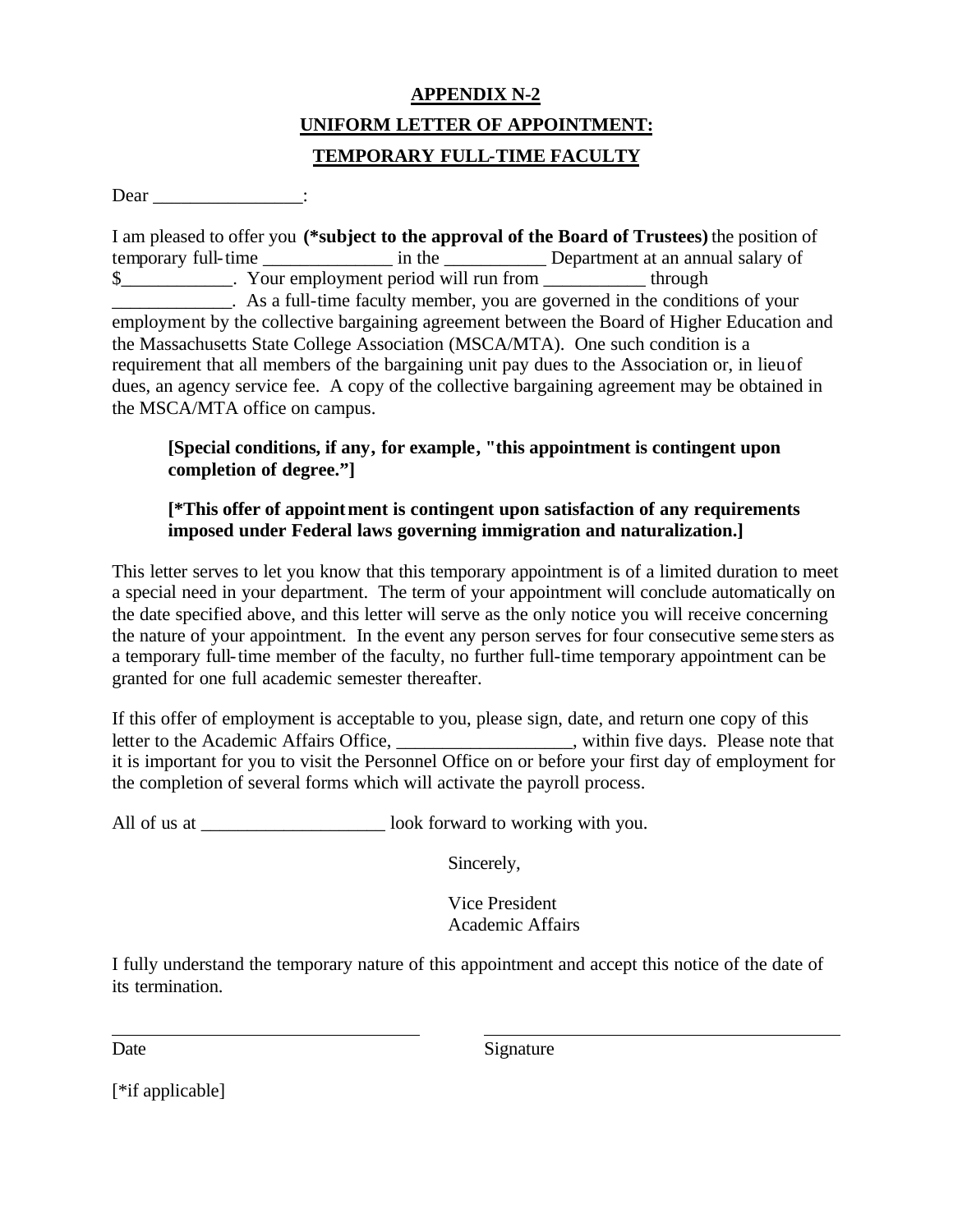## **APPENDIX N-3 UNIFORM LETTER OF APPOINTMENT: TENURE-TRACK LIBRARIAN**

Dear :

I am pleased to offer you **(\*subject to the approval of the Board of Trustees)** the position of full-time in the Library at an annual salary of \$ Tour work year will run from September 1, \_\_\_\_\_, through August 31, \_\_\_\_\_. Your pay year will run from  $\hbox{through}$ 

**[Special conditions, if any, for example, "this appointment is contingent upon completion of degree."]**

#### **[\*This offer of appointment is contingent upon satisfaction of any requirements imposed under Federal laws governing immigration and naturalization.]**

This is a tenure-track position and is governed, as are all conditions of employment, by a collective bargaining agreement between the Board of Higher Education and the Massachusetts State College Association (MSCA/MTA). One such condition is a requirement that all member of the bargaining unit pay dues to the Association or, in lieu of dues, an agency service fee. A copy of the Agreement may be obtained in the MSCA/MTA office on campus.

If this offer of employment is acceptable to you, please sign, date, and return one copy of this letter to the Academic Affairs Office, \_\_\_\_\_\_\_\_\_\_\_\_\_\_\_\_, within five days. Please note that it is important for you to visit the Personnel Office on or before your first day of employment for the completion of several forms which will activate the payroll process.

All of us at  $\qquad \qquad$  look forward to working with you.

Sincerely,

Vice President Academic Affairs

I accept the offer of employment specified above and I understand and agree to the conditions mentioned.

Date Signature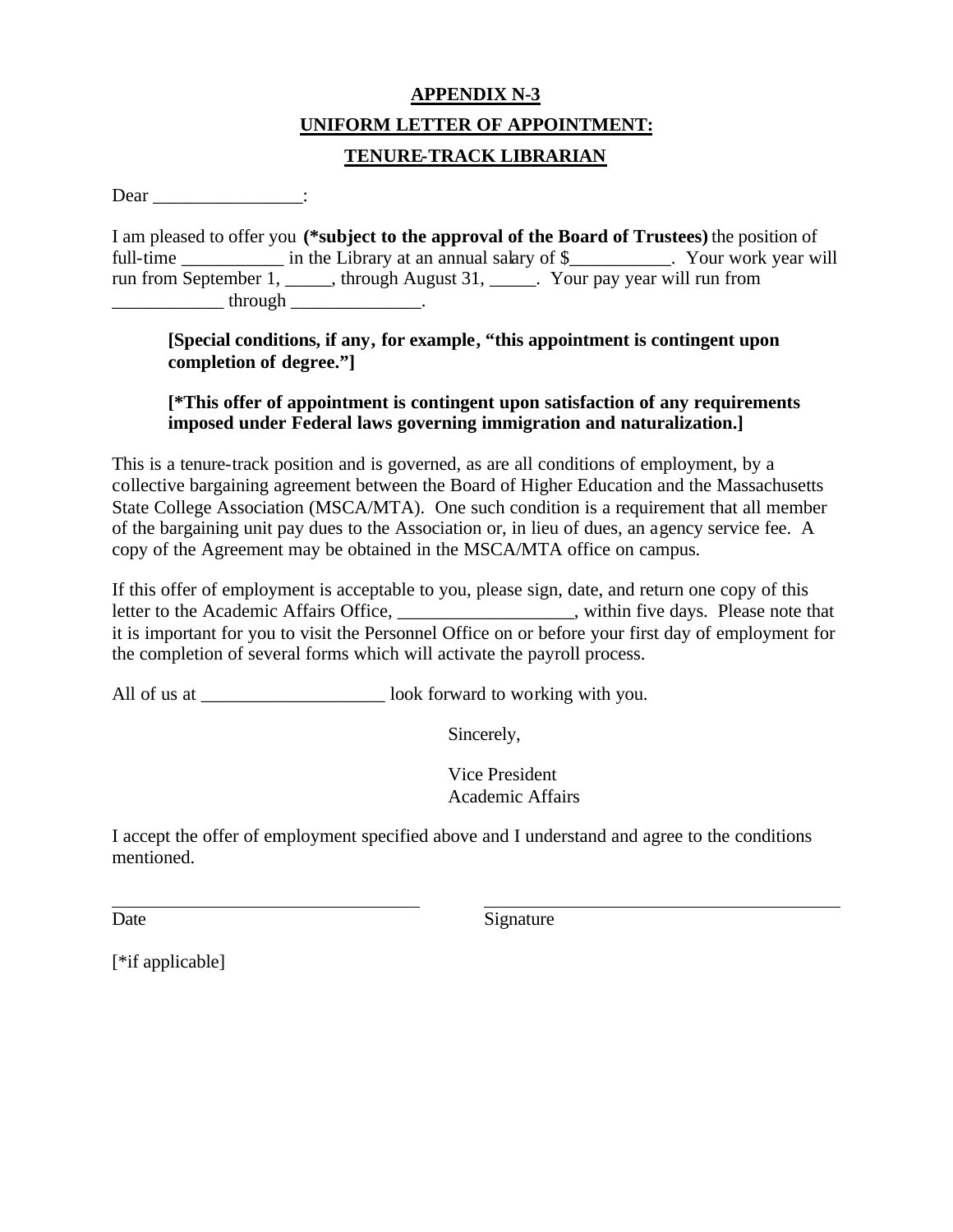## **APPENDIX N-4 UNIFORM LETTER OF APPOINTMENT: TEMPORARY FULL-TIME LIBRARIAN**

Dear :

I am pleased to offer you **(\*subject to the approval of the Board of Trustees)** the position of temporary full-time in the Library at an annual salary of \$ Your employment period will run from \_\_\_\_\_\_\_\_\_\_\_\_\_\_\_\_\_\_\_through \_\_\_\_\_\_\_\_\_\_\_. As a full-time librarian, you are governed in the conditions of your employment by the collective bargaining agreement between the Board of Higher Education and the Massachusetts State College Association (MSCA/MTA). One such condition is a requirement that all members of the bargaining unit pay dues to the Association or, in lieu of dues, an agency service fee. A copy of the collective bargaining agreement may be obtained in the MSCA/MTA office on campus.

#### **[Special conditions, if any, for example, "this appointment is contingent upon completion of degree."]**

#### **[\*This offer of appointment is contingent upon satisfaction of any requirements imposed under Federal laws governing immigration and naturalization.]**

This letter serves to let you know that this temporary appointment is of a limited duration to meet a special need in the Library. The term of your appointment will conclude automatically on the date specified above, and this letter will serve as the only notice you will receive concerning the nature of your appointment. In the event any person serves for two consecutive calendar years as a temporary full-time librarian, no further full-time temporary appointment can be granted for one hundred twenty (120) calendar days thereafter.

If this offer of employment is acceptable to you, please sign, date, and return one copy of this letter to the Academic Affairs Office, \_\_\_\_\_\_\_\_\_\_\_\_\_\_\_\_, within five days. Please note that it is important for you to visit the Personnel Office on or before your first day of employment for the completion of several forms which will activate the payroll process.

All of us at \_\_\_\_\_\_\_\_\_\_\_\_\_\_\_\_\_\_\_\_\_\_\_\_\_ look forward to working with you.

Sincerely,

Vice President Academic Affairs

I fully understand the temporary nature of this appointment and accept this notice of the date of its termination.

Date Signature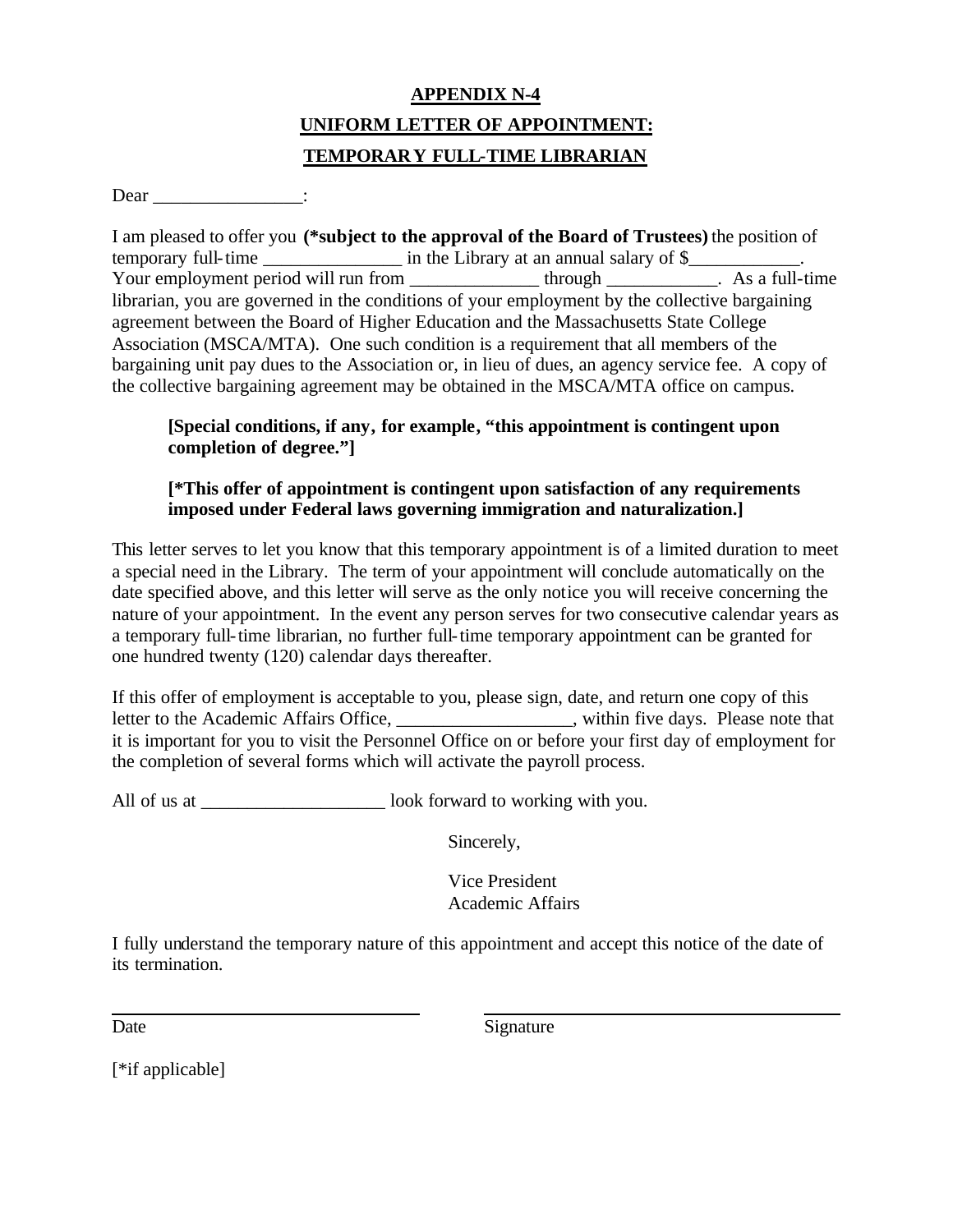## **APPENDIX N-5 UNIFORM LETTER OF APPOINTMENT: PART-TIME FACULTY**

Dear :

I am pleased to offer you **(\*subject to the approval of the Board of Trustees)** an appointment as a part-time instructor to teach the course(s) listed below in the  $\blacksquare$  Department to be compensated at the rate of \$\_\_\_\_\_\_\_\_\_\_\_\_ for the \_\_\_\_\_\_\_\_\_\_\_\_\_\_semester of \_\_\_\_\_\_\_\_\_\_\_\_\_\_\_\_\_. Your employment period will run from \_\_\_\_\_\_\_\_\_\_\_ through **Example 1** As a part-time faculty member teaching at least your third consecutive semester, you are governed in the conditions of your employment by the collective bargaining agreement between the Board of Higher Education and the Massachusetts State College Association (MSCA/MTA). One such condition is a requirement that all members of the bargaining unit pay dues to the Association or, in lieu of dues, an agency service fee. A copy of the collective bargaining agreement may be obtained in the MSCA/MTA office on campus.

#### **Course assignment(s):**

#### **[\*This offer of appointment is contingent upon satisfaction of any requirements imposed under Federal laws governing immigration and naturalization.]**

This letter serves to let you know that this appointment is of a limited duration to meet a special need in your department. The term of your appointment will conclude automatically on the date specified above, and this letter will serve as the only notice you will receive concerning the nature of your appointment.

If this offer of employment is acceptable to you, please sign, date, and return one copy of this letter to the Academic Affairs Office, \_\_\_\_\_\_\_\_\_\_\_\_\_\_\_\_\_\_\_, within five days. Please note that it is important for you to visit the Personnel Office on or before your first day of employment for the completion of several forms which will activate the payroll process.

All of us at  $\qquad \qquad$  look forward to working with you.

Sincerely,

Vice President Academic Affairs

I fully understand the limited nature of this appointment and accept this notice of the date of its termination.

Date Signature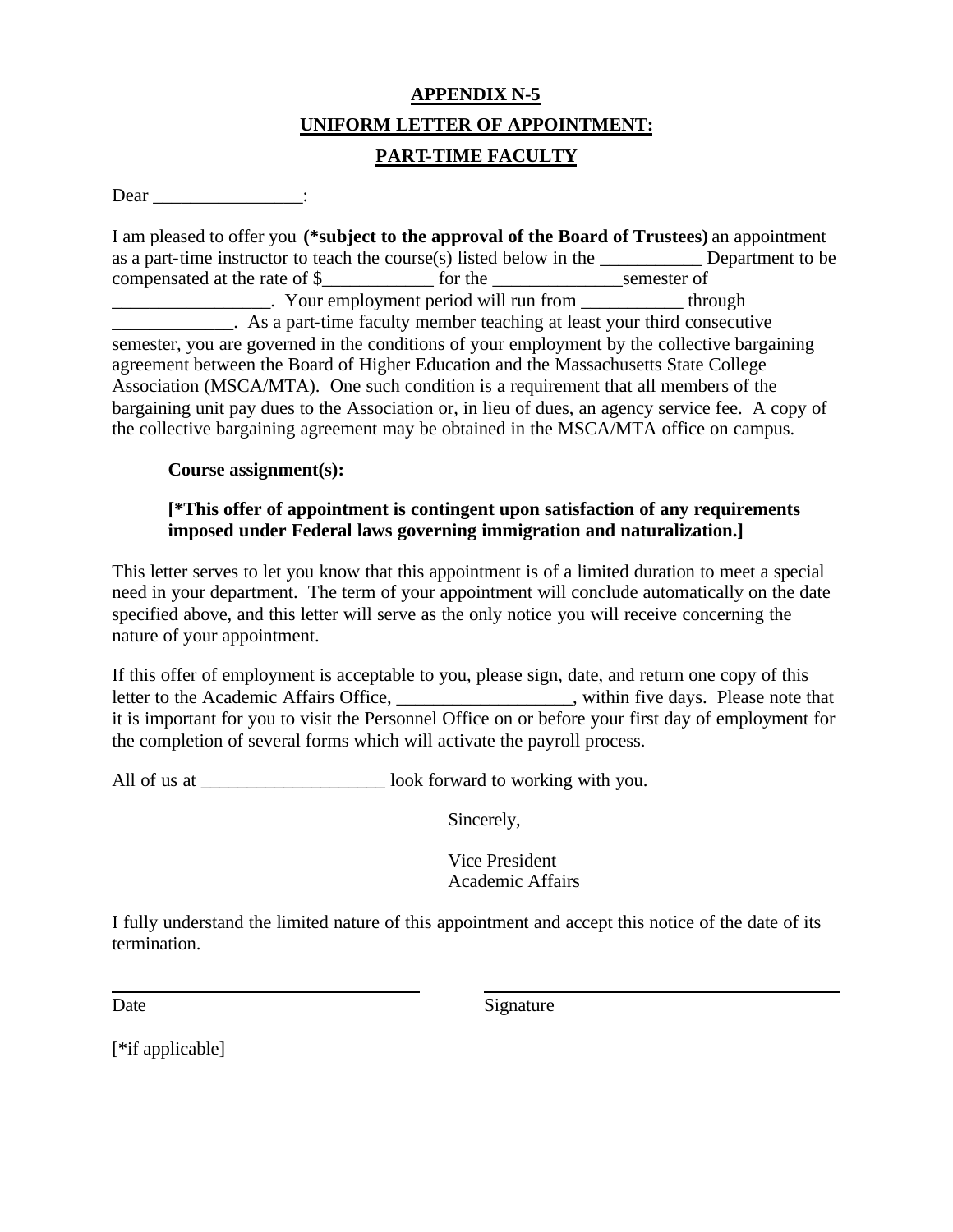## **APPENDIX N-6 UNIFORM LETTER OF APPOINTMENT: SALARIED PART-TIME FACULTY**

Dear :

|              |           | I am pleased to offer you (*subject to the approval of the Board of Trustees) the position of |
|--------------|-----------|-----------------------------------------------------------------------------------------------|
| part-time    | in the    | Department at an annualized                                                                   |
| salary of \$ | effective | Your work year will run from                                                                  |
|              | through   | Your pay year will run from                                                                   |
|              | through   |                                                                                               |

**[Special conditions, if any, for example, "this appointment is contingent upon completion of degree."]**

#### **[\*This offer of appointment is contingent upon satisfaction of any requirements imposed under Federal laws governing immigration and naturalization.]**

This position is governed, as are all conditions of employment, by a collective bargaining agreement between the Board of Higher Education and the Massachusetts State College Association (MSCA/MTA). One such condition is a requirement that all members of the bargaining unit pay dues to the Association or, in lieu of dues, an agency service fee. A copy of the collective bargaining agreement may be obtained in the MSCA/MTA office on campus.

If this offer of employment is acceptable to you, please sign, date, and return one copy of this letter to the Academic Affairs Office, \_\_\_\_\_\_\_\_\_\_\_\_\_\_\_, within five days. Please note that it is important for you to visit the Personnel Office on or before your first day of employment for the completion of several forms which will activate the payroll process.

All of us at \_\_\_\_\_\_\_\_\_\_\_\_\_\_\_\_\_\_\_\_\_\_\_\_\_\_ look forward to working with you.

Sincerely,

Vice President Academic Affairs

I accept the offer of employment specified above and I understand and agree to the conditions mentioned.

Date Signature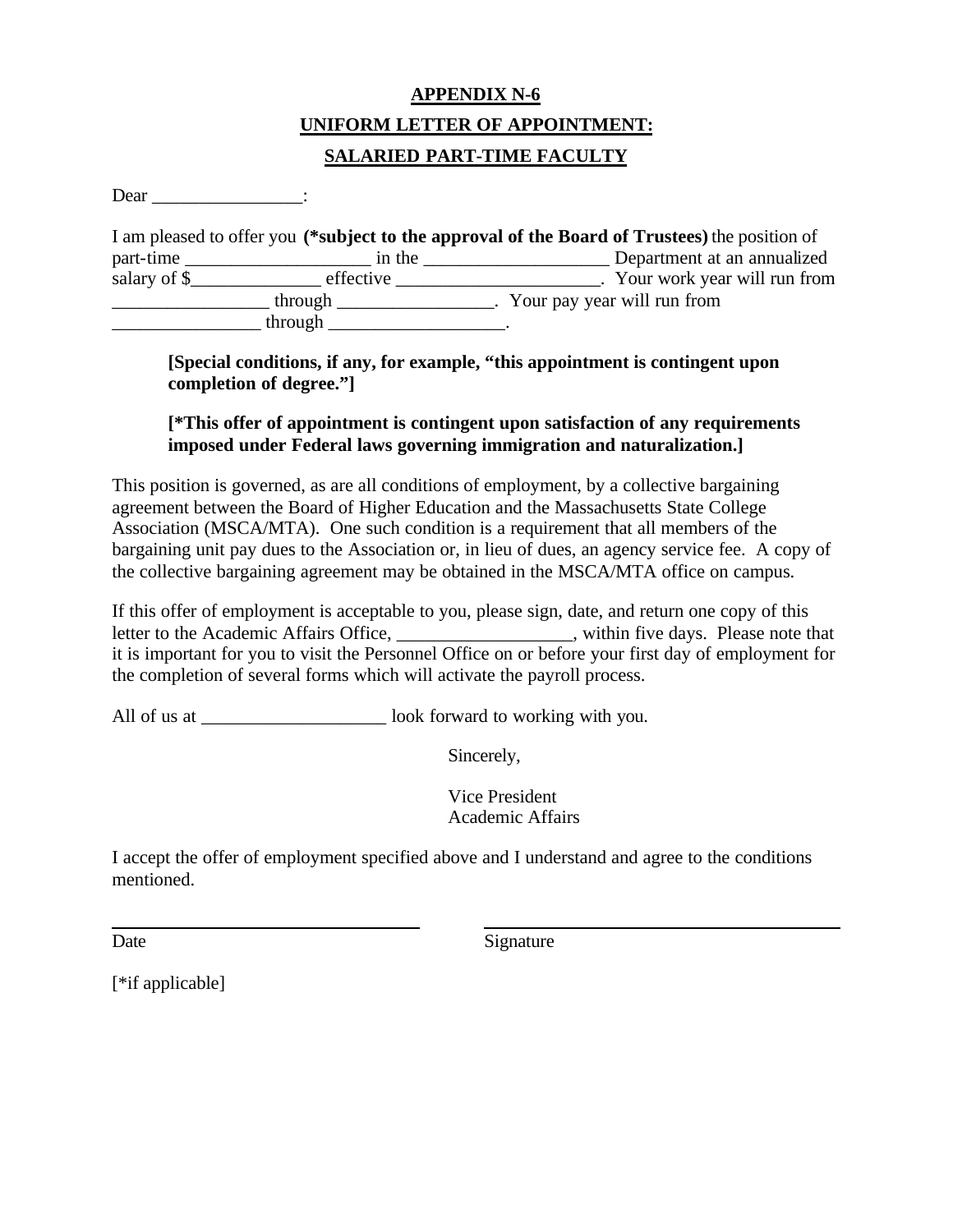## **APPENDIX O-1 SALARY DATA FORM: FACULTY**

| <b>Descriptive Information</b>                                                                                                                                                                                                 |  |
|--------------------------------------------------------------------------------------------------------------------------------------------------------------------------------------------------------------------------------|--|
|                                                                                                                                                                                                                                |  |
|                                                                                                                                                                                                                                |  |
| <u> 1989 - Johann Stoff, amerikansk politiker (d. 1989)</u>                                                                                                                                                                    |  |
| [TO BE COMPLETED BY VICE PRESIDENT, ACADEMIC AFFAIRS]                                                                                                                                                                          |  |
| Massachusetts State College:                                                                                                                                                                                                   |  |
|                                                                                                                                                                                                                                |  |
| Rank: Natural Communication of the Communication of the Communication of the Communication of the Communication of the Communication of the Communication of the Communication of the Communication of the Communication of th |  |
|                                                                                                                                                                                                                                |  |
|                                                                                                                                                                                                                                |  |
| Temporary or Tenure–track Appointment:                                                                                                                                                                                         |  |
| If Temporary, Length of Appointment<br>(semester/year, etc., but not more than two years):                                                                                                                                     |  |
|                                                                                                                                                                                                                                |  |

Comments: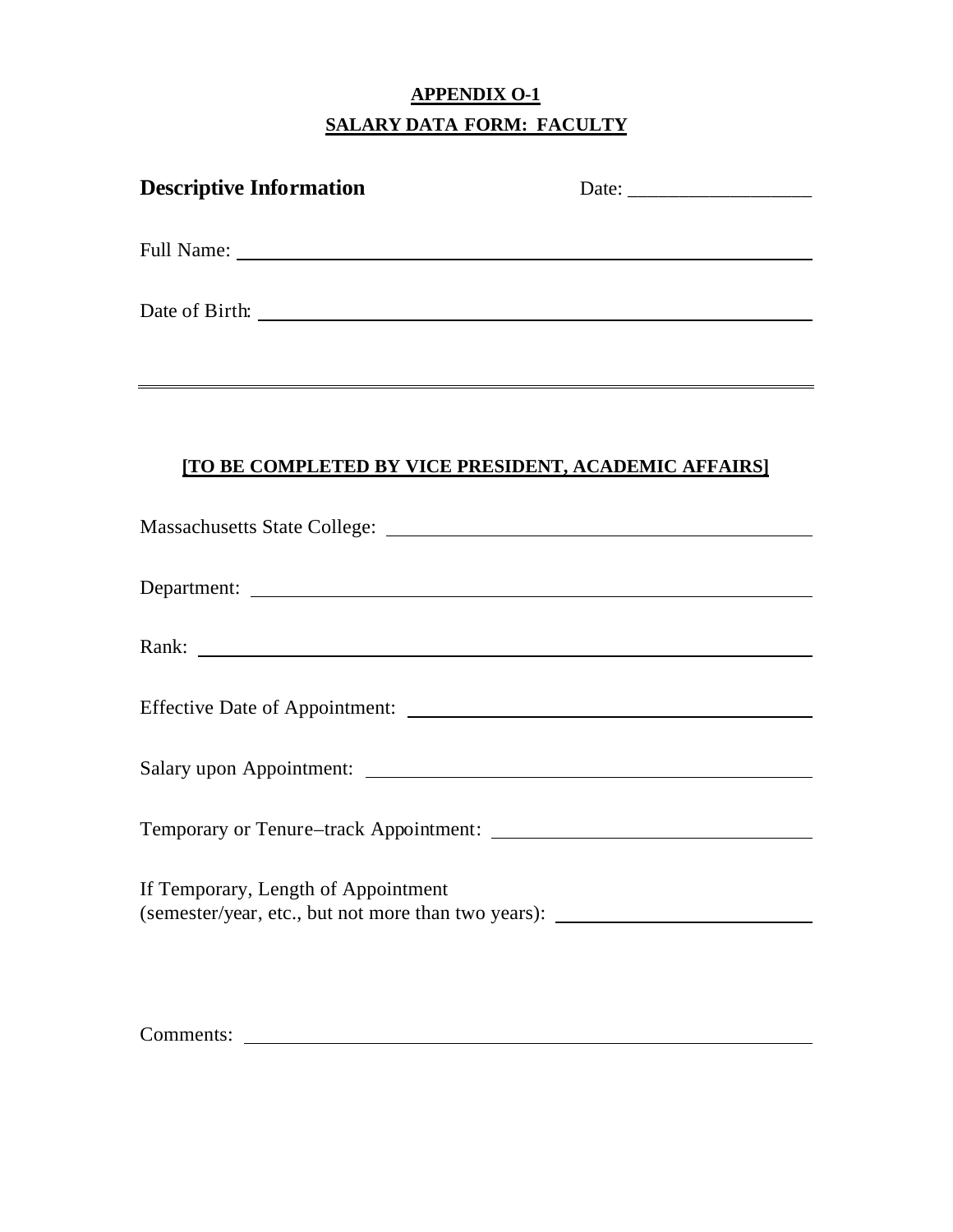### **Directions and Use of the Salary Data Form**

The Salary Data Form will be used to help establish your starting salary under the terms of the current Agreement between the Massachusetts Teachers Association and the Board of Higher Education. The Agreement provides that you must be paid a starting salary not less than that determined by the formula below, but you may receive a starting salary higher than the minimum required.

Please read carefully the entire Salary Data Form before filling it out and complete Parts II through VII, where applicable.

### **Please type or print in black ink.**

## **PART I. Minimum Salary Calculation**

### [**To be completed by Vice President, Academic Affairs**.]

#### **The following rates are effective as of July 1, 2006**.

| <b>Base Salary:</b>                                                                                                                            |                                                                          | \$37,563                              | $\mathbb{S}$ |        |
|------------------------------------------------------------------------------------------------------------------------------------------------|--------------------------------------------------------------------------|---------------------------------------|--------------|--------|
| Academic Rank                                                                                                                                  | <b>Assistant Professor:</b><br><b>Associate Professor:</b><br>Professor: | \$6,165<br>\$12,575<br>$$19,117$ + \$ |              |        |
| If he/she possess a terminal degree (Part II):                                                                                                 |                                                                          | \$2,607                               |              | $+$ \$ |
| Number of years of full-time teaching experience at<br>accredited two-year or four-year colleges or universities<br>(Part III): \$459 per year |                                                                          |                                       | $+$ \$       |        |
| Number of years of full-time $K-12$ classroom teaching<br>experience (Part IV): \$459 per year                                                 |                                                                          |                                       |              |        |
| Number of years of full-time applicable professional<br>experience (Parts V and VI): \$133 per year                                            |                                                                          |                                       | $+$ \$       |        |
| Minimum Salary (add all lines above)                                                                                                           |                                                                          |                                       |              |        |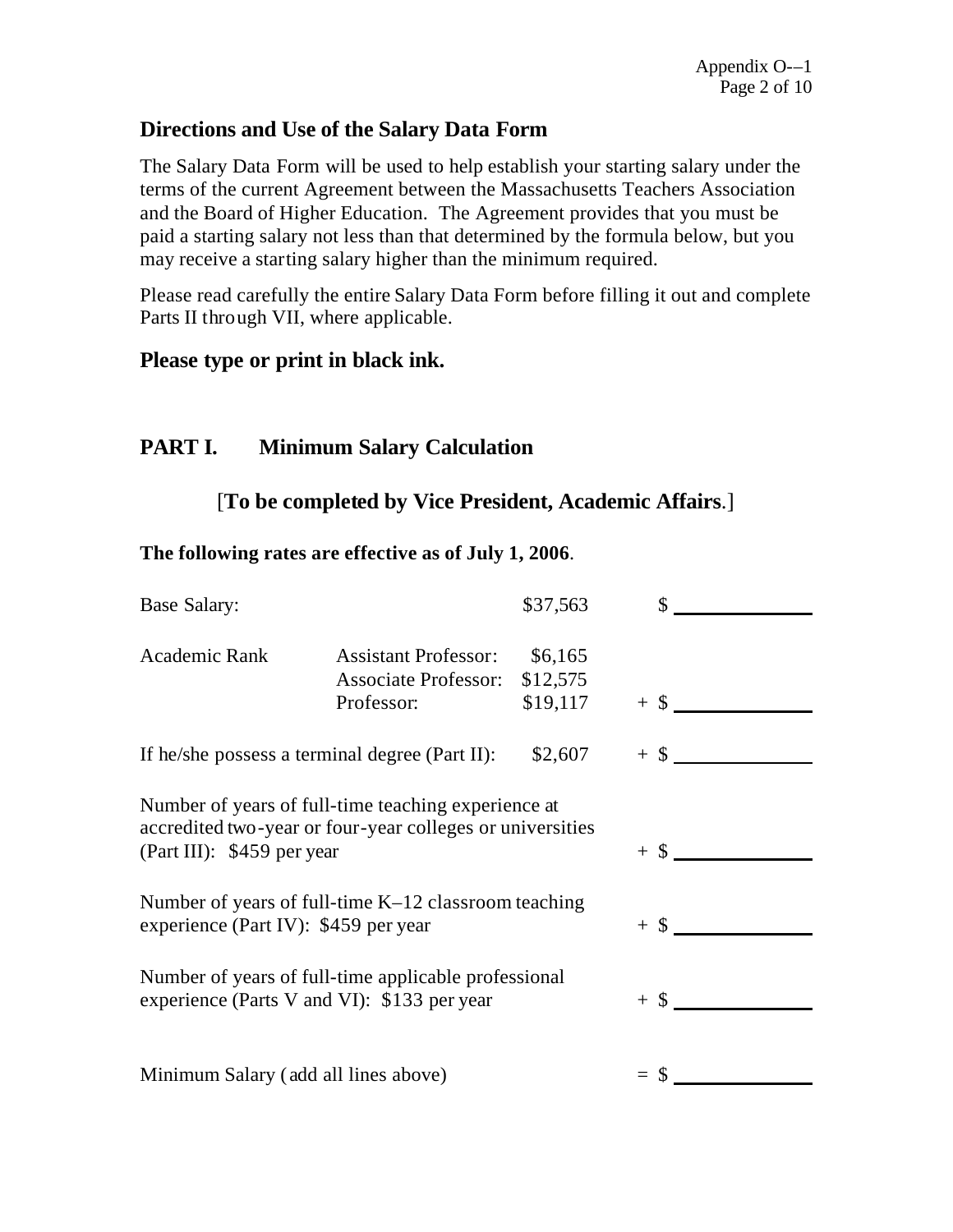## **PART II. Degrees and Graduate Credits (Sections A and B)**

### A. Degrees

Please list all earned degrees from an accredited college or university in chronological order according to the date awarded.

| <b>Name and Address of</b><br><b>College or University</b> | <b>Degree</b> | Field | <b>Month/Year</b><br>Awarded |
|------------------------------------------------------------|---------------|-------|------------------------------|
|                                                            |               |       |                              |
|                                                            |               |       |                              |
|                                                            |               |       |                              |
|                                                            |               |       |                              |

## B. Graduate Credits

#### (**If you hold an earned doctorate degree, do not fill out this section**.)

Please list all graduate credit hours earned by you and applicable to your field, including the hours of credit for which any master's degree was awarded.

| <b>Name and Address of</b><br><b>College or University</b> | Number of<br>Graduate<br><b>Credit Hours</b> | Field | List Month/Year of<br><b>Such Periods of</b><br><b>Graduate Study</b> |
|------------------------------------------------------------|----------------------------------------------|-------|-----------------------------------------------------------------------|
|                                                            |                                              |       | From: $\frac{\ }{\ }$<br>$To:$ /                                      |
|                                                            |                                              |       | $To:$ /                                                               |
|                                                            |                                              |       | From: _____/____<br>$To:$ $\qquad \qquad$                             |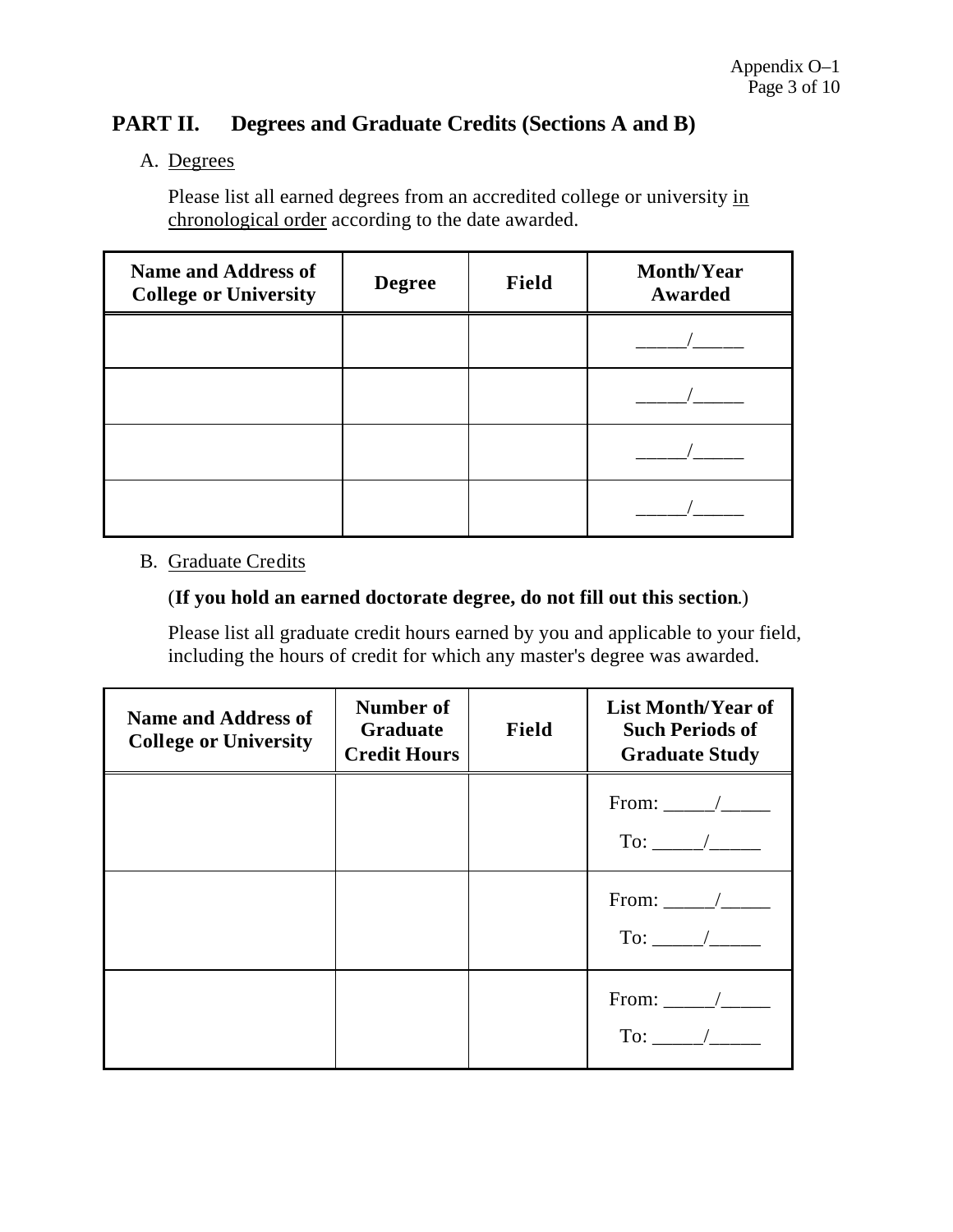### **PART III. Applicable Previous Full-time Teaching Experience at an Accredited Two-year or Four-year College or University**

Please list, in chronological order, all full-time teaching experience for which you were appointed to a full-time position at the rank of Instructor, Assistant Professor, Associate Professor or Professor at an accredited two-year or four-year college or university. Include any appointments as an Instructor, Assistant Professor, Associate Professor or Professor at a Massachusetts State College.

Do not list any part-time teaching or any appointment that lasted less than two consecutive semesters. Any academic semester should be converted to six (6) calendar months or one-half of a year. Any academic quarter should be converted to three (3) calendar months or one-quarter of a year.

| <b>Name and</b><br><b>Address of Accredited</b><br><b>Two- or Four-year</b><br><b>College or University</b> | <b>Rank or Title</b><br>& Department | <b>Starting and</b><br><b>Ending</b><br>Month/Year of<br><b>Each Appointment</b> | <b>Total Number</b><br>of Years of Such<br><b>Full-time</b><br><b>Experience</b> |
|-------------------------------------------------------------------------------------------------------------|--------------------------------------|----------------------------------------------------------------------------------|----------------------------------------------------------------------------------|
|                                                                                                             |                                      | From: _____/____                                                                 |                                                                                  |
|                                                                                                             |                                      | To: $\frac{\ }{\ }$                                                              |                                                                                  |
|                                                                                                             |                                      |                                                                                  |                                                                                  |
|                                                                                                             |                                      | From: _____/____<br>To: $\frac{\ }{\ }$                                          |                                                                                  |

**Total Years of College/University Teaching Experience \_\_\_\_\_\_\_\_\_\_\_\_\_**

**(Deduct Any Years of Unpaid Leaves of Absence)**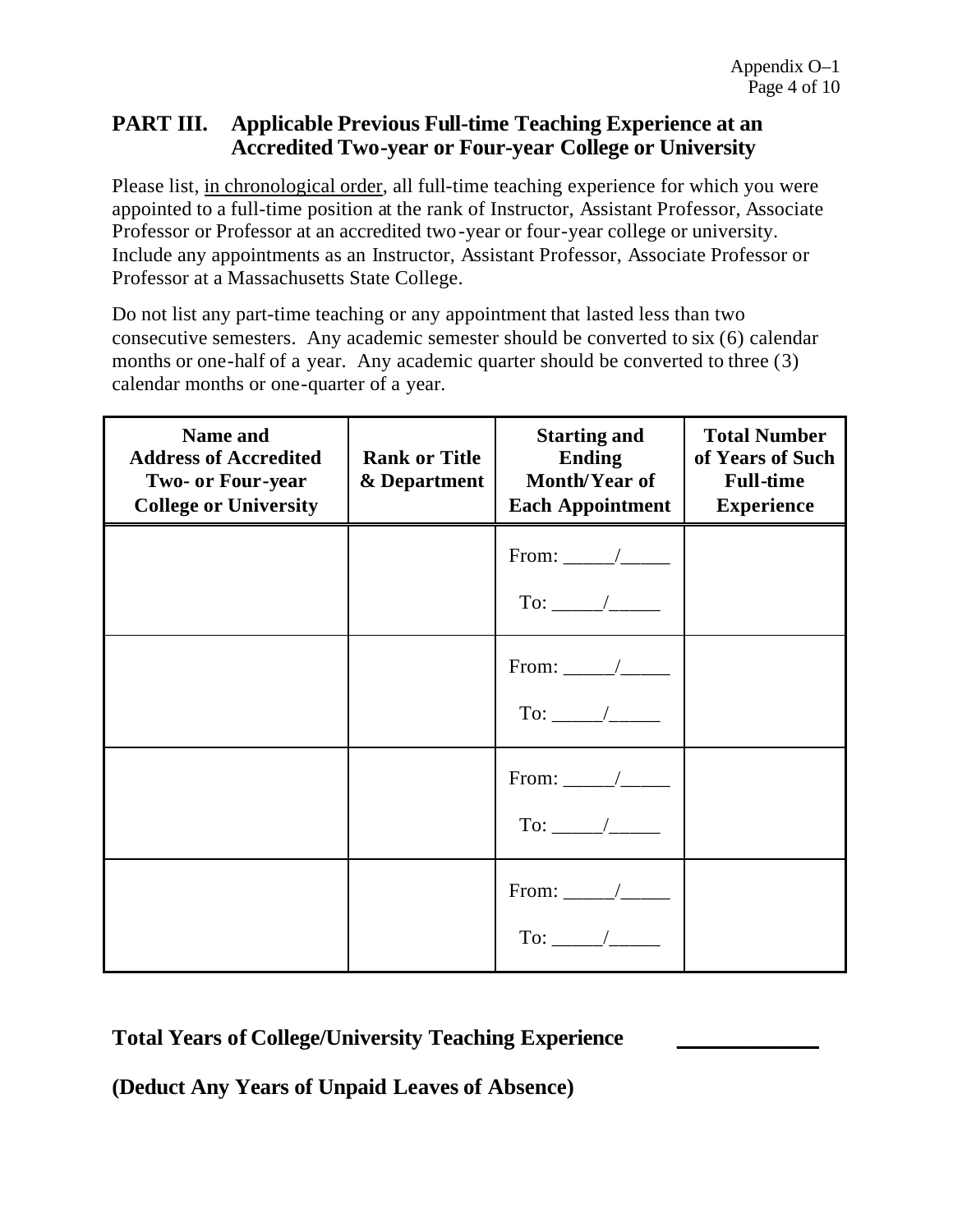## **PART IV. Applicable only to Individuals Being Employed to Teach in (1) an Education Department or (2) an Education Certification Program**

Please list, in chronological order, all full-time K–12 teaching experience (including special education experiences as a classroom or learning resources center teacher, but excluding any period of employment as a guidance counselor or as an administrator).

Do no list any part-time teaching or any position which lasted less than two consecutive semesters. Any academic semester should be conve rted to six (6) calendar months or one-half of a year. Any academic quarter should be converted to three (3) calendar months or one-quarter of a year.

| <b>Name and Address</b><br>of $K-12$<br><b>School System</b> | <b>Rank or Title</b><br>& Department | <b>Starting and</b><br><b>Ending</b><br>Month/Year of<br><b>Each Appointment</b> | <b>Total Number</b><br>of Years of Such<br><b>Full-time</b><br><b>Experience</b> |
|--------------------------------------------------------------|--------------------------------------|----------------------------------------------------------------------------------|----------------------------------------------------------------------------------|
|                                                              |                                      | From: $\frac{\ }{\ }$                                                            |                                                                                  |
|                                                              |                                      | From: _____/____<br>To: $\frac{\ }{\ }$                                          |                                                                                  |
|                                                              |                                      | From: _____/____                                                                 |                                                                                  |
|                                                              |                                      | From: $\frac{\ }{\ }$<br>To: $\frac{\ }{\ }$                                     |                                                                                  |

**Total Years of K-12 Teaching Experience \_\_\_\_\_\_\_\_\_\_\_\_\_**

**(Deduct Any Unpaid Leaves of Absence or Administrative Work)**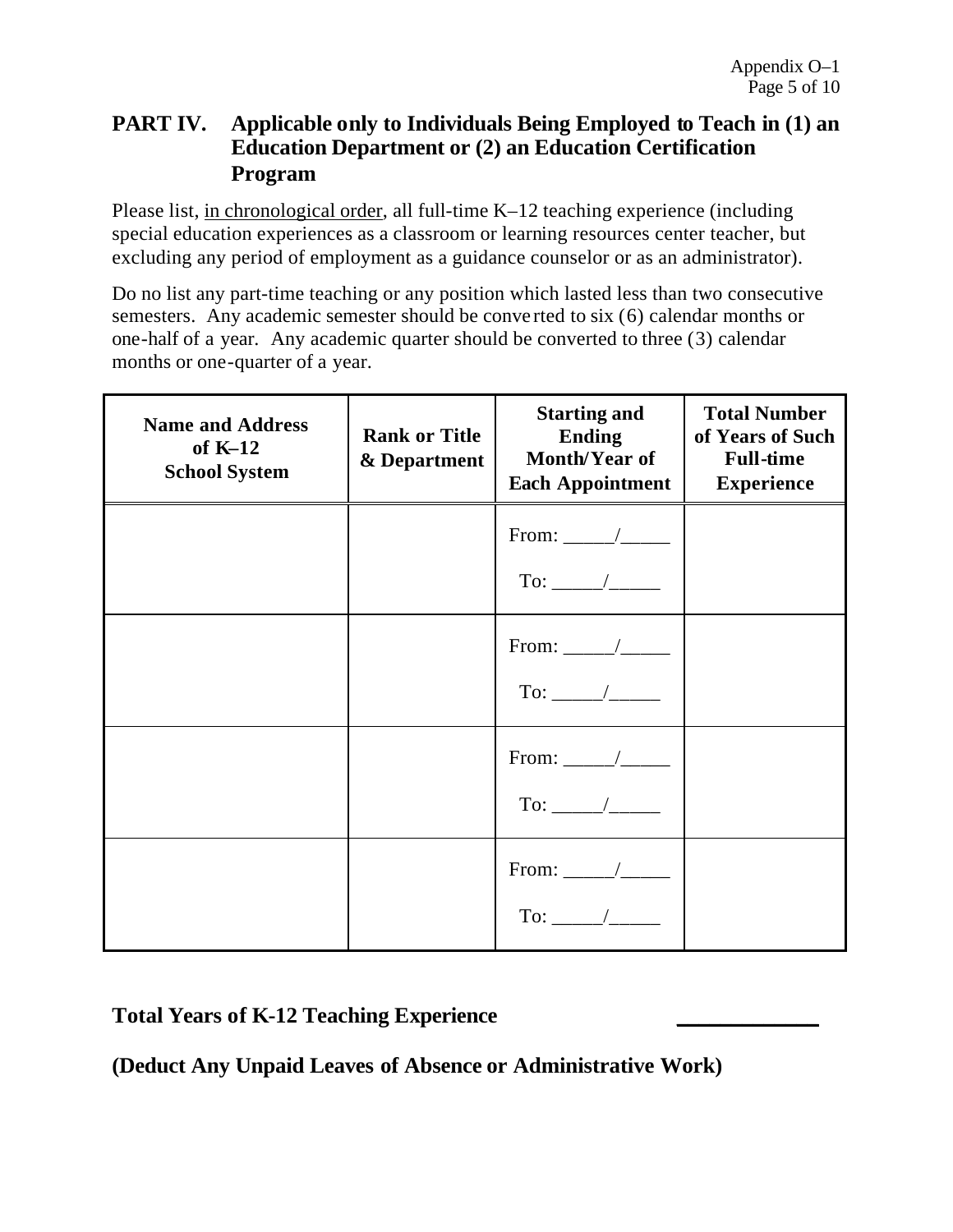## **PART V. Other Full-time Appropriate Professional Experience**

Only individuals hired to teach in the areas listed below are eligible for **Other Full-time Appropriate Professional Experience**. Please list all prior full-time experience of at least one calendar year's duration of employment.

Do not list any experience which was held concurrently with any appointment listed in Parts III or IV of this Appendix O-–1. Round off months to the nearest quarter year.

| <b>Category</b><br>Code                                         | <b>Category Name</b>                     | Category<br>Code                                   | <b>Category Name</b>                       |
|-----------------------------------------------------------------|------------------------------------------|----------------------------------------------------|--------------------------------------------|
| 1                                                               | Allied Health and Rehabilitative         | 9                                                  | Curatorial or Museum                       |
|                                                                 | Services (including Physical<br>Therapy) | 10                                                 | Engineering                                |
| 2                                                               | <b>Aviation Science</b>                  | 11                                                 | Journalism/Media/Public Relations          |
| 3                                                               | Biological, Physical or Social Science   | 12                                                 | Maritime Service or the Navy               |
| Research in a recognized professional<br>facility or laboratory | 13                                       | Nursing, Licensed Medical<br>Technician, Dietician |                                            |
| $\overline{4}$                                                  | <b>Business Administration</b>           | 14                                                 | Professional and Industrial Arts           |
| 5                                                               | <b>Communication Disorders</b>           |                                                    | (including Design and Special)<br>Effects) |
| 6                                                               | <b>Computer Science</b>                  | 15                                                 | <b>Social Services</b>                     |

- 7 Creative, Performing and Fine Arts
- 8 Criminal Justice

| Name, Address, ZIP<br>Code of the<br>Organization | <b>Rank or</b><br><b>Title</b> | <b>Category</b><br>Code | <b>Starting and</b><br><b>Ending</b><br>Month/Year of<br>Appointment | <b>Total Number</b><br>of Years<br><b>Full-time</b><br><b>Experience</b> |
|---------------------------------------------------|--------------------------------|-------------------------|----------------------------------------------------------------------|--------------------------------------------------------------------------|
|                                                   |                                |                         | From: $\frac{\ }{\ }$<br>$To:$ /                                     |                                                                          |
|                                                   |                                |                         | From: $\frac{\ }{\ }$                                                |                                                                          |

(**If necessary, please use additional space on the next page**.)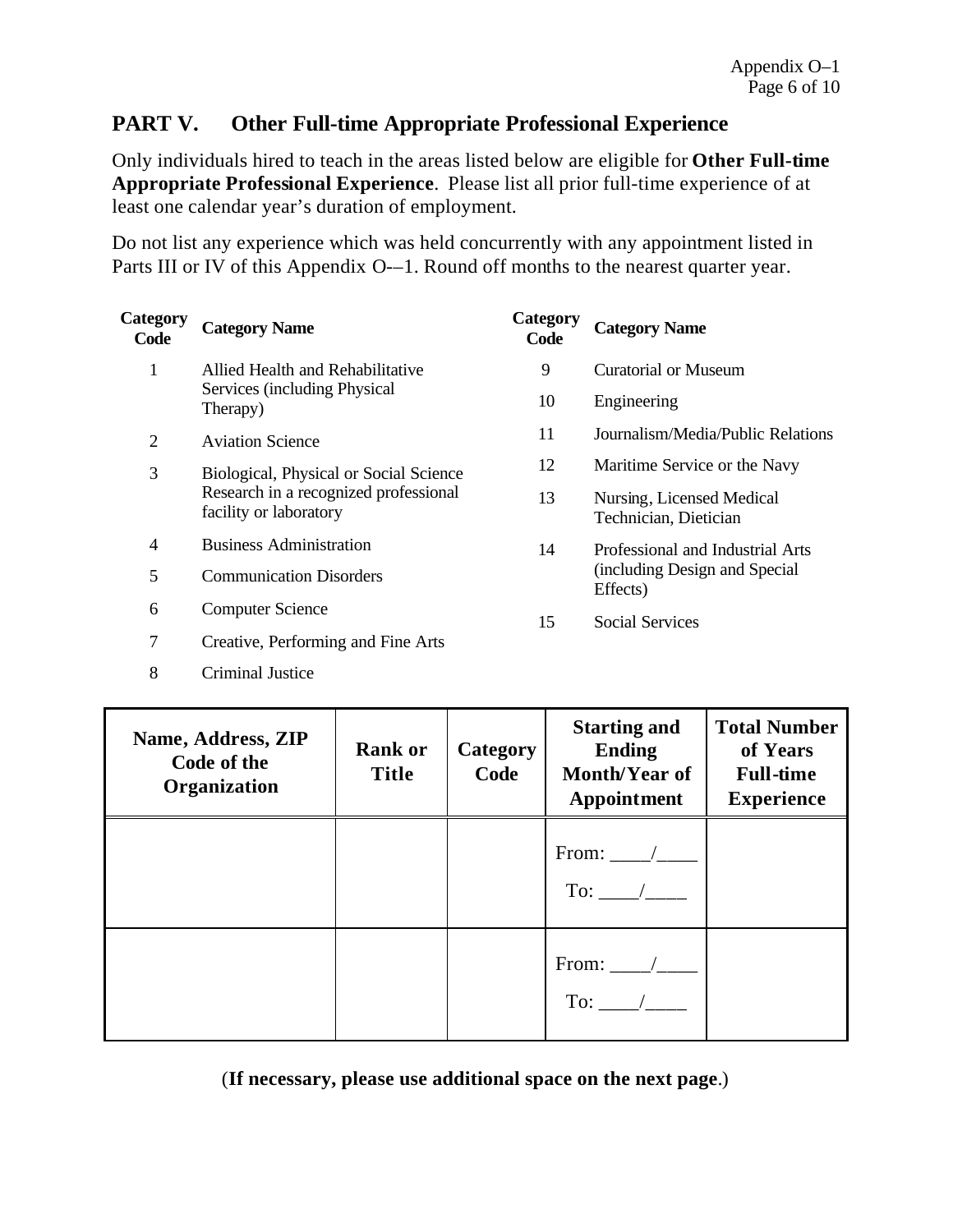Appendix O–1 Page 7 of 10

| Name, Address, ZIP<br>Code of the<br>Organization | <b>Rank or</b><br><b>Title</b> | <b>Category</b><br>Code | <b>Starting and</b><br><b>Ending</b><br>Month/Year of<br>Appointment | 145<br><b>Total Number</b><br>of Years<br><b>Full-time</b><br><b>Experience</b> |
|---------------------------------------------------|--------------------------------|-------------------------|----------------------------------------------------------------------|---------------------------------------------------------------------------------|
|                                                   |                                |                         | From: $\_\_\_\_\_\_\_\_\_\$                                          |                                                                                 |
|                                                   |                                |                         | From: $\frac{\ }{\ }$<br>To: ____/____                               |                                                                                 |
|                                                   |                                |                         | From: $\_\_\_\_\_\_\_\_\_\$                                          |                                                                                 |
|                                                   |                                |                         | From: $\_\_\_\_\_\_\_\_\_\$                                          |                                                                                 |
|                                                   |                                |                         |                                                                      |                                                                                 |
|                                                   |                                |                         | From: $\_\_\_\_\_\_\_\_\$                                            |                                                                                 |
|                                                   |                                |                         | From: $\_\_\_\_\_\_\_\_\_\$                                          |                                                                                 |

# **Total Years of Appropriate Professional Experience \_\_\_\_\_\_\_\_\_\_\_\_\_**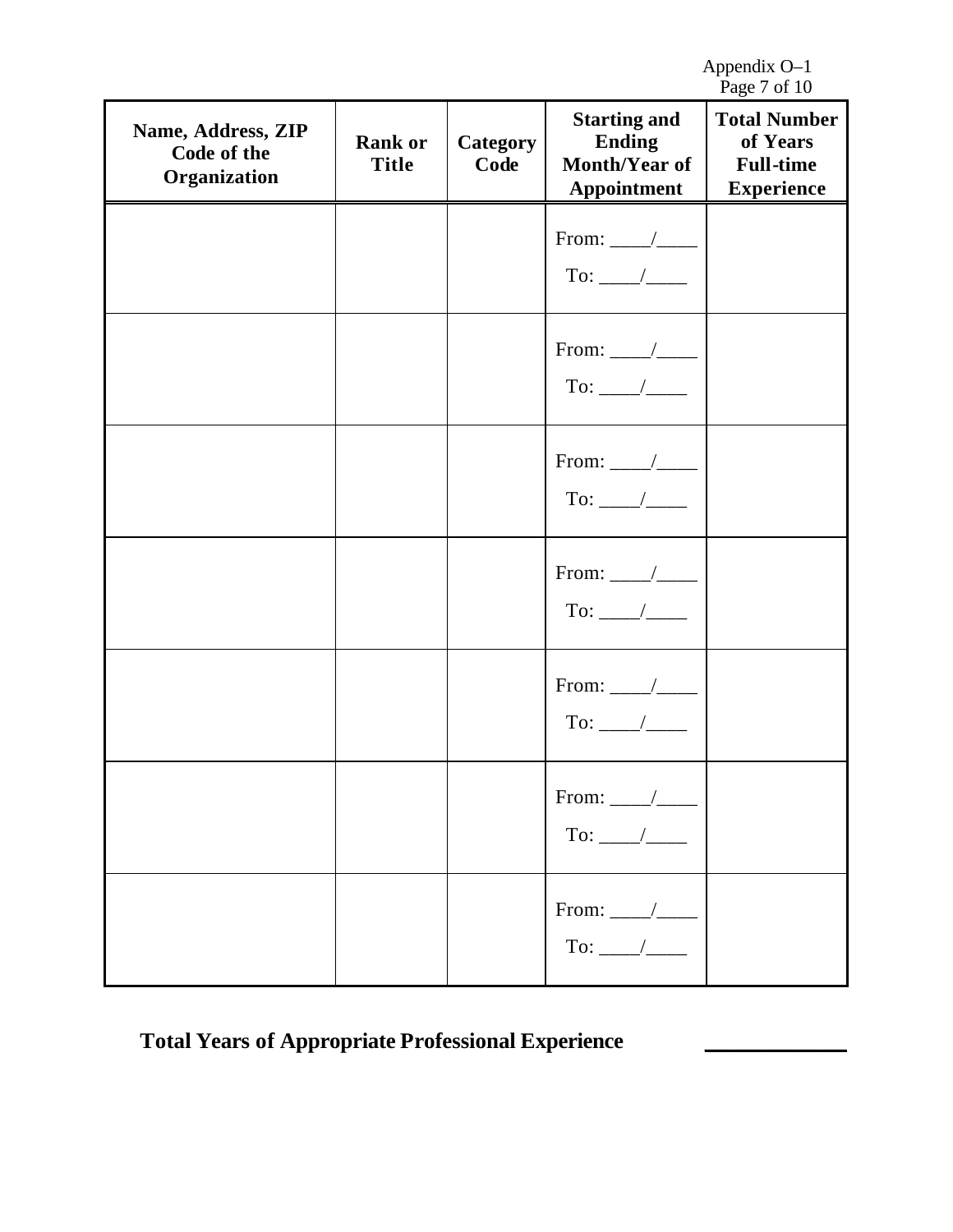## **PART VI. Additional Information That May Be Considered**

You may list below any other related professional experience that you believe should be considered. Please include the organization's name and address, the title you held, the dates you were employed and your responsibilities.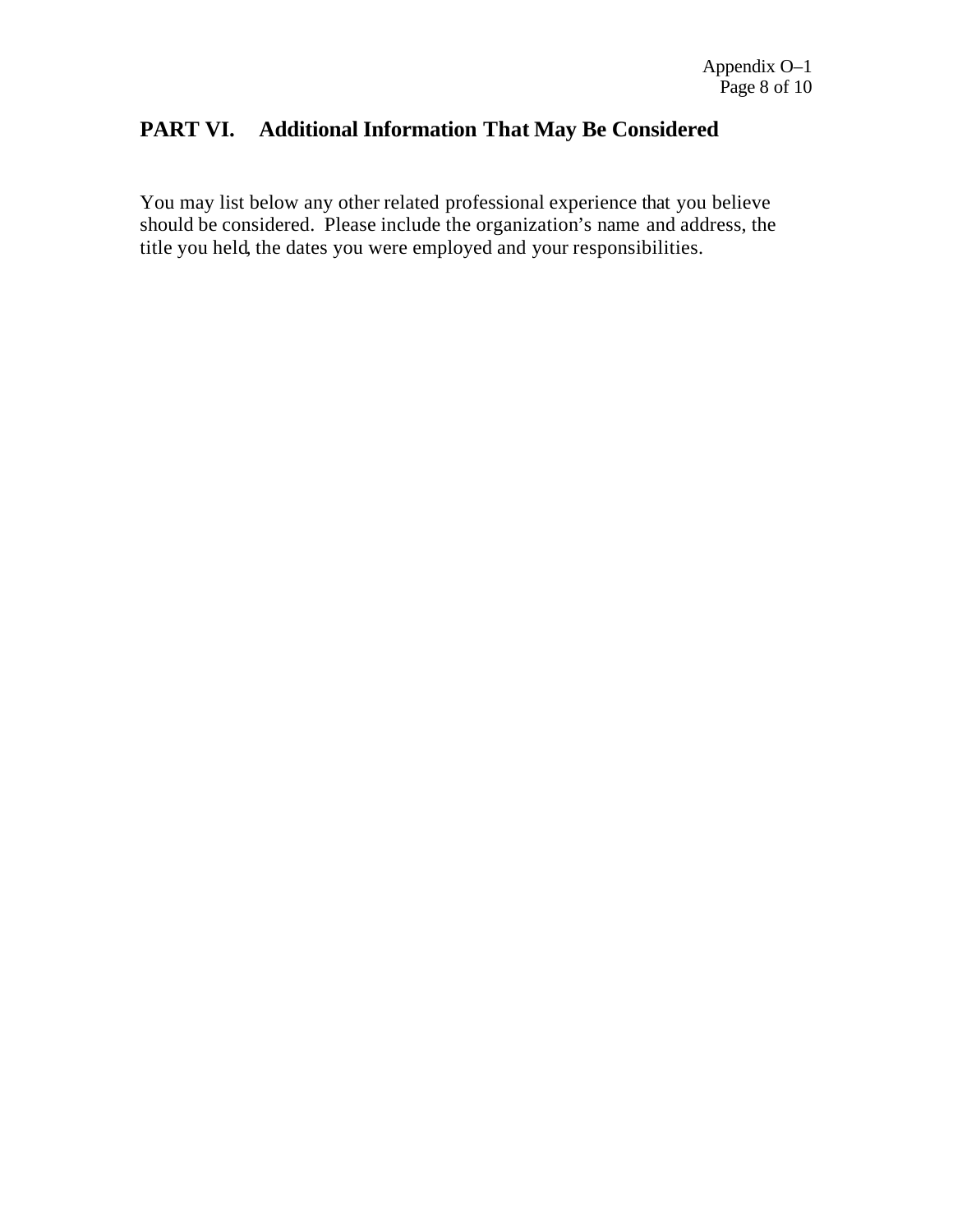## **PART VII. Certification**

Your signature certifies that all statements and information contained on this Salary Data Form are true, accurate and complete. The information you provided on this Salary Data Form is subject to verification.

### **Certification Checklist:**

- I understand that my academic transcripts must be in my Official Personnel File. I have made arrangements with the institution(s) from which I was awarded my degree(s) for a certified copy of my academic transcript(s) to be mailed directly to the Academic Vice President within 60 days.
- I have completed the SalaryData Form (Descriptive Information and Parts II through VII, where applicable).

(**You must complete each applicable section and sign the Salary Data Form**.)

Signature:

| Date: |  |
|-------|--|
|       |  |
|       |  |

### **PLEASE SEE NEXT PAGE.**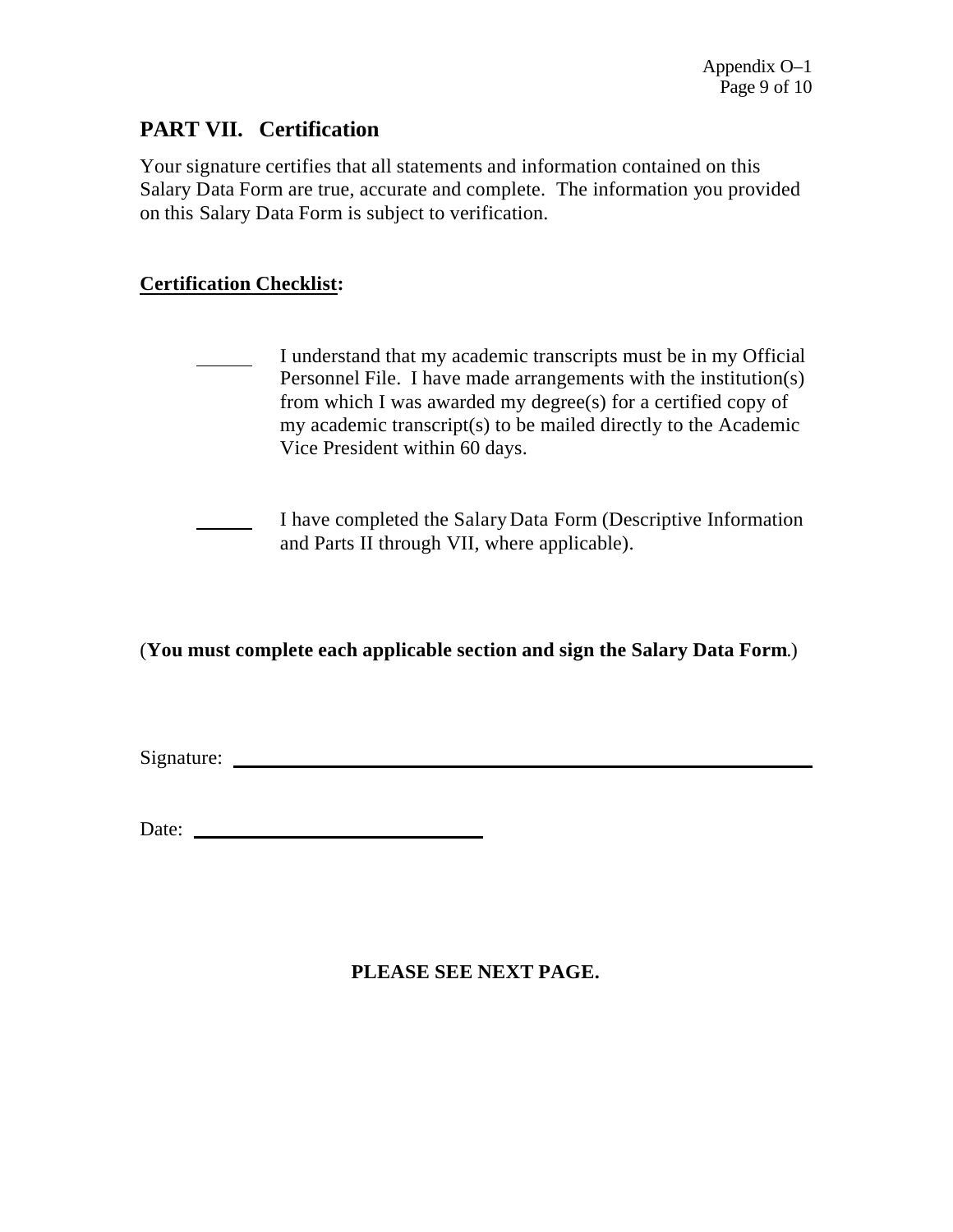### **SUMMARY SHEET**

## **[To be completed by Vice President, Academic Affairs]**

| Name:                |                                                                                                                                                                                                             |              |
|----------------------|-------------------------------------------------------------------------------------------------------------------------------------------------------------------------------------------------------------|--------------|
| Rank at Appointment: |                                                                                                                                                                                                             |              |
| Part II.             | Has the individual secured a terminal<br>degree? (see page 3)                                                                                                                                               |              |
|                      |                                                                                                                                                                                                             | (yes or no)  |
| Part III to VI:      | Indicate in the space for each applicable part the total number of<br>years and months of full-time experience. Be sure that unpaid leaves<br>of absence and other periods of exclusion have been deducted. |              |
|                      |                                                                                                                                                                                                             | years/months |
| Part III.            | Full-time College or University Teaching<br>(see page 4)                                                                                                                                                    |              |
| Part IV.             | Full-time K-12 Teaching for Faculty in (1)<br>Education Departments or (2) Education<br>Certification Programs (see page 5)                                                                                 |              |
| Part V & VI.         | <b>Appropriate Professional Experience</b><br>(see pages $6, 7 & 8$ )                                                                                                                                       |              |

Signature – Academic Vice President Date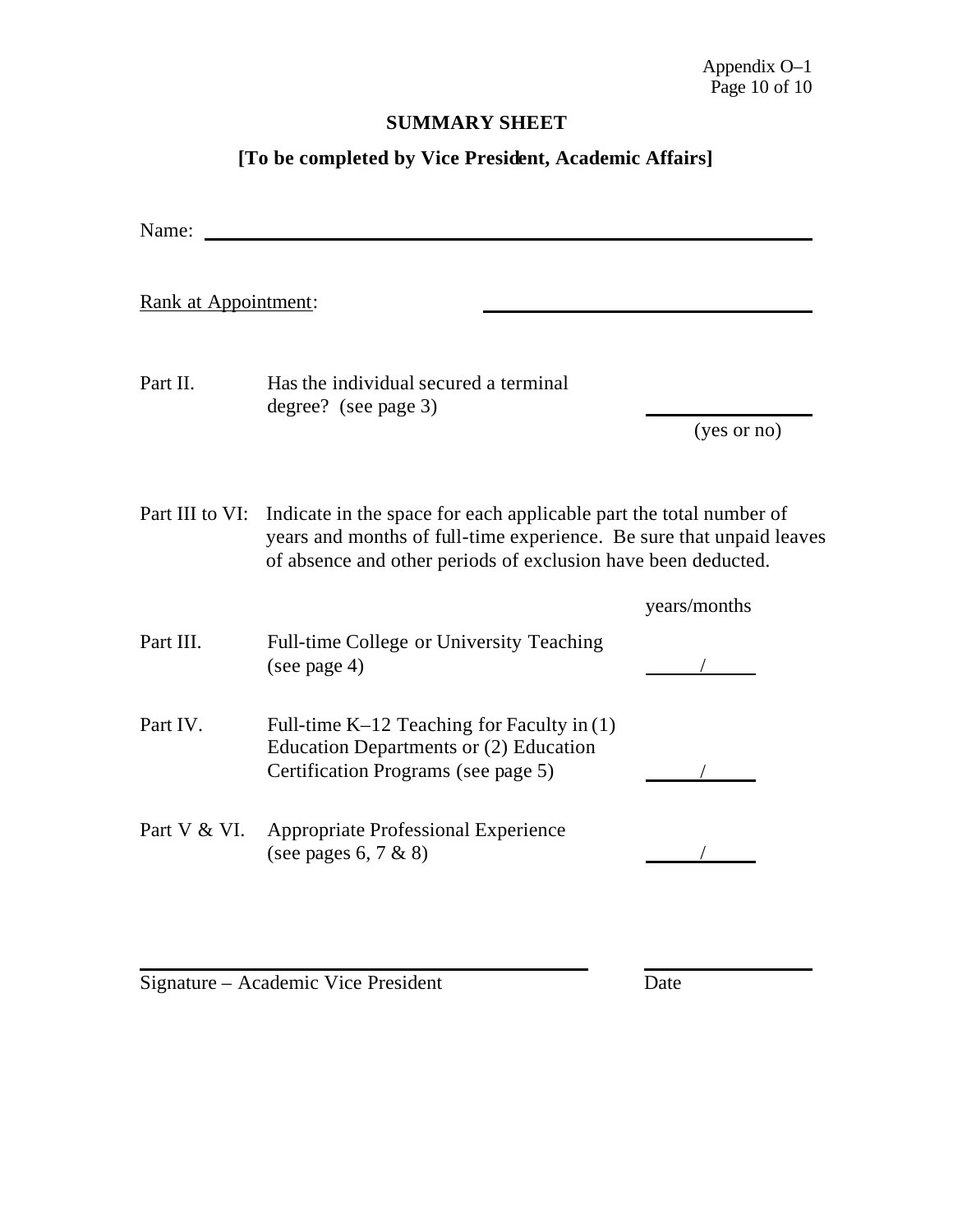## **APPENDIX O–2 SALARY DATA FORM – LIBRARIANS**

| <b>Descriptive Information</b>                        |                                                                                                                                                                                                                                |
|-------------------------------------------------------|--------------------------------------------------------------------------------------------------------------------------------------------------------------------------------------------------------------------------------|
|                                                       |                                                                                                                                                                                                                                |
|                                                       |                                                                                                                                                                                                                                |
|                                                       |                                                                                                                                                                                                                                |
| [TO BE COMPLETED BY VICE PRESIDENT, ACADEMIC AFFAIRS] |                                                                                                                                                                                                                                |
|                                                       |                                                                                                                                                                                                                                |
|                                                       | Rank: Natural Communication of the Communication of the Communication of the Communication of the Communication of the Communication of the Communication of the Communication of the Communication of the Communication of th |
|                                                       |                                                                                                                                                                                                                                |
|                                                       |                                                                                                                                                                                                                                |
|                                                       |                                                                                                                                                                                                                                |
| If Temporary, Length of Appointment                   | (but not more than two years):                                                                                                                                                                                                 |
|                                                       |                                                                                                                                                                                                                                |
|                                                       |                                                                                                                                                                                                                                |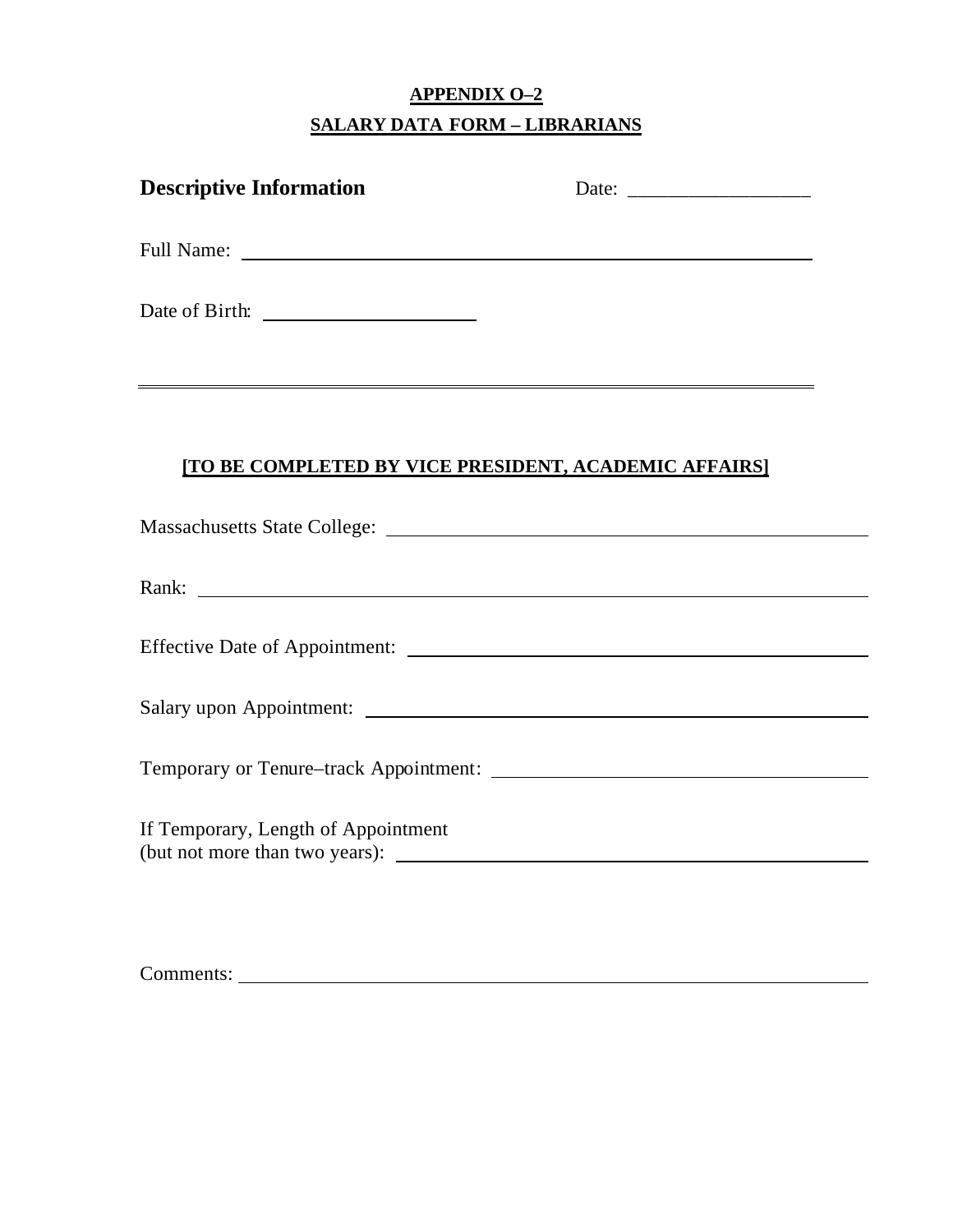## **Directions and Use of the Salary Data Form**

The Salary Data Form will be used to help establish your starting salary under the terms of the current Agreement between the Massachusetts Teachers Association and the Board of Higher Education. The Agreement provides that you must be paid a starting salary not less than that determined by the formula below, but you may receive a starting salary higher than the minimum required.

Please read carefully the entire Salary Data Form before filling it out and complete Parts II through VI, where applicable.

### **Please type or print in black ink.**

## **PART I. Minimum Salary Calculation**

## **[To be completed by Vice President, Academic Affairs**.**]**

### **The following rates are effective as of July 1, 2006**.

| Base Salary:                                                                                                                            |                                                         | \$37,563                        |        |  |
|-----------------------------------------------------------------------------------------------------------------------------------------|---------------------------------------------------------|---------------------------------|--------|--|
| Academic Rank                                                                                                                           | Associate Librarian:<br>Librarian:<br>Senior Librarian: | \$6,165<br>\$12,575<br>\$19,117 | $+$ \$ |  |
| \$2,607<br>If he/she possess a terminal degree (Part II):                                                                               |                                                         |                                 | $+$ \$ |  |
| Number of years of full-time work experience at<br>accredited two-year or four-year colleges/universities<br>(Part III): \$459 per year |                                                         |                                 | $+$ \$ |  |
| Number of years of full-time applicable professional<br>experience (Parts IV and V): \$133 per year                                     |                                                         |                                 | $+$ \$ |  |
| Minimum Salary (Add all lines above)                                                                                                    |                                                         |                                 |        |  |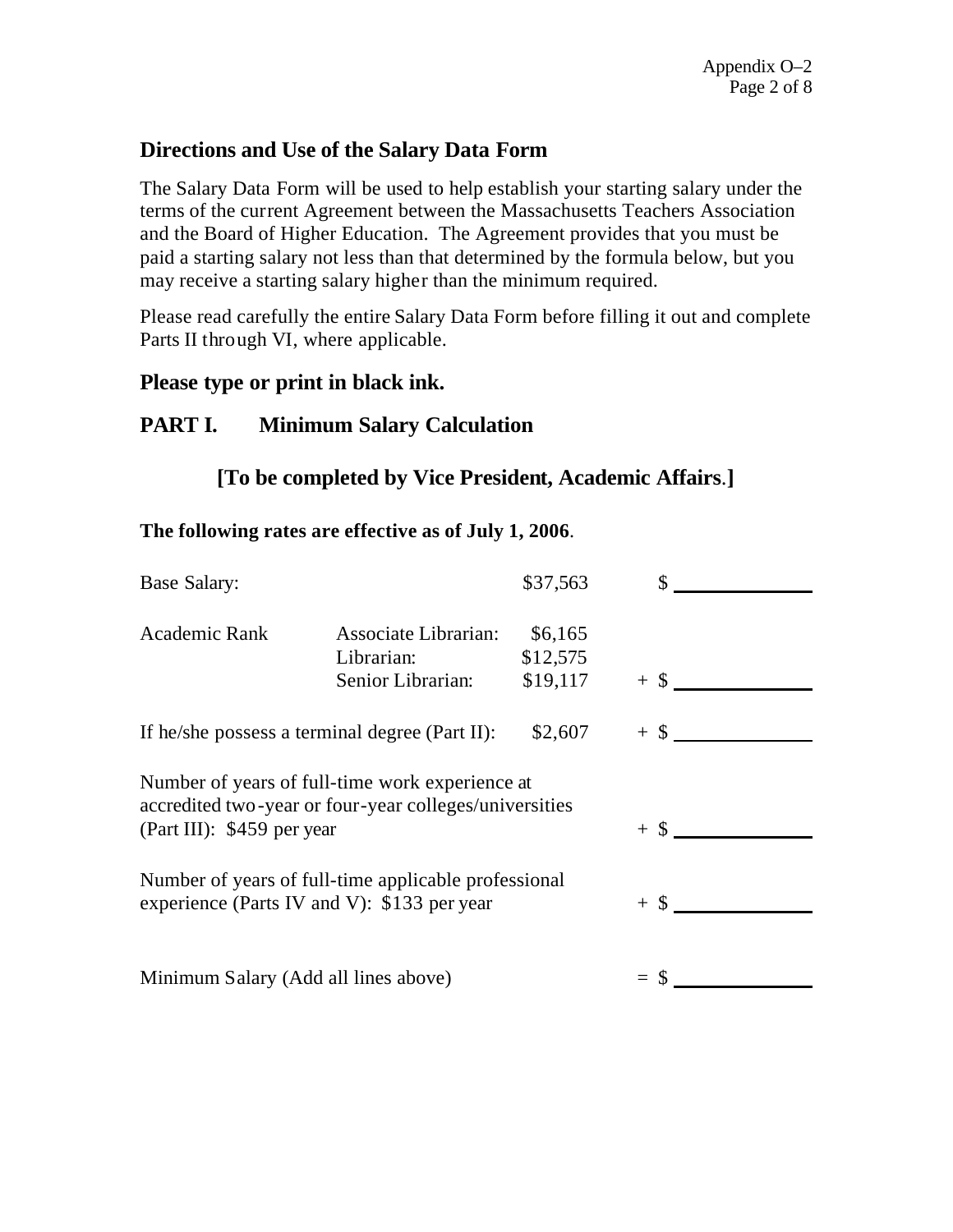## **PART II. Degrees and Graduate Credits (Sections A and B)**

### A. Degrees

Please list all earned degrees from an accredited college or university in chronological order according to the date awarded.

| <b>Name and Address of</b><br><b>College or University</b> | <b>Degree</b> | Field | <b>Month/Year</b><br>Awarded |
|------------------------------------------------------------|---------------|-------|------------------------------|
|                                                            |               |       |                              |
|                                                            |               |       |                              |
|                                                            |               |       |                              |
|                                                            |               |       |                              |

### B. Graduate Credits

### (**If you hold an earned doctorate degree, do not fill out this section**.)

Please list all graduate credit hours earned by you and applicable to your field, including the hours of credit for which any master's degree was awarded.

| <b>Name and Address of</b><br><b>College or University</b> | Number of<br>Graduate<br><b>Credit Hours</b> | Field | <b>List Month/Year of</b><br><b>Such Periods of</b><br><b>Graduate Study</b> |  |
|------------------------------------------------------------|----------------------------------------------|-------|------------------------------------------------------------------------------|--|
|                                                            |                                              |       | $To:$ /                                                                      |  |
|                                                            |                                              |       | From: $\angle$<br>To: $\frac{\ }{\ }$                                        |  |
|                                                            |                                              |       | From: $\_\_\_\_\_\_\_\_\$                                                    |  |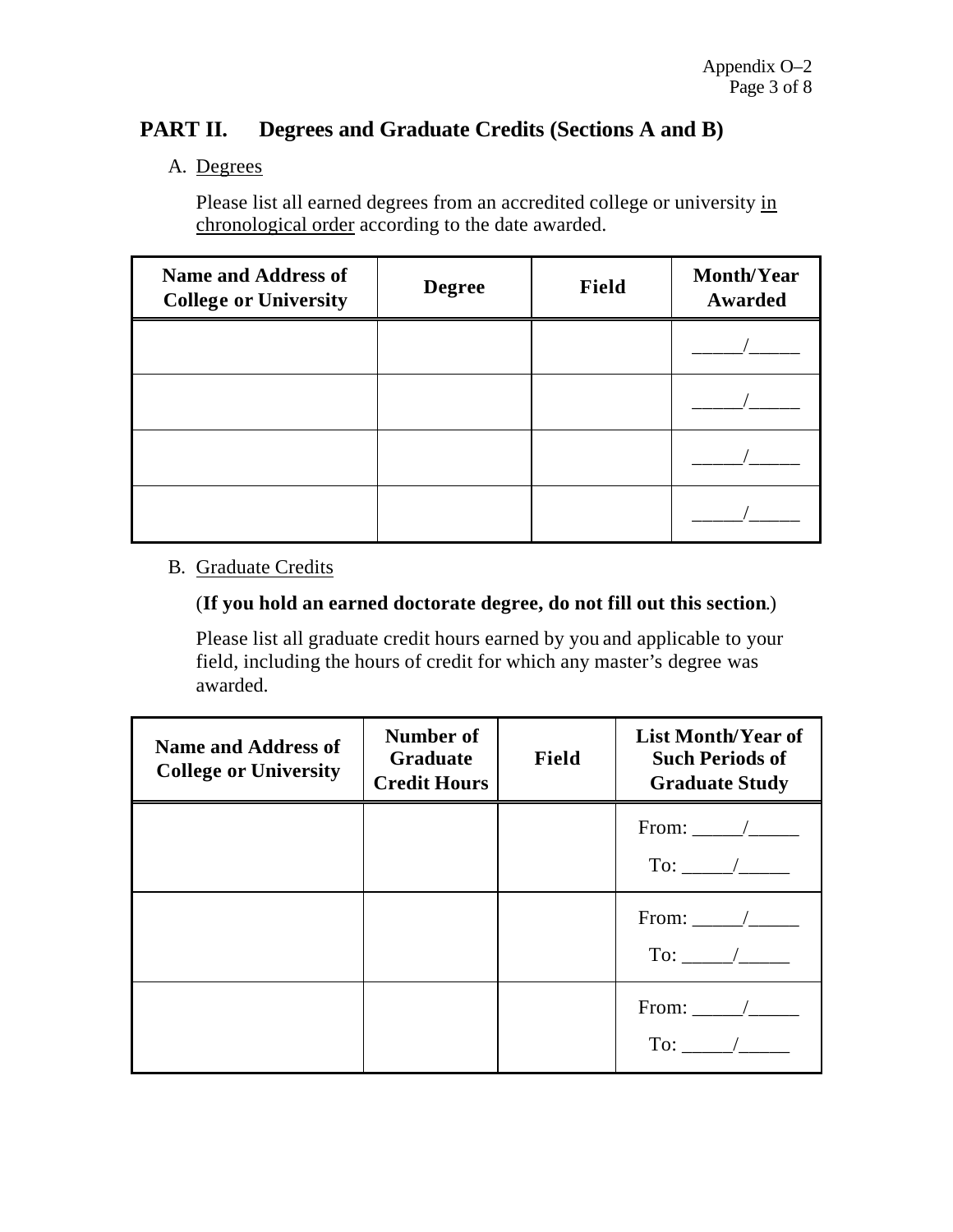## **PART III. Applicable Previous Full-time Librarian Experience at an Accredited Two-year or Four-year College or University**

Please list, in chronological order, all full-time experience for which you were appointed to a full-time position as a professional librarian at an accredited twoyear or four-year college or university. Include any appointments as a full-time professional librarian at a Massachusetts State College.

Do not list any part-time or non-professional librarian experience or any appointment that lasted less than one calendar year. Round off calendar months to the nearest quarter of a year.

| Name and<br><b>Address of Accredited</b><br><b>Two- or Four-year</b><br><b>College or University</b> | <b>Rank or Title</b><br>& Department | <b>Starting and</b><br><b>Ending</b><br>Month/Year of<br><b>Each Appointment</b> | <b>Total Number</b><br>of Years of Such<br><b>Full-time</b><br><b>Experience</b> |
|------------------------------------------------------------------------------------------------------|--------------------------------------|----------------------------------------------------------------------------------|----------------------------------------------------------------------------------|
|                                                                                                      |                                      | From: $\_\_\_\_\_\_\_\_\_\$                                                      |                                                                                  |
|                                                                                                      |                                      | To: $\frac{\ }{\ }$                                                              |                                                                                  |
|                                                                                                      |                                      | From: $\_\_\_\_\_\_\_\_\$                                                        |                                                                                  |
|                                                                                                      |                                      | To: $\frac{\ }{\ }$                                                              |                                                                                  |
|                                                                                                      |                                      | From: $\_\_\_\_\_\_\_\_\$                                                        |                                                                                  |
|                                                                                                      |                                      | To: $\frac{\ }{\ }$                                                              |                                                                                  |
|                                                                                                      |                                      |                                                                                  |                                                                                  |
|                                                                                                      |                                      | To: $\frac{\ }{\ }$                                                              |                                                                                  |
|                                                                                                      |                                      | From: $\_\_\_\_\_\_\_\_\$                                                        |                                                                                  |
|                                                                                                      |                                      |                                                                                  |                                                                                  |

## **TOTAL YEARS OF EXPERIENCE \_\_\_\_\_\_\_\_\_\_\_\_\_**

**(Deduct Any Years of Unpaid Absence)**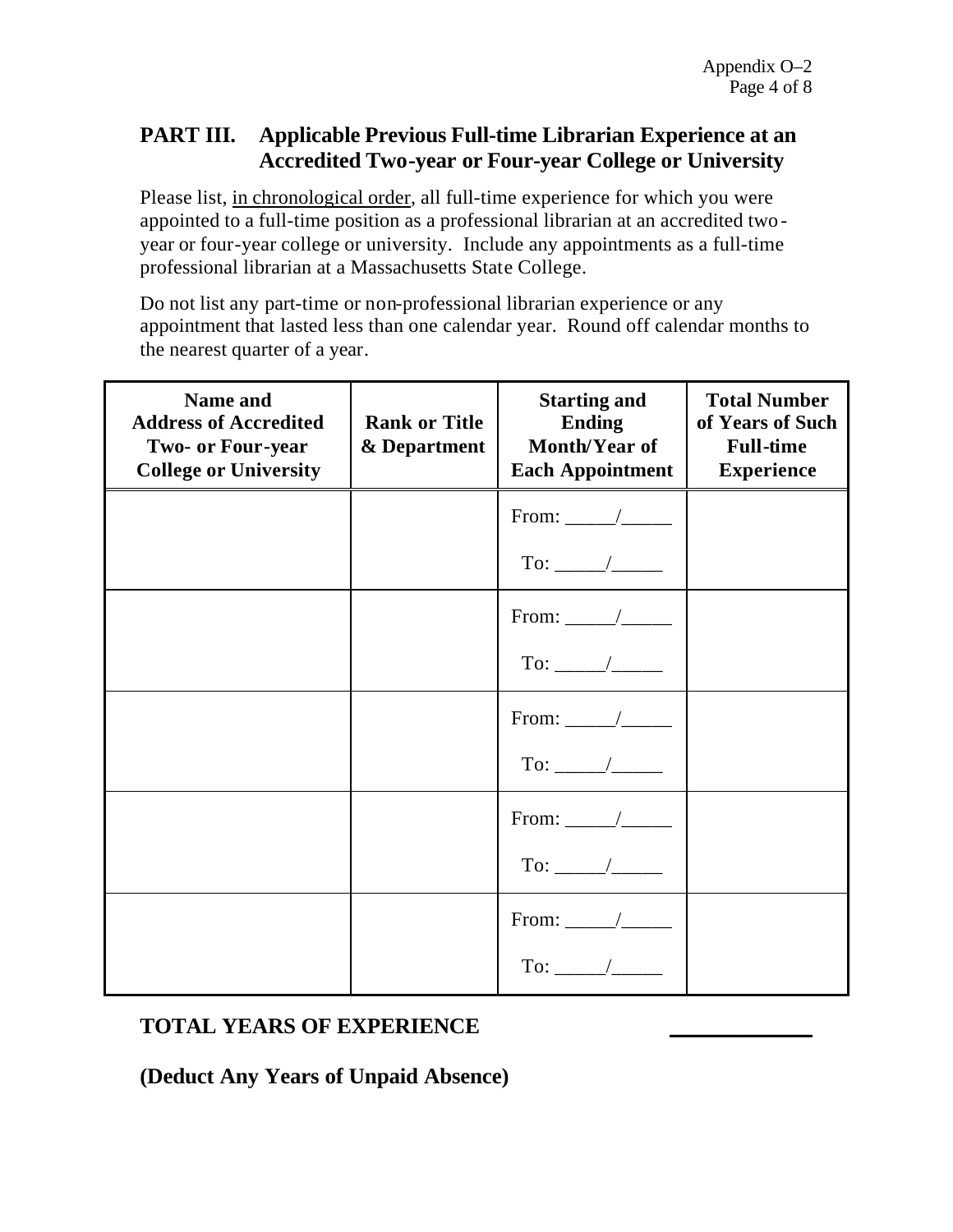## **PART IV. Other Full-time Appropriate Professional Experience**

Only librarians who have worked in a professional capacity in a non-academic library setting are eligible for **Other Full-time Appropriate Professional Experience**.Please list all such prior full-time appropriate experience of at least one calendar year's duration of employment.

Do not list any experience which was held concurrently with any appointment listed in Part III of this Appendix O-2. Round off months to the nearest quarter of a year.

| Name, Address, ZIP<br>Code<br>of the Organization | <b>Rank or</b><br><b>Title</b> | <b>Starting and Ending</b><br><b>Month/Year of Such</b><br><b>Appointment</b> | <b>Total Number</b><br>of Years of Such<br><b>Full-time</b><br><b>Experience</b> |
|---------------------------------------------------|--------------------------------|-------------------------------------------------------------------------------|----------------------------------------------------------------------------------|
|                                                   |                                | From: $\frac{\ }{\ }$<br>To: __/___                                           |                                                                                  |
|                                                   |                                | From: $\frac{\ }{\ }$<br>To: $\_\_\_\_\_\_\_\_\$                              |                                                                                  |
|                                                   |                                | From: $\_\_\_\_\_\_\_\_\$<br>To: $\_\_\_\_\_\_\_\_\$                          |                                                                                  |
|                                                   |                                | From: $\frac{\ }{\ }$<br>To: $\_\_\_\_\_\_\_\_\$                              |                                                                                  |
|                                                   |                                | From: $\_\_\_\_\_\_\_\_\$<br>To: $\_\_\_\_\_\_\_\_\$                          |                                                                                  |

## **TOTAL YEARS OF PROFESSIONAL EXPERIENCE \_\_\_\_\_\_\_\_\_\_\_\_\_**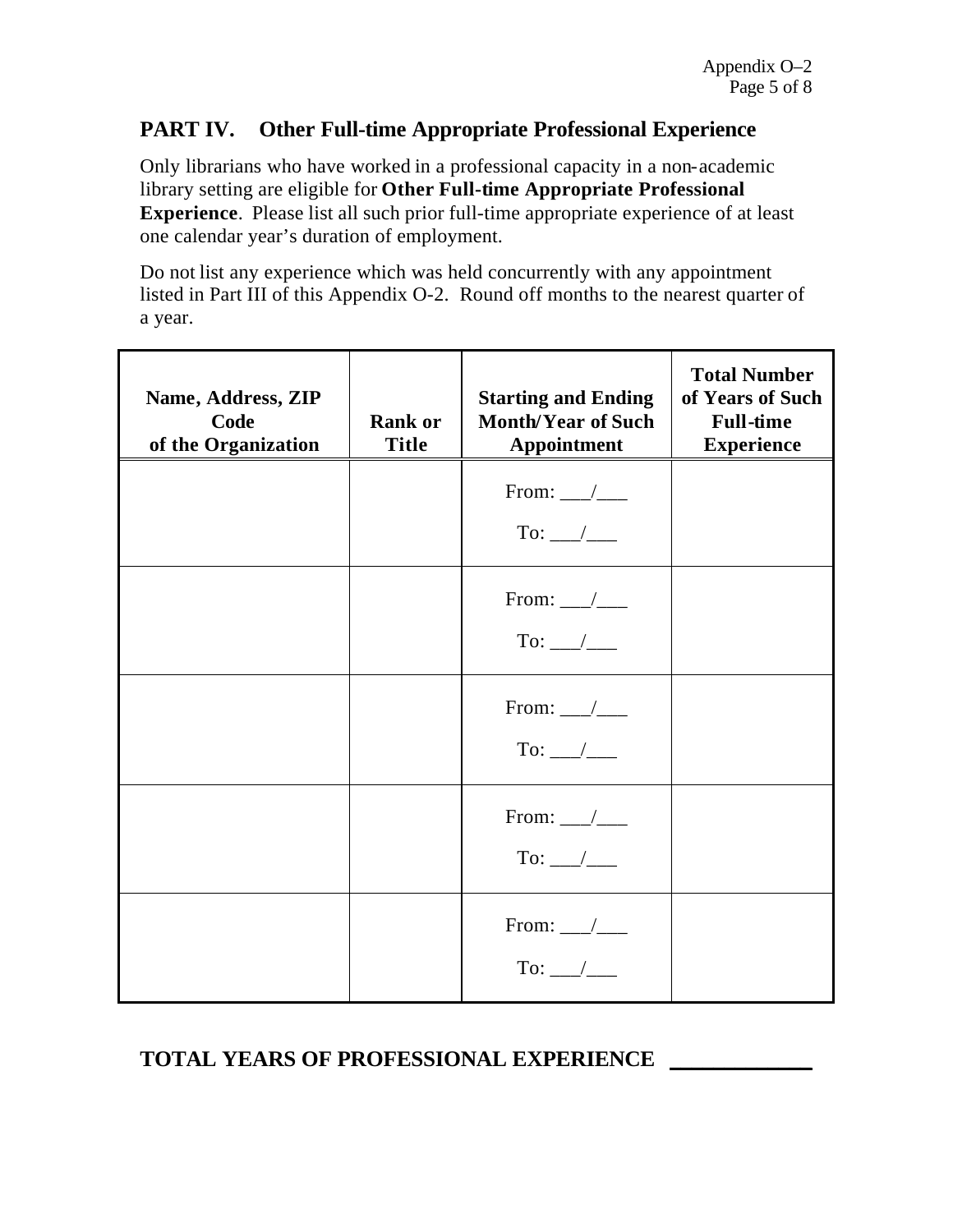## **PART V. Additional Information That May Be Considered**

You may list below any other relevant professional experience that you believe should be considered. Please include the organization's name and address, the title you held, the dates you were employed and your responsibilities.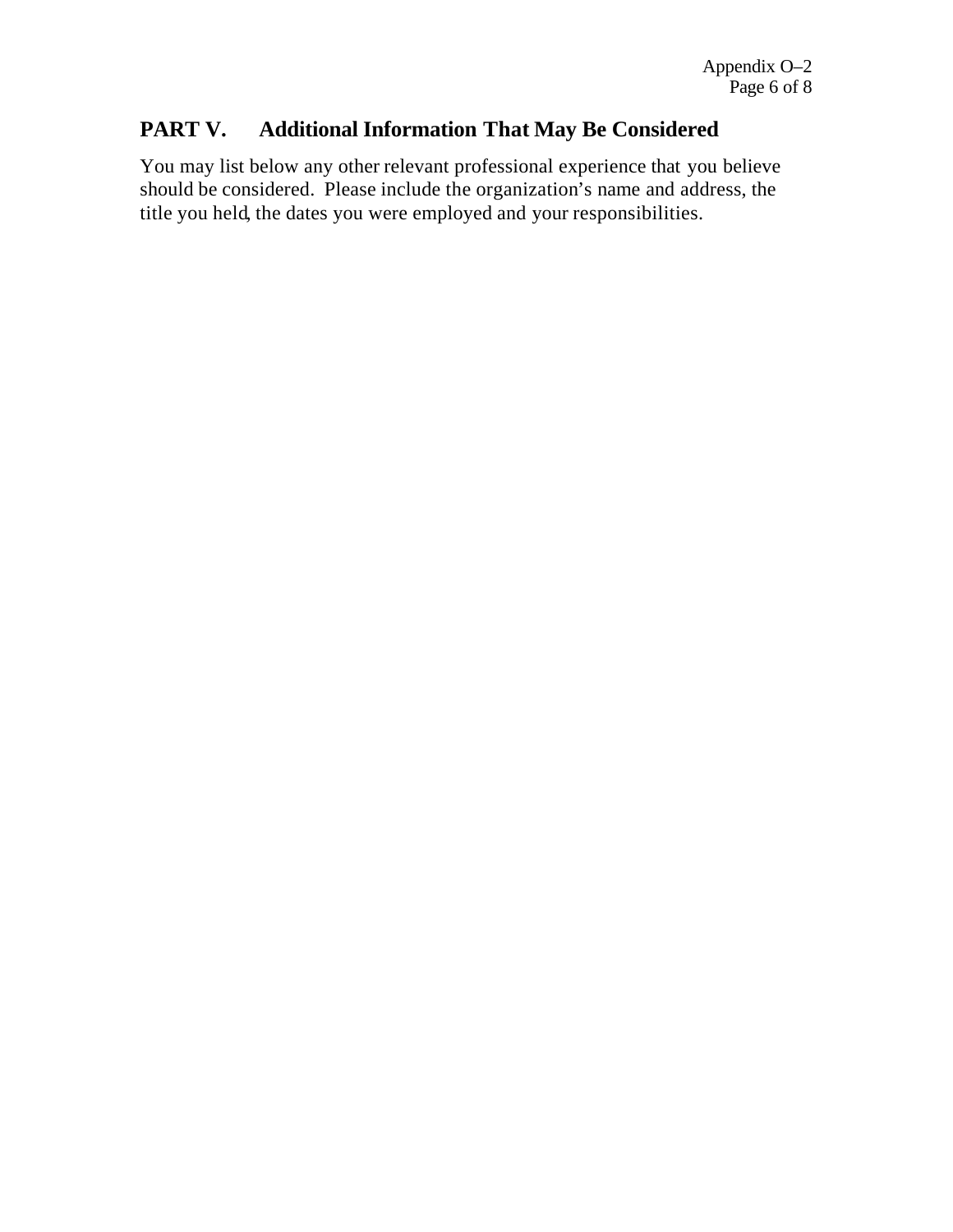## **PART VI. Certification**

Your signature certifies that all statements and information contained on this Salary Data Form are true, accurate and complete. The information you provided on this Salary Data Form is subject to verification.

### **Certification Checklist:**

- I understand that my academic transcripts must be in my Official Personnel File. I have made arrangements with the institution(s) from which I was awarded my degree(s) for a certified copy of my academic transcript(s) to be mailed directly to the Academic Vice President within 60 days.
- I have completed the Data Form (Descriptive Information and Parts II through VI, where applicable).

(**You must complete each applicable section and sign the Salary Data Form**.)

Signature:

### **PLEASE SEE NEXT PAGE.**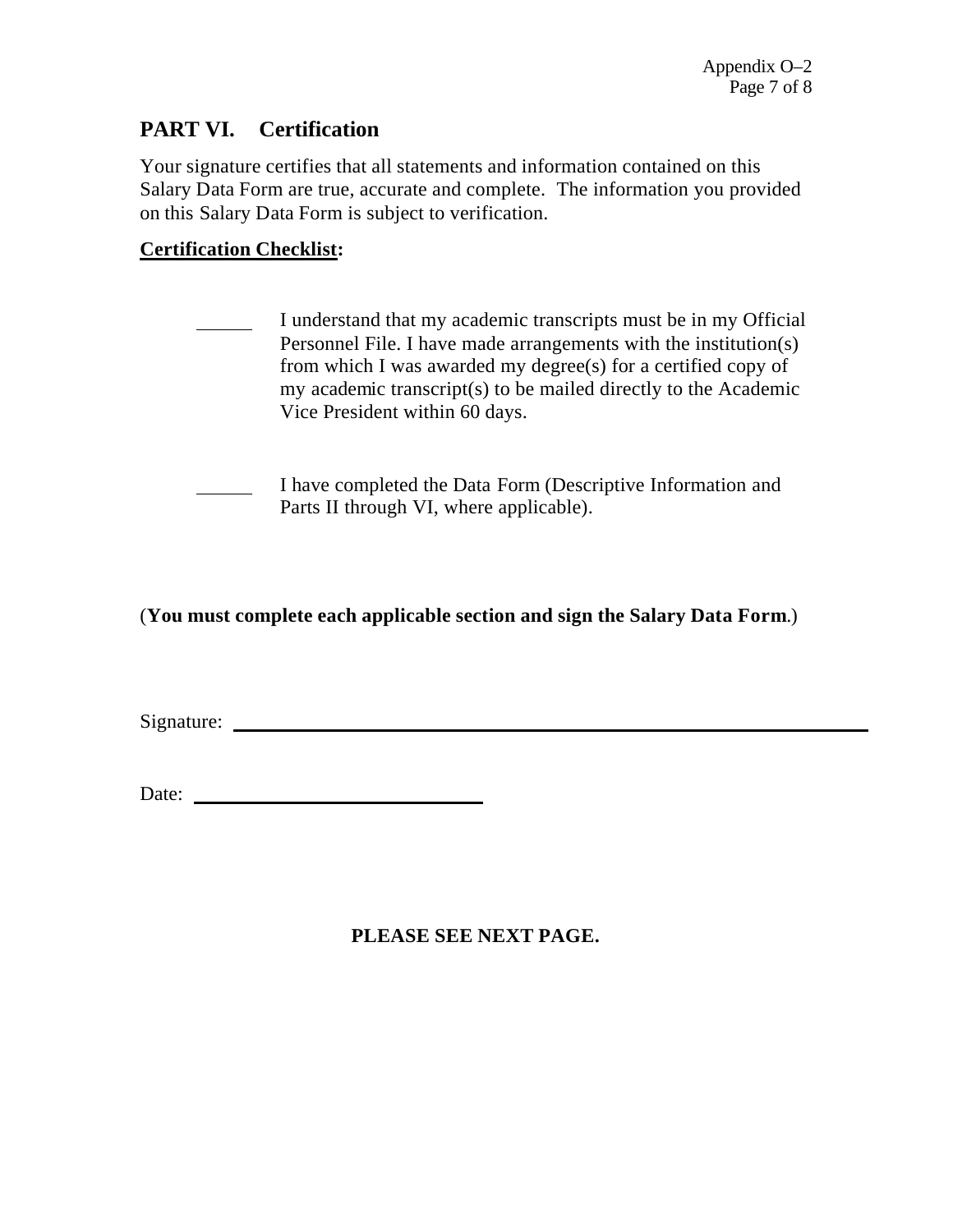### **SUMMARY SHEET**

## **[To be completed by Vice President, Academic Affairs]**

| Name:                |                                                                                                                                                                                                     |              |  |
|----------------------|-----------------------------------------------------------------------------------------------------------------------------------------------------------------------------------------------------|--------------|--|
| Rank at Appointment: |                                                                                                                                                                                                     |              |  |
| Part II.             | Has the individual secured a terminal<br>degree? (see page 3)                                                                                                                                       | (yes or no)  |  |
| Part III to V:       | Indicate in the space for each applicable part the total number of<br>years of full-time experience. Be sure that each unpaid leave of<br>absence or other periods of exclusion have been deducted. |              |  |
|                      |                                                                                                                                                                                                     | years/months |  |
| Part III.            | Full-time College or University Librarian<br>(see page 4)                                                                                                                                           |              |  |
| Part IV and<br>V.    | <b>Appropriate Professional Experience</b><br>(see pages 5 and 6)                                                                                                                                   |              |  |

Signature – Academic Vice President Date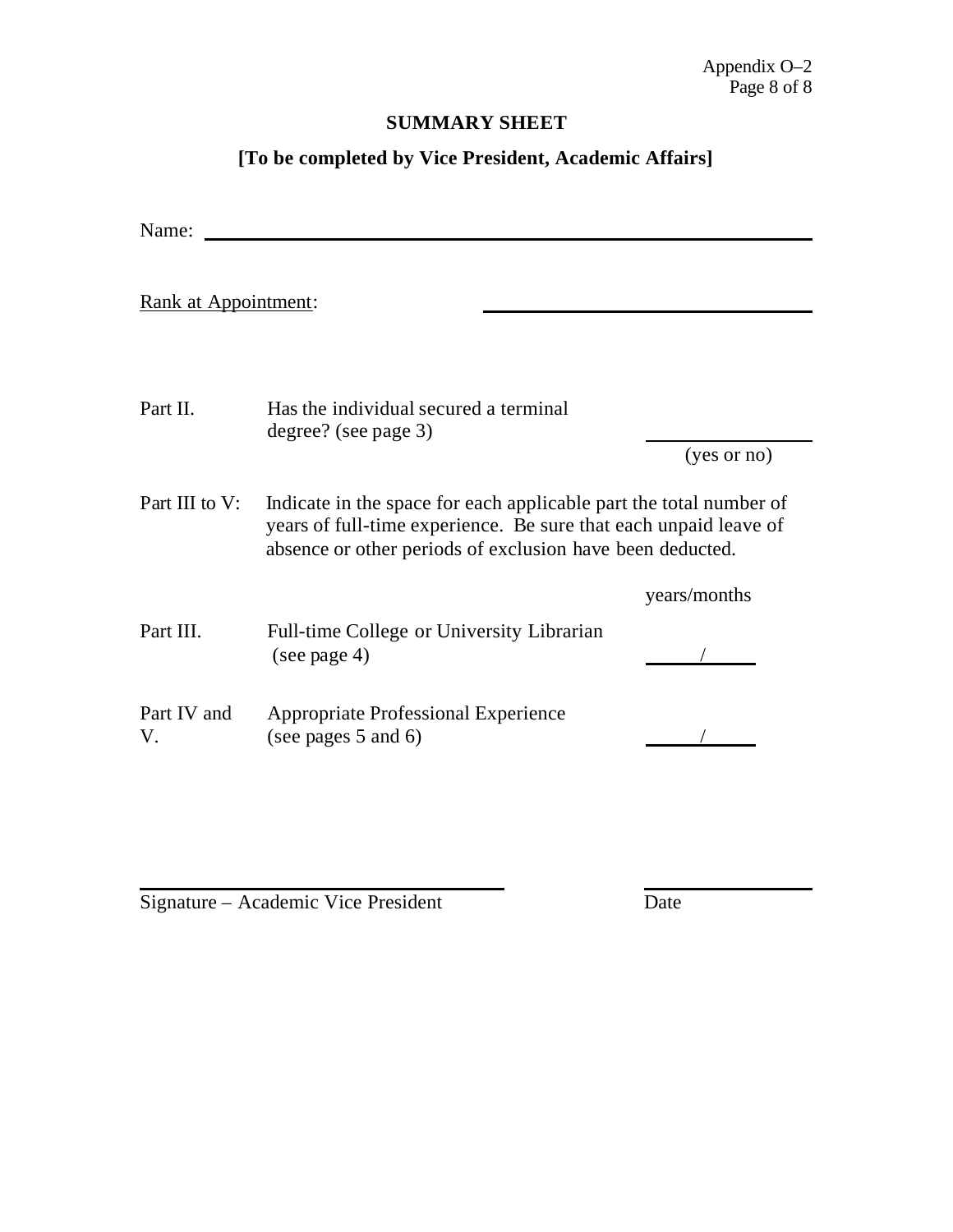## **APPENDIX P**

This Appendix P is intentionally left blank.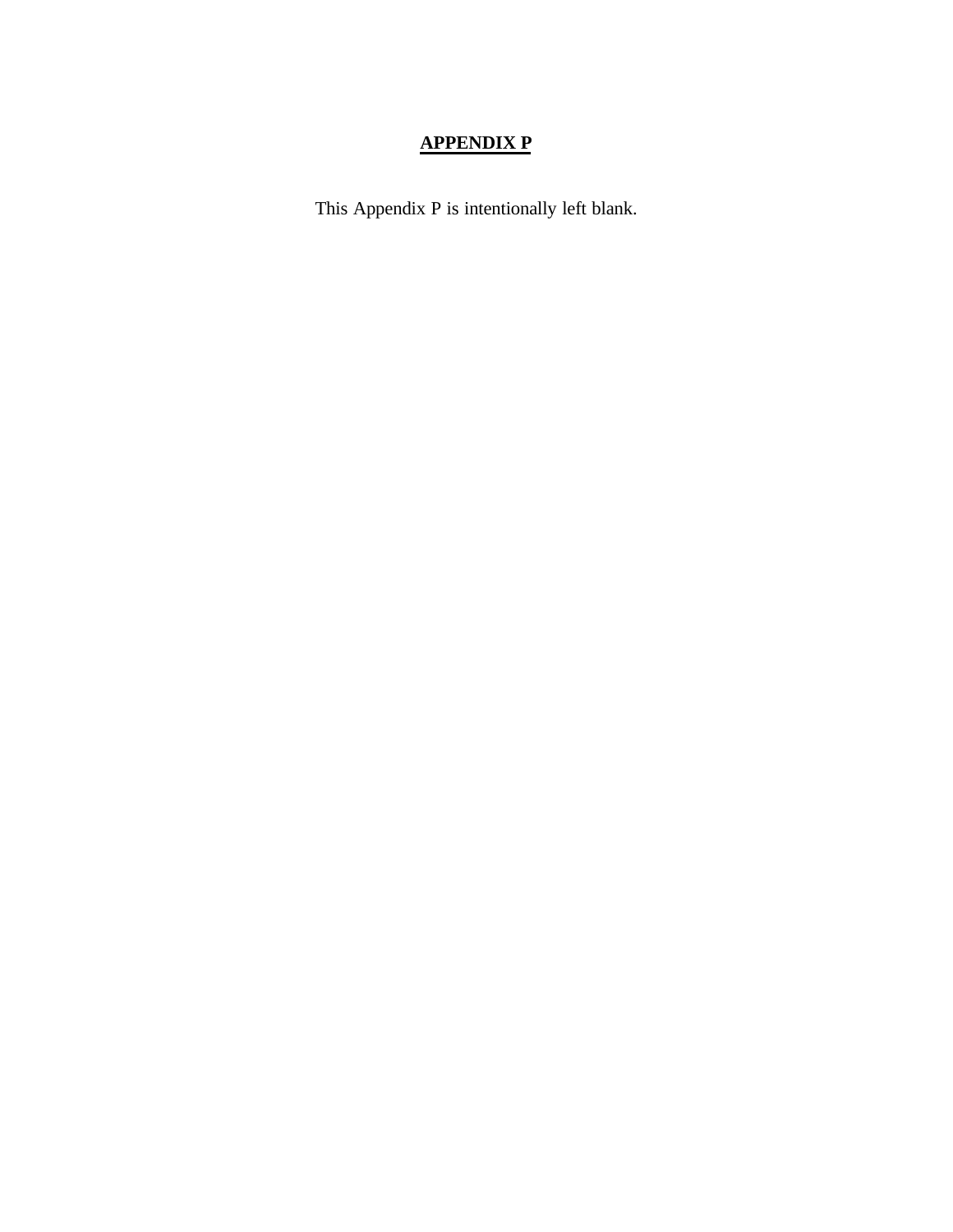## **APPENDIX Q MASSACHUSETTS STATE COLLEGE ASSOCIATION PERSONNEL INFORMATION REQUEST FORM**

#### A. FULL-TIME MEMBERS

#### Promotions:

1. Name, rank, department and post-promotion salary of all full-time unit members promoted with effect on September 1<sup>st</sup>.

#### New Hires:

- 2. Name, rank, department, salary, employee ID number and Appendices N-1, N-3, O-1 and O-2 of all full-time tenure track unit members newly appointed as such as of September  $1<sup>st</sup>$  and February  $1<sup>st</sup>$ .
- 3. Name, rank, department, salary, employee ID number and Appendices N-2, N-4, O-1 and O-2 of all full-time temporary unit members newly appointed as such as of September  $1<sup>st</sup>$  or February  $1<sup>st</sup>$  as applicable.

#### Leaves of Absence:

- 4. Name, rank, department and type of unpaid leave of all unit members on unpaid leaves of absence as of September  $1<sup>st</sup>$  or February  $1<sup>st</sup>$  as applicable; include duration of leave if known.
- 5. Name, rank, department and type of paid leave of all unit members on paid leave of absence as of September  $1<sup>st</sup>$  or February  $1<sup>st</sup>$  as applicable; include duration of leave if known.

#### Terminal Degrees:

6. Name, rank, department and post-adjustment salary of all unit members who have secured a terminal degree pursuant to the collective bargaining agreement as of the immediately preceding August  $31<sup>st</sup>$ .

#### Departures:

7. Name and department of all unit members who have left the College (e.g., death, termination, resignation) since the date of the last report and in each case the reason therefor.